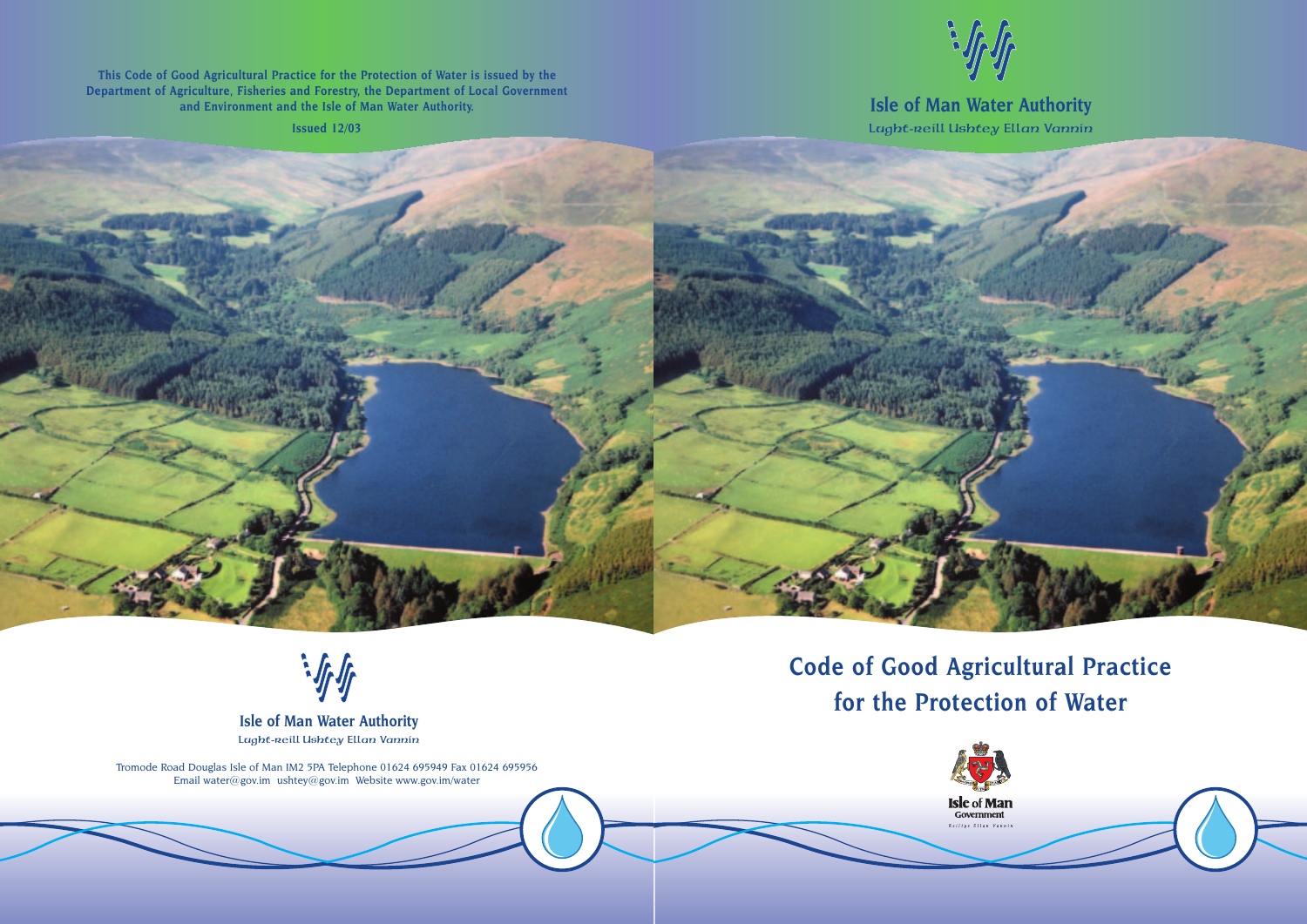**Code of Good Agricultural Practice for the Protection of Water**

# **Code of Good Agricultural Practice for the Protection of Water**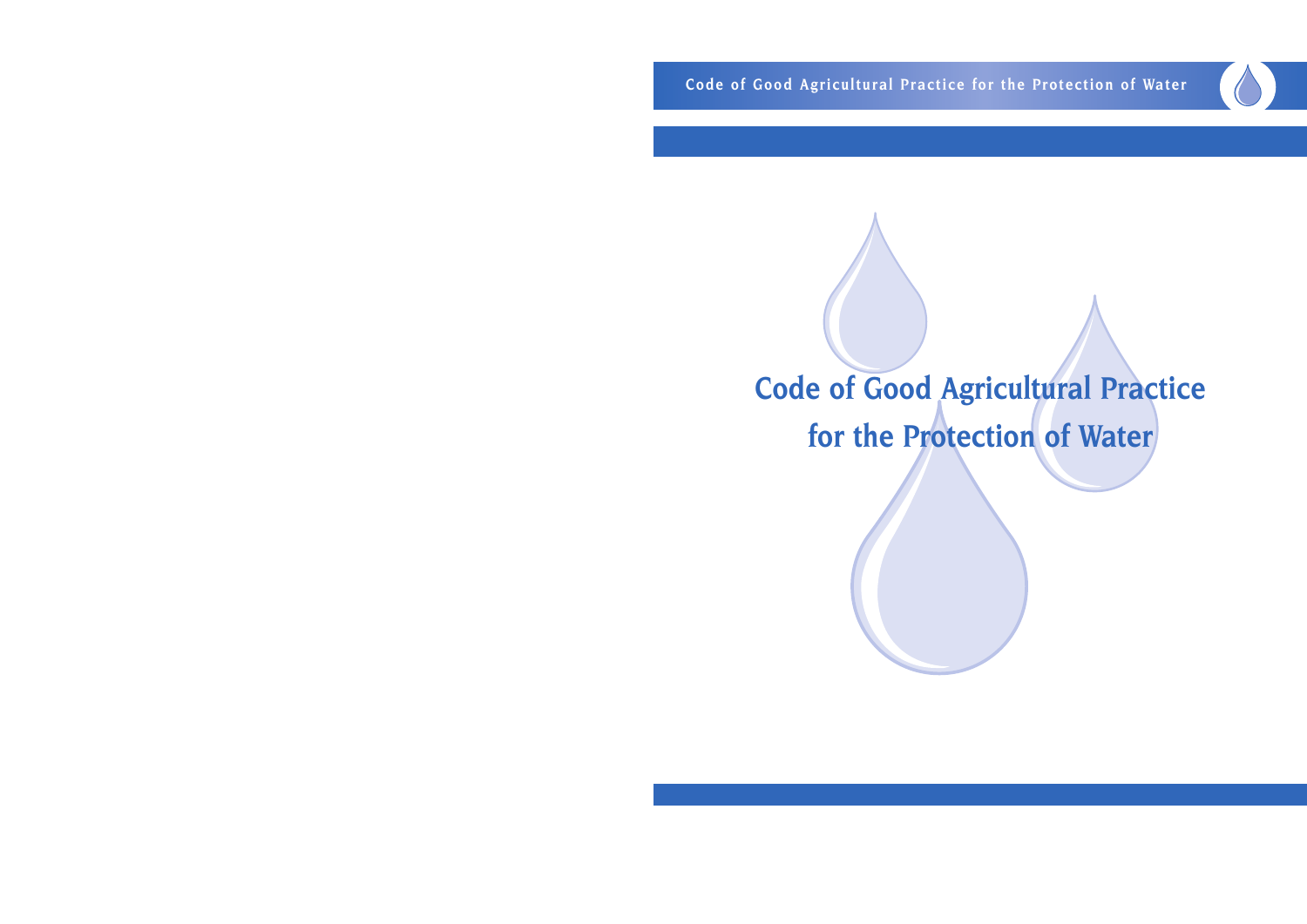## **Preface**

This Code of Good Agricultural Practice for the Protection of Water is issued by the Department of Agriculture, Fisheries and Forestry after consultation with the Department of Local Government and the Environment and the Isle of Man Water Authority pursuant to section 36(2) of the Water Act 1991. It is also intended that it be approved as a code of practice under section 11 of the Water Pollution Act 1993. It has been prepared by a Working Party consisting of professional and technical officers of the Department of Local Government and the Environment, the Department of Agriculture, Fisheries and Forestry and the Isle of Man Water Authority.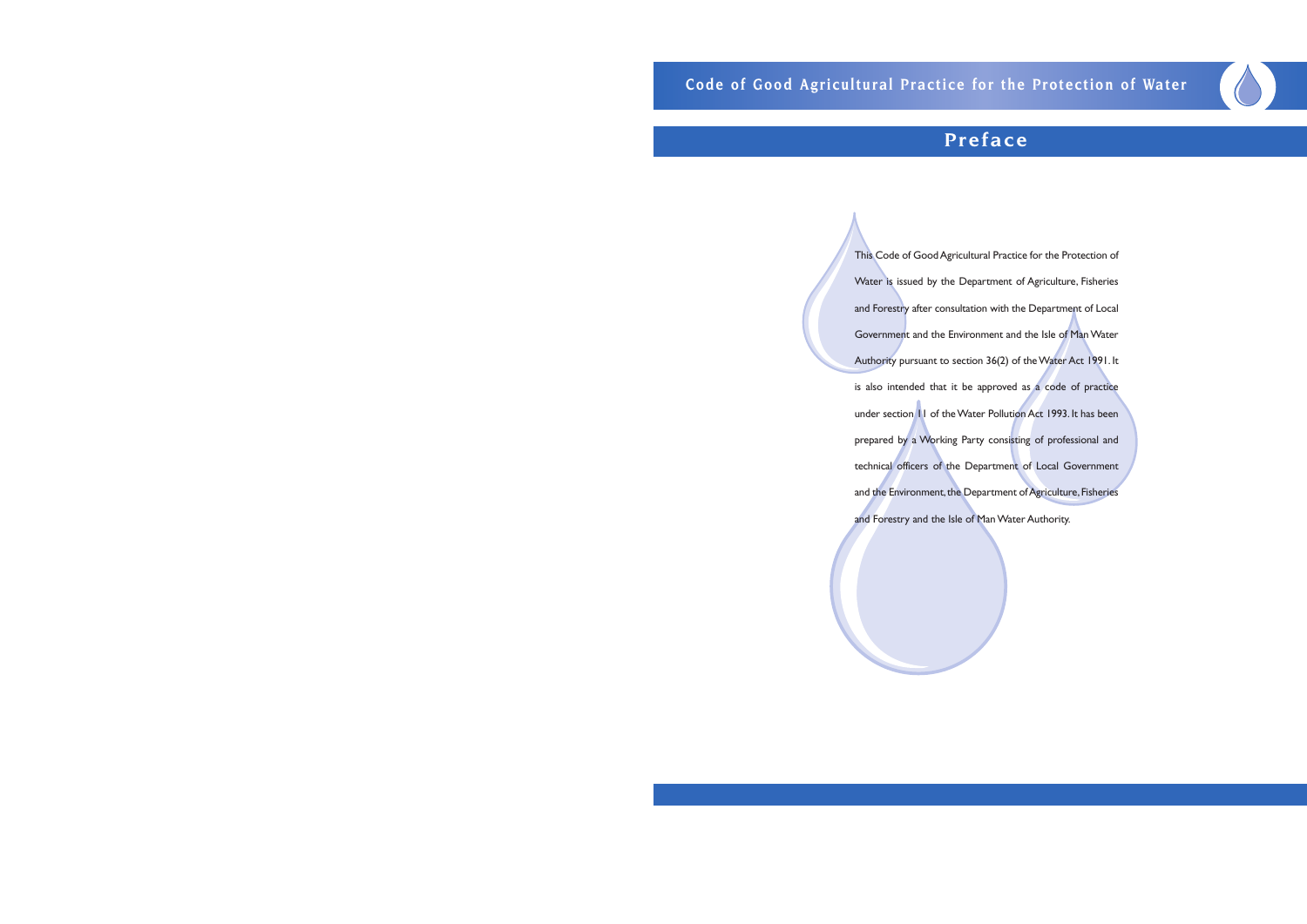## **Code of Good Agricultural Practice for the Protection of Water**

| L.  | <b>Introduction</b>                                            |                 |
|-----|----------------------------------------------------------------|-----------------|
| 2.  | Principles of Land Application and Storage of Livestock Wastes | 8               |
| 3.  | The Management and Disposal of Livestock Wastes                | $\overline{19}$ |
| 4.  | <b>Fertilisers</b>                                             | 30              |
| 5.  | <b>Nitrate</b>                                                 | 33              |
| 6.  | <b>Other Organic Wastes</b>                                    | 36              |
| 7.  | <b>Silos and Silage Effluent</b>                               | 42              |
| 8.  | <b>Waste Treatment Technology</b>                              | 54              |
| 9.  | <b>Sheep Dip</b>                                               | 57              |
| 10. | <b>Pesticides</b>                                              | 60              |
| П.  | <b>Disposal of Animal Carcasses</b>                            | 70              |
| 12. | <b>Agricultural Fuel Oil and Waste Oil</b>                     | 73              |
| 13. | Disposal of Waste Products and Litter                          | 79              |
|     |                                                                |                 |

## **Contents**

| Appendix I           | Amount of excreta produced by I    |
|----------------------|------------------------------------|
| Appendix II          | Typical amounts of bedding mater   |
|                      | housing systems                    |
| <b>Appendix III</b>  | Amount of cleaning water used b    |
| <b>Appendix IV</b>   | Maximum permissible concentrati    |
|                      | after application of sewage sludge |
| <b>Appendix V</b>    | Example of a farm waste manager    |
| <b>Appendix VI</b>   | <b>Useful Addresses</b>            |
| <b>Appendix VII</b>  | Isle of Man Water Authority Wate   |
|                      | (available separately from the Wat |
| <b>Appendix VIII</b> | Reference Bibliography             |
| Appendix IX          | List of Abbreviations              |
|                      |                                    |

livestock

rial per animal used in livestock

y livestock

tions of potentially toxic elements in soil, e an<mark>d maximum annual rates of addition</mark>

ment plan

er Catchment Areas

ter Authority, Tromode Road, Douglas)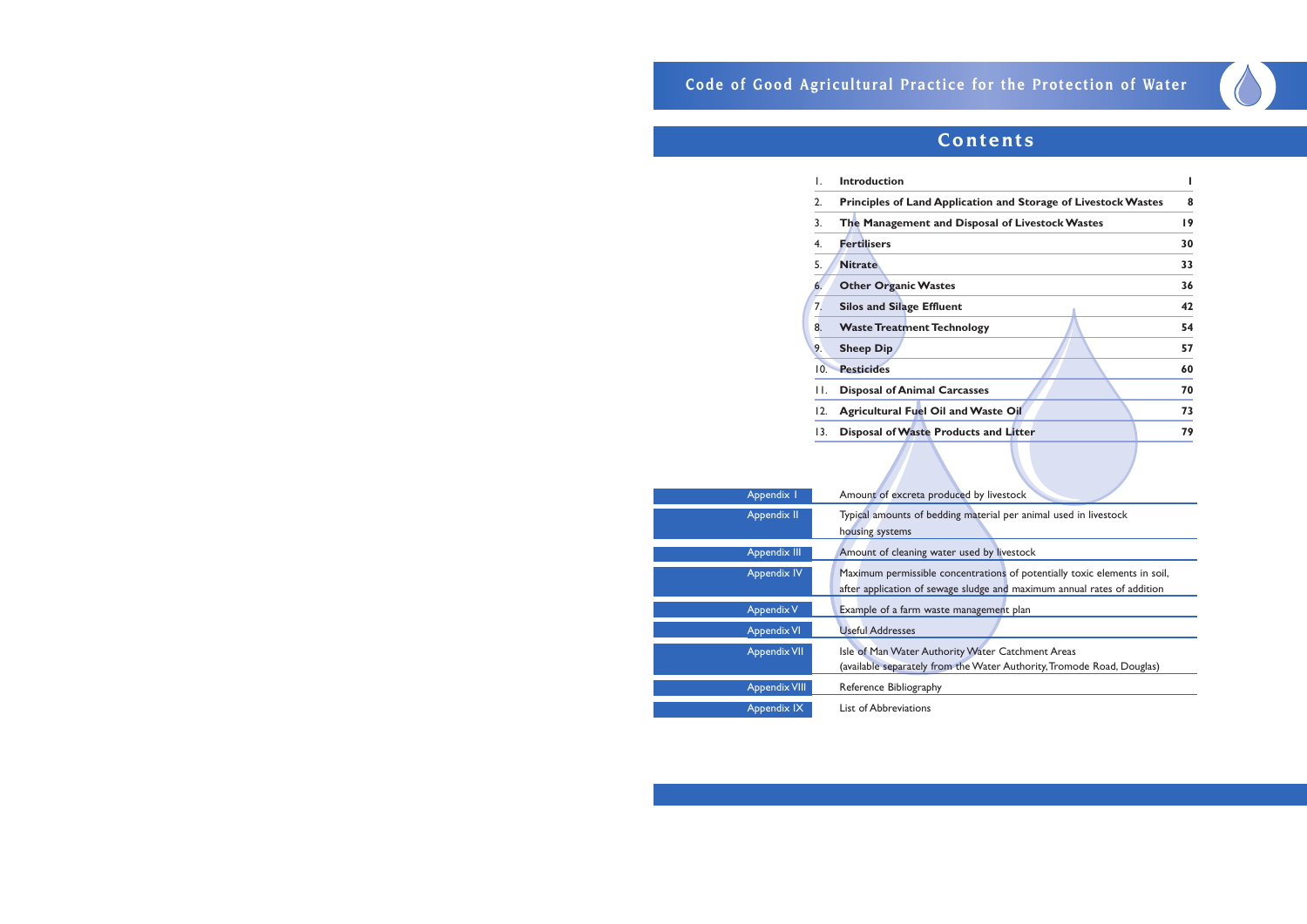for farmers, growers, contractors and others involved in agricultural activities, on whom there is a statutory obligation to avoid causing pollution of the environment. The Code

section 36, in particular an offence under section 36(1) (pollution of water used or likely determining any person's liability. A contravention of this Code under the Water Act 1991 does not itself give rise to any criminal or civil liability, but it may be taken into account in

- **1.1** This Code of Good Agricultural Practice for the Protection of Water is a practical guide covers the main agricultural activities which can give rise to pollution of the water environment and describes some of the management practices which can be adopted to avoid, or at least minimise, the risk of causing pollution, while enabling economic agricultural practice to continue.
- 1.2 The Code deals with preventing pollution of water and has a statutory base under section 36(2) of the Water Act 1991. This means that, in any proceedings for an offence under to be used for human consumption etc.), the court is to have regard to this Code in any legal proceedings involving a water pollution offence.
- **1.3** In addition, it is intended that this Code be approved as a code of practice under section rise to any criminal or civil liability, but it may be taken into account in any legal proceedings instituted by the Department of local Government and the Environment under Part 1 of that Act, involving pollution of controlled waters.
- **1.4** The Code is based on the best available information at the time of writing. The use of any new technology should follow the general principles of Good Agricultural Practice laid down in the Code.

11(1) of the Water Pollution Act 1993, which relates to the pollution of coastal and inland waters generally ('controlled waters'). A contravention of this Code does not itself give

1

## **Introduction**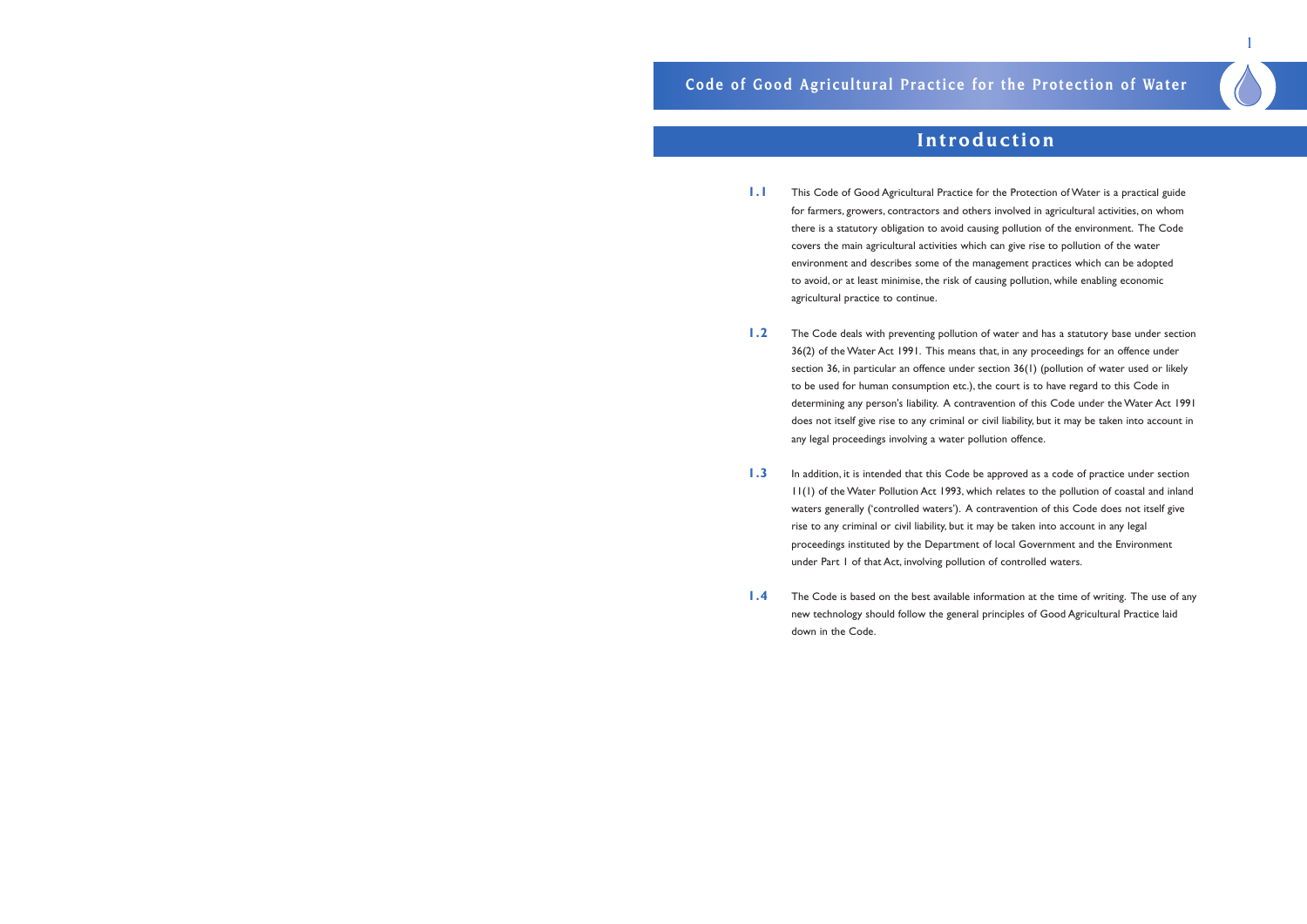### **POLLUTION CONTROL LEGISLATION**

**1.5** Section 27 of the Inland Fisheries Act 1976 makes it an offence, for any person, without lawful excuse, to cause or permit any deleterious matter to enter any waters. This includes any river, lake pond, pool, watercourse or estuary, but does not include any part of the sea. The maximum penalty on summary conviction is a fine not exceeding £5,000; on conviction on information a fine of any amount may be imposed.

The Department of Agriculture, Fisheries and Forestry (D.A.F.F.) is responsible for enforcing this legislation.

- **1.6** Where any poisonous, noxious or polluting matter has entered, or is likely to enter, any controlled waters, the Department of Local Government and the Environment (D.L.G.E.) have powers to carry out counter-pollution works and operations under the provisions of section 10 of the Water Pollution Act 1993. The Act provides that the reasonable costs of carrying out such work, including the expense of restocking rivers, may be recovered from the person responsible for endangering the waters or causing the pollution.
- **1.7** The general statutory provisions in the above Acts are to be supplemented by this Code of Practice setting minimum standards for installations used for the storage of such substances as silage, slurry and fuel oil. The Code applies to new, substantially enlarged or substantially reconstructed installations. Farmers are recommended to notify the D.L.G.E. , in writing, on the completion of such installations at least 14 days before they come into use. A relevant form is available from D.A.F.F. for this purpose. Detailed requirements for the different types of facility can be located under the appropriate sections of this Code.
- **1.8** Section 9 of the Water Pollution Act 1993 contains powers for the designation of "water" protection zones", such as Nitrate Sensitive Areas, where it is considered appropriate to prevent or control the entry of polluting substances into controlled waters. The D.L.G.E. and D.A.F.F. are responsible for promoting areas for designation by Tynwald. To date, no such areas have been designated in the Isle of Man but the position is being kept under review.

**1.9** This Code takes full account of the requirements of Article 4 and Annex 2 of the against pollution caused by nitrates from agricultural sources, even though the Directive is not binding on the Isle of Man.

**1.11** Certain agricultural practices produce waste products or use hazardous substances which can and do have a serious impact on the surrounding water environment when manures and slurries into watercourses can result in serious damage to the aquatic

## **Code of Good Agricultural Practice for the Protection of Water Code of Good Agricultural Practice for the Protection of Water**

"Nitrates Directive" (Council Directive 91/676/EEC) concerning the protection of waters

### **PROTECTION OF DRINKING WATER**

## **1.10** The Water Act 1991 places a duty on the Water Authority to supply "wholesome" water. Under Schedule 4 of the Water Act 1991 the Department of Local Government and the Environment may make regulations for the purpose of securing compliance with Section 13(1) (Sufficiency and Purity of Supply) no such regulations have been made and although legislation. The Public Analyst in carrying out his duties in accordance with Section 14 of the Water Act 1991, compares the Authority's performance with the EU Drinking Water Directive 1980. The Water Authority is not permitted to supply water in their pipes which

the EU Water Quality Regulations are followed, there has not been any empowering is unfit for human consumption. The Water Act 1991 and bye-laws made by the Water Authority prevent pollution of the public (mains) drinking water supply and these generally contain provisions which relate to farming activities. (Refer to Appendix V for the address of the Water Authority).

The D.L.G.E. has a duty to keep themselves informed of the quality of public and private supplies and to take steps to see that quality is maintained.

### **AGRICULTURAL POLLUTANTS**

improperly managed. The discharge of farm residues such as silage effluent and livestock environment giving rise to weed and algal growth in waters due to nutrient enrichment.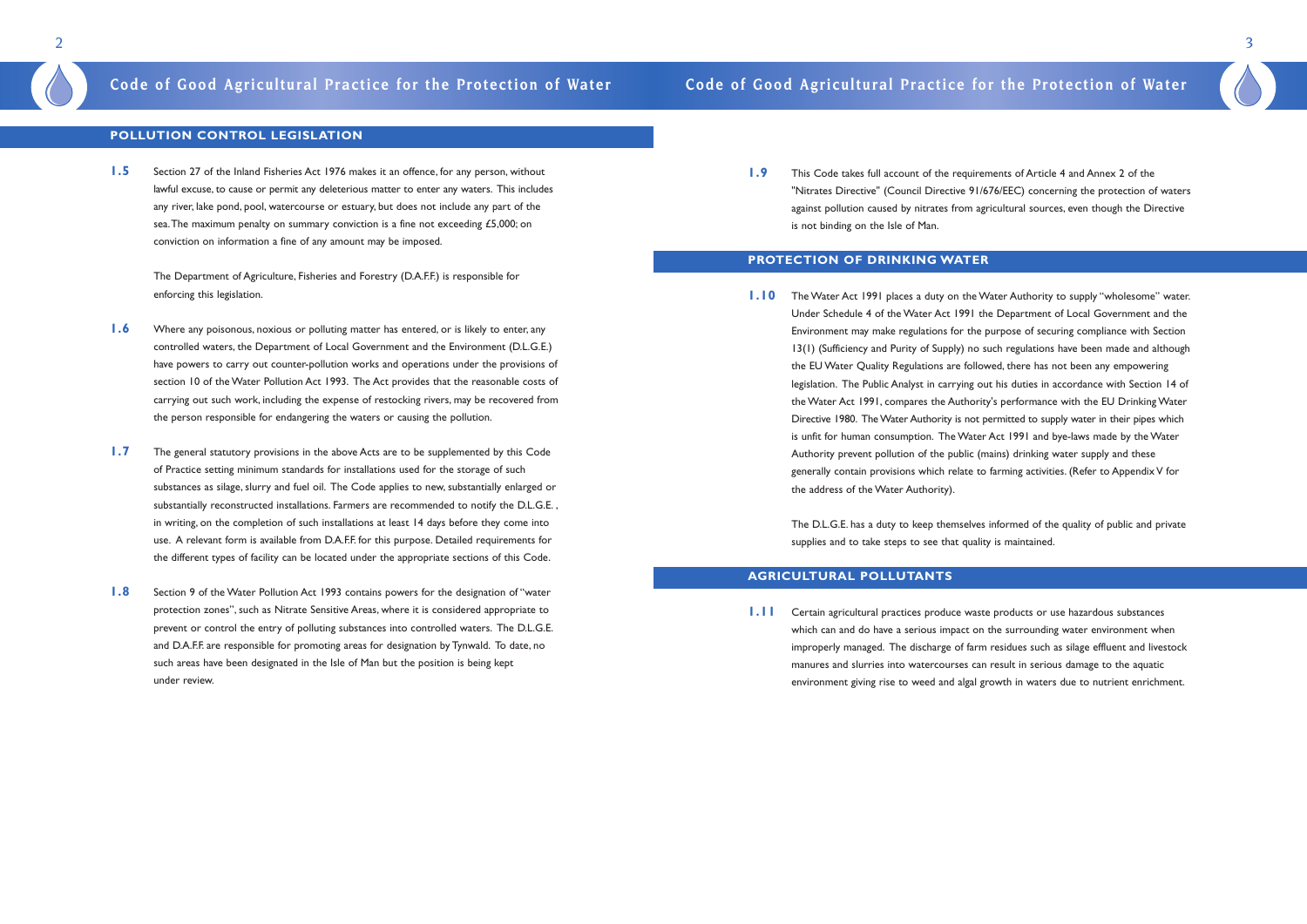The disposal of such wastes to a watercourse has a serious effect on fish stocks and other aquatic life along the full length of watercourse, even extending into the marine environment. The careless use and disposal of agrochemicals also has serious ecological consequences for the environment. In some cases there are human health implications, particularly from the effects of substances such as pesticides, sheep dips, fuel oil and ammonia in drinking water where water is abstracted directly from surface or underground sources for public or private supply.

Cryptosporidium is a parasite which can cause illness in humans and is difficult to detect and remove during water treatment. The Badenoch Report on Cryptosporidium in water supplies suggests a probable link between contamination of water supply sources by this parasite and livestock wastes. Pathogens such as Salmonella may also be present in water contaminated by slurry or manure.

- **1.12** The majority of pollution incidents are due to the escape of silage effluent, with livestock slurries and manures the second most prevalent water pollutant. Others include incidents involving dairy premises and milking parlours, milk bottling plants, and land drainage works.
- **1.13** Those incidents which are due to structural failure tend to be related to silos and silage effluent tanks.

The principal objective of this Code is to reduce substantially the number of pollution incidents which result from the structural failure of silage, slurry and agricultural fuel oil installations.

Milk, although not a common problem as a pollutant, has a very High  $BOD<sub>5</sub>$  value of approximately 140,000 mg/1

There is a relationship between the number of pollution incidents and the concurrent weather conditions. In a wet winter there is generally an increase in pollution by slurry, while a wet summer tends to result in an increase in pollution by silage effluent. However, heavy rainfall is not a valid excuse for poor or ill-prepared management.

The  $BOD<sub>5</sub>$  is often used as an indicator of the pollution potential of organic wastes.  $BOD<sub>5</sub>$  is a measure of the amount of oxygen required by micro-organisms to break down the organic material present. It is expressed in mg/I or parts per million (ppm).As a good quality watercourse normally has a  $BOD<sub>5</sub>$  of less than 3mg/l, any loading in excess of this can be considered a pollutant, and this threshold places the potential threat from agricultural pollutants in context. The  $BOD<sub>5</sub>$  of silage liquor is some 200 times more polluting than raw domestic sew age. A clamp containing 500 tonnes of unwilted silage has the same polluting potential as the daily untreated sewage production from a of approximately 200,000 people.

**1.14** Most agricultural pollution incidents occur when wastes with a high Biochemical Oxygen Demand ( $BOD<sub>5</sub>$ ) enter watercourses. Substances with a high  $BOD<sub>5</sub>$  have a dramatic effect, creating very rapid and severe oxygen depletion of the water which can result in a large number of fish and invertebrate kills. Table 1 gives examples of typical BOD<sub>5</sub> Levels (mg/l) for the main pollutants originating on the farm.

### **Table 1: EXAMPLES OF TYPICAL BOD5 LEVELS**

| <b>Pollutant Substance</b>                  | BOD <sub>5</sub> (mg/I) |
|---------------------------------------------|-------------------------|
| Silage effluent                             | $30,000 - 80,000$       |
| Pig Slurry                                  | $20,000 - 30,000$       |
| Liquid sewage sludge                        |                         |
| <b>Brewers Grain Effluent</b>               | $10,000 - 20,000$       |
| Cattle slurry                               |                         |
| Liquid effluent draining from slurry stores | $1,000 - 12,000$        |
| Dilute dairy parlour and yard washings      | $1,000 - 2,000$         |
| (dirty water)                               |                         |
| Vegetable washings                          | $500 - 3,000$           |
| Raw Domestic Sewage                         | $300 - 400$             |
| Treated domestic sewage                     | $20 - 60$               |

### **OPERATOR AWARENESS**

**1.15** All farmers, farm staff and contractors involved in the handling, storage, use spreading or statutory responsibilities not to cause or knowingly permit pollution.

disposal of any substance which could pollute the environment, should be aware of their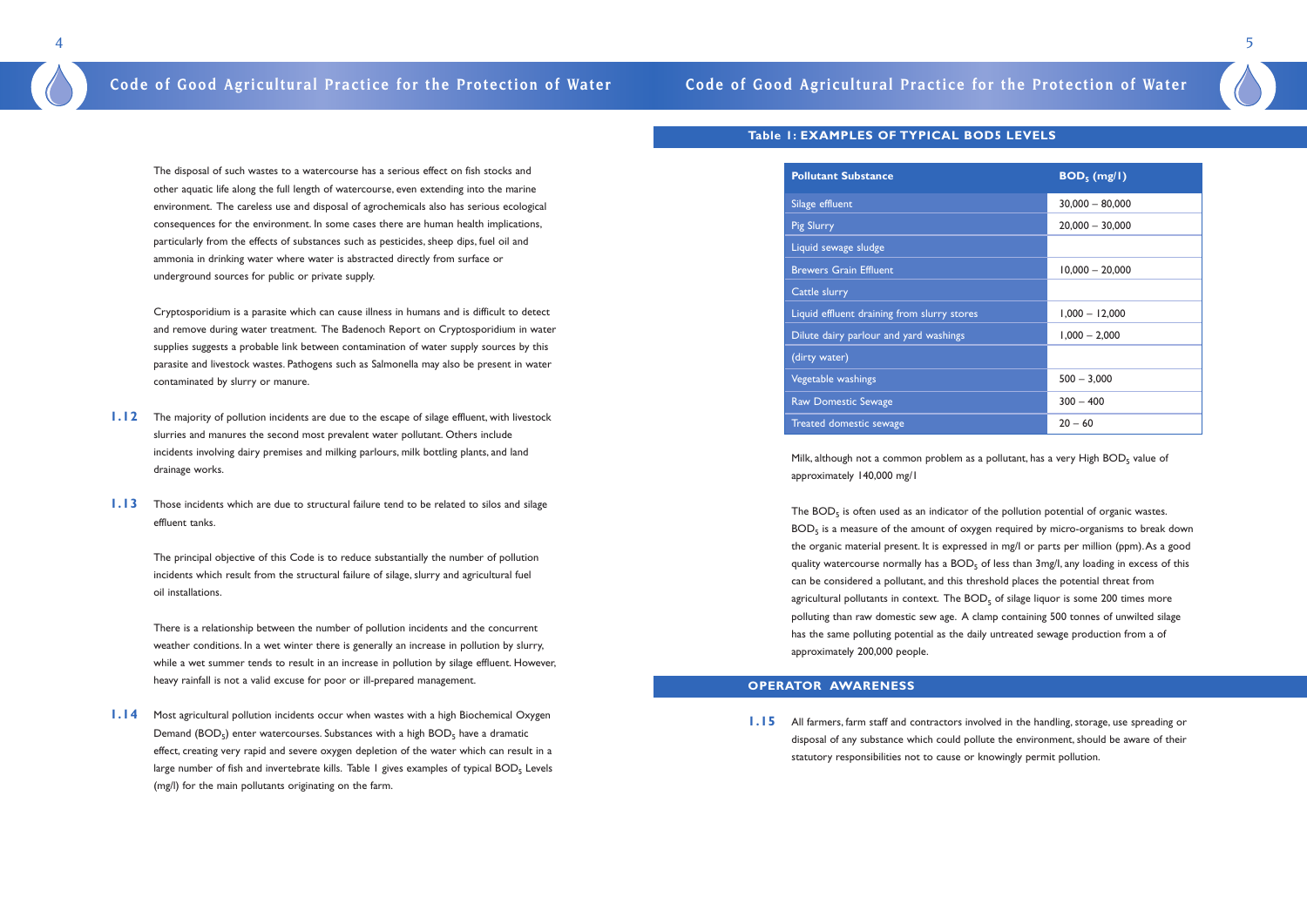**1.18** Regular inspections should be carried out to ensure that watercourses have not become polluted. Obvious signs of pollution in watercourses include excessive frothing, the presence of white, pinkish or brown fungal growths and in severe cases, dead fish and invertebrates may be present. The frequency of such inspections should be increased at times when the risk of pollution is high, such as following the filling of silos and during the application of slurry, silage effluent or dirty water to land.

If polluting discharges are identified, immediate action should be taken to stop the discharge at source. An emergency plan has been developed for the integrated response to pollution of the Island's 'controlled waters'. In such situations the Environmental Health Division of D.L.G.E should be informed without delay, outside normal office hours such initial reports may be made direct to the Police or Fire Service. Telephone and fax numbers are given in Appendix V.

7

Responsibility lies with the person having custody or control of an installation, and it is this person that the D.L.G.E or local authority would contact and where necessary on whom they would serve the appropriate Notices.

All such persons should be aware and should make their employees aware of the likely causes and consequences of water pollution and should be familiar both with any specific operation or maintenance instructions for the equipment being used and with emergency procedures.

### **CONTINGENCY PLANNING**

**1.16** Farmers should have a contingency plan to deal with water pollution incidents. A sketch plan showing the location of the drainage system, where available, especially around buildings, should be prepared and kept with the farm waste management plan (Refer to Section 2) which should include relevant telephone numbers (eg D.L.G.E, D.A.F.F., 1OM Water Authority, downstream landowners and water users) and record the availability of equipment to carry out remedial work. Facilities should be available for emergency situations to plug land drains, dam ditches, excavate catchpits and retain oil spillages by placing wooden scum boards across the watercourse.

### **EMERGENCY PROCEDURES**

**1.17** Farmers should familiarise themselves with their drainage systems, and in particular the location of all pipes, channels and outfalls draining their land, and from their buildings. The location of any adjacent boreholes and springs and any private water supply sources should be known. The Water Authority will be able to advise on the location of public water supply sources and the Environmental Health Department on private water supplies.

All storage installations should be regularly inspected for structural defects and associated leakage.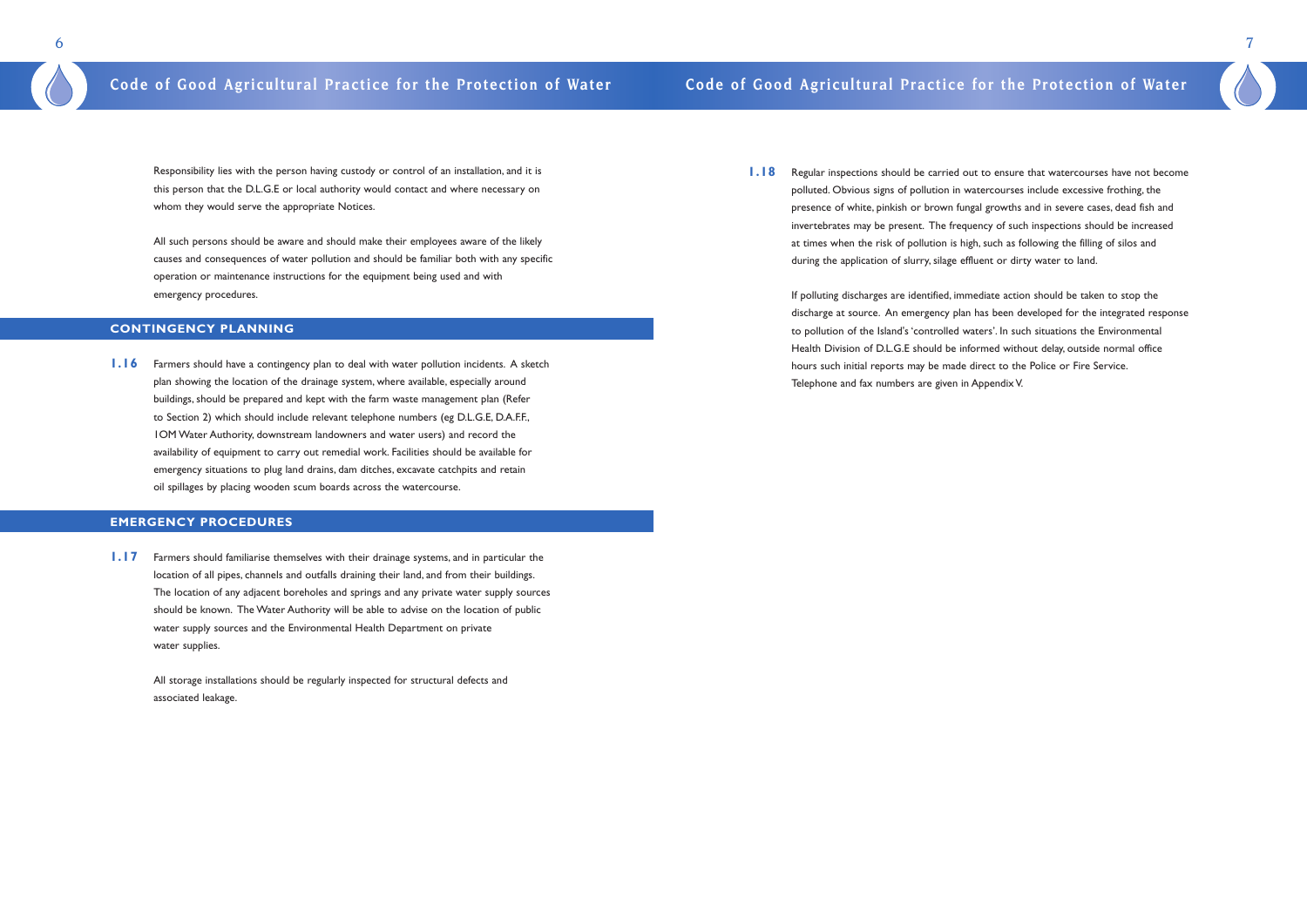## **Principles of Land Application and Storage of Livestock Wastes**

2.1 The disposal of livestock wastes to agricultural land is presently the most economical and environmentally sound solution.

### **INTRODUCTION**

To achieve this without causing environmental pollution, livestock farms should draw up a WASTE MANAGEMENT PLAN to establish the quantities of waste produced, and safe methods of collection, storage and land-spreading, and may be required under certain circumstances to produce one, for example in high risk situations.

Pollution of the Land and/or Watercourses may occur as a result of:

- direct contamination from surface run-off or from rapid movement through the soil or water contaminated with raw livestock wastes.
- long-term leaching or diffusion of nitrates or other chemicals through the soil.

**2.2** The wastes should be classified to identify the type, quantities and nutrient content so that a pattern of waste production can be drawn up.

Where slurry is disposed of by spreading on the farm, there is a standard requirement for four months storage capacity, unless it can be demonstrated by means of a Farm Waste Management Plan that less than four months storage will result in no greater risk of pollution. If this is considered likely, the Plan should be discussed with the D.A.F.F. with a view to reducing the storage requirement.

- A comprehensive Waste Management Plan would include the following steps:
- a) Identify the Waste Production Pattern
- b) Prepare a Land Availability Schedule
- c) Match Waste Production to Land Availability
- d) Calculate Size of Store Required

### **IDENTIFY THE WASTE PRODUCTION PATTERN**

### **2.2.1 Type of Waste**

Livestock Excreta and Bedding Contaminated Yard and Floor Washings Contaminated Rainwater Silage Effluent and Feed Residues Dairy Washings and Rejected Milk Farm Chemicals Sheep Dip and Veterinary Medicines Other Effluents

### **2.2.2 Quantity of Waste**

Quantities of each type of waste are calculated from current published data which is relevant to the systems of production used on the farm and adjusted if necessary. (Refer to Appendices 1, 11 and 111)

### **2.2.3 Content of Plant Nutrients**

Available nutrients should be estimated from current published data supported by representative sampling of the wastes from time to time.

### **2.2.4 Waste Production Pattern**

A pattern of waste production should be drawn up to show at which time of year each type of waste is produced, in what quantities and what plant nutrients are available to the time of land spreading.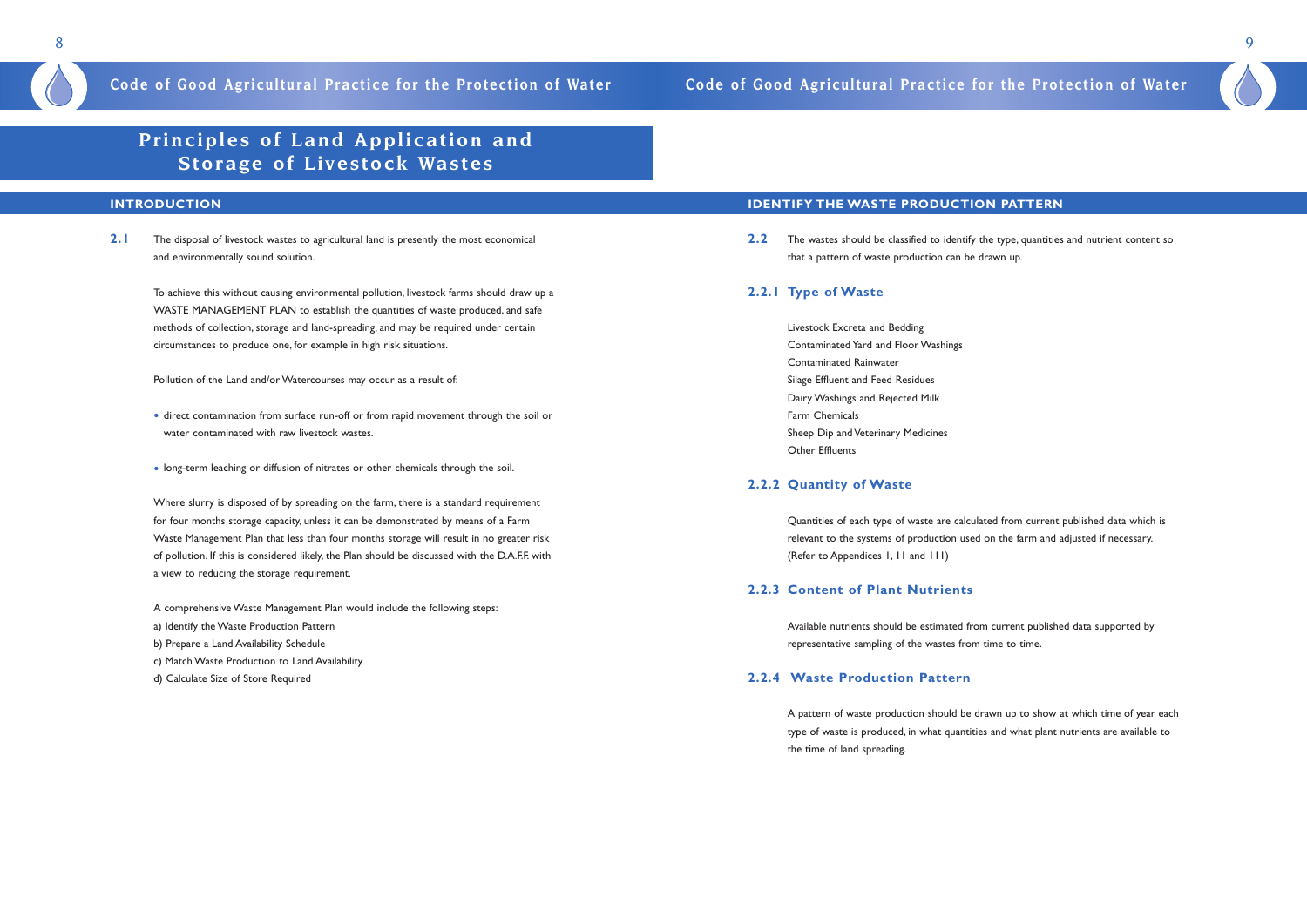### **Proximity of Watercourses and Sensitive Habitats**

An untreated strip at least 10m wide should be left beside all watercourses to reduce the risk of direct contamination. Field irrigation systems should be operated so that there is no possibility of the spread pattern reaching within 10m of a watercourse. Care must also be taken to minimise the risk of wind drift to open water.

By leaving uncultivated strips of land adjoining watercourses and other sensitive habitats (eg ponds, wetlands, botanically rich pastures etc) to act as a buffer between these areas and land under cultivation, the nutrient content of agricultural run-off can be reduced and a valuable wildlife habitat provided. The effective width of the uncultivated margin will depend on topographical and/or soil characteristics.

Farm wastes, fertilisers or pesticides should not normally be applied to land within a National Nature Reserve or an Area of Special Scientific Interest, without prior notification to and agreement with the Department of Agriculture, Fisheries and Forestry and Manx National Heritage.Waste disposal should not be carried out on land which is subject to nutrient application restrictions under an Environmental agreement.

The statutory nature conservation sites (ASSI's, NNR's and other such designated areas) are likely to be highly sensitive to agricultural pollution, and particular regard should be paid to careful agricultural practice in the total catchment areas for such sites.

### **Proximity of Water Supply Sources**

Disposal sites for livestock wastes in proximity to public water supply sources, either surface or underground, are likely to be restricted by water authority bylaws preventing pollution of the water source. An unpolluted zone around the source will usually be required. The cordon-santaire should generally be a minimum of 50m but the extent of it will vary. The land may also be unsuitable for application of livestock waste where it drains directly into a water supply channel or aqueduct, or even where it lies in close proximity to an enclosed storage tank.

11

### **PREPARE A LAND AVAILABILITY SCHEDULE**

**2.3** An annual schedule for application on available land should be prepared based on the annual cropping programme, land suitability, and meteorological data.

### **2.3.1. Annual Cropping Programme**

The annual cropping programme determines when land is available for the application of livestock and other wastes. Consideration should be given to cropping pattern, cropping calendar, or seasonal uptake of nutrients by the crops.

### **Cropping Pattern**

The cropping pattern refers to the annual pattern of different crops grown on the farm (ie the rotation), and provides an indication of the area available.

### **Cropping Calendar**

The cropping calendar refers to the different stages of growth of each crop and the periods when there is no crop cover, ie time of land availability

### **Seasonal Uptake of Nutrients**

There is a higher risk of water pollution from leached nitrates if livestock wastes with a high percentage of their nitrogen content in soluble form, such as slurry and poultry manure, are applied when nitrogen uptake by crops is low or non-existent. Nitrate leaching following applications of farmyard manure, which contains most of its nitrogen in an insoluble organic form rather than a soluble form, is much less sensitive to the time of application.

### **2.3.2. Land Suitability**

The land suitability for application of livestock wastes is determined by farm topography and soil type and condition.This is outlined in more detail below.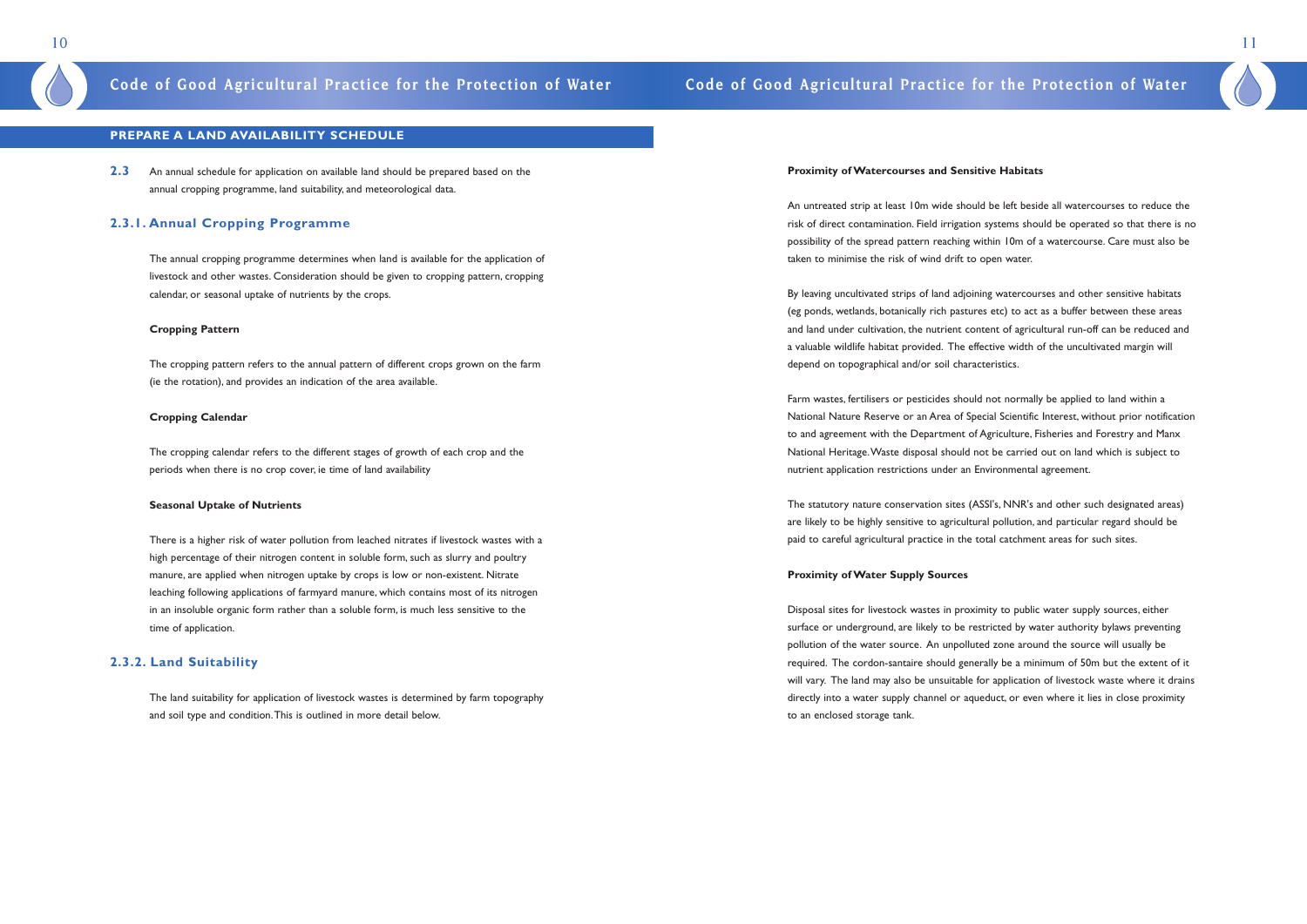### **Risk of Flooding**

Flooding of low lying fields in relation to water courses can occur at certain times of the year. Disposal to these areas should be avoided when there is a risk of flooding, especially in the weeks following application.

### **Groundwater**

Applications to land can pollute water in underground strata. The risk applies to any field where permeable soils directly overlie water-bearing formations, especially where there is a high water table or where the underlying rock formation is fissured.

### **Field Drains**

Fields with effective land drainage systems can present a risk of pollution as, under some conditions, liquid waste can gain direct entry to the drains and from there to watercourses. There is a higher risk where the drainage system has only recently been installed and in particular where permeable backfill has been used.

Other soil disturbance such as moling or subsoiling also increases the risk. Liquid waste should not be applied to such areas until the land surface has settled and the risk of direct entry of waste to the drains is reduced.

### **Soil Conditions**

The quantity of liquid waste that can be applied to an area without causing surface run off with the subsequent risk of pollution is a function of soil type, soil moisture content, infiltration rate and surface gradient. As the permeability and infiltration rate of a soil decrease and the surface gradient increases, the greater the risk of surface run off.To minimise this risk, liquid waste should not be applied at rates greater than the infiltration capacity of the soil and at no time during periods when a soil is waterlogged.

The use of heavy, fully laden tankers in wet conditions increases the risk of soil compaction and smearing, which will reduce the infiltration capacity of the soil and increase run-off.

13

Private water sources are not protected by bylaws, but account should be taken of these when considering land suitability for livestock waste disposal, in order to prevent contamination. Such sources are common in rural areas.

No application of waste should be made within a 50m radius of a spring, well or borehole which provides water for drinking, domestic, or commercial use.

Slurry should not be spread on any land forming part of a water supply catchment where Cryptosporidium has been identified.

Many farms will have areas of rough grazing which may be suitable for land application of livestock wastes. However, many of these rough areas provide valuable habitats for wildlife and some have a rich and diverse mix of botanical species. Such areas might include unimproved pasture (moorland, wet grasslands, hay meadows) uncultivated field headlands and mires. Given the possible nature conservation value of such areas, advice should be sought from the Department of Agriculture, Fisheries and Forestry before using them for the disposal of farm wastes.

Rough ground may also contain sites of archeological interest, some of which may be protected as Scheduled Ancient Monuments, and all of which are of conservation interest. Advice should be sought from Manx National Heritage.

Rough ground which is unsuitable for land-spreading equipment obviously cannot be considered in the Waste Management Plan.

### **Sloping Ground**

The application of waste on sloping ground should be carried out with care due to the risk of run off entering a watercourse. The soil type and condition, gradients adjacent to water courses, weather conditions, in particular the likely conditions that may exist in the days following application, and the soil cover must be taken into account. Application rates can then be adjusted to match the conditions.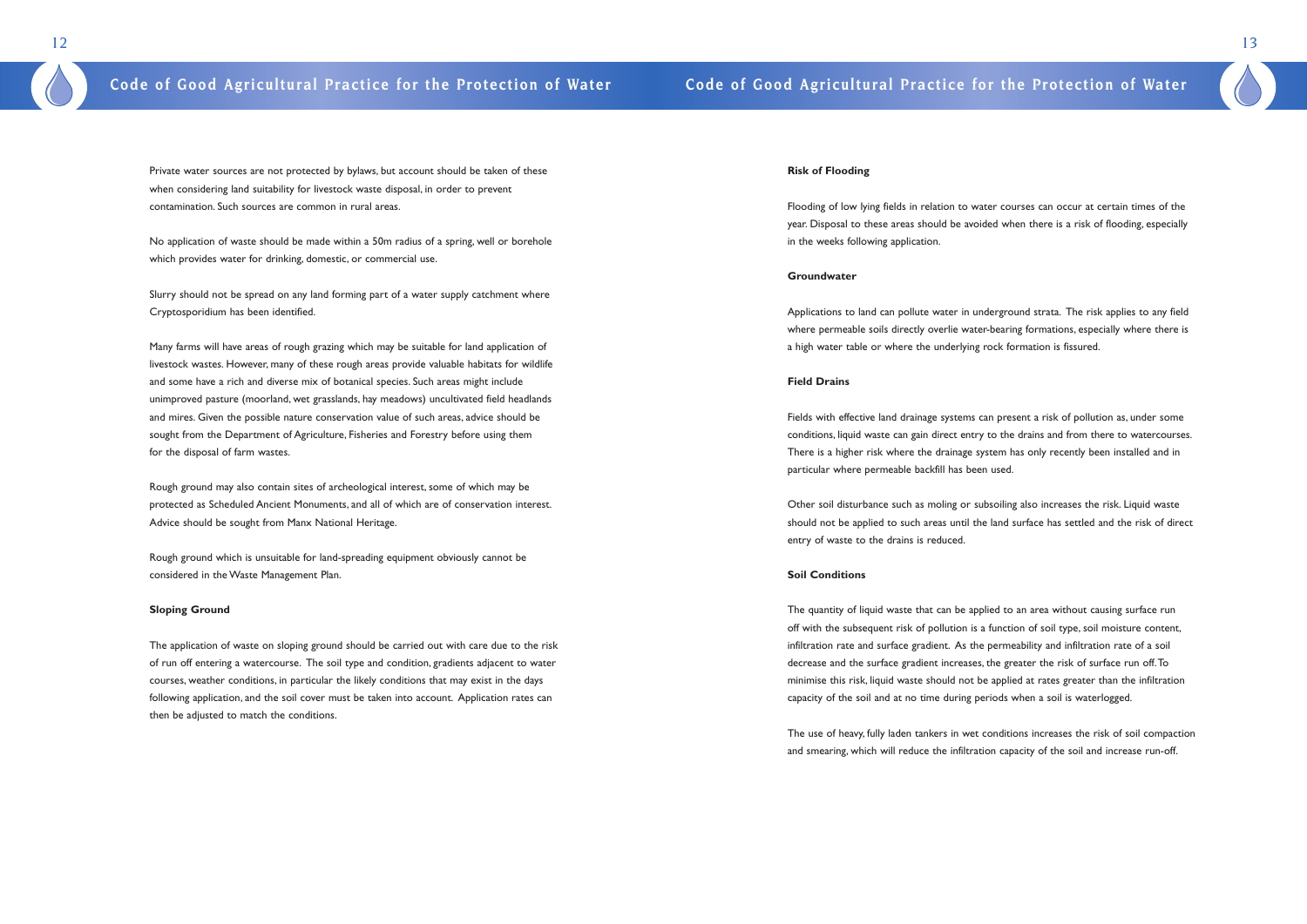### **Wind Direction and Force**

Wind direction and force will dictate days when spreading should be avoided to prevent air pollution from drift and odour affecting residential and other sensitive areas.

**2.3.4** The proposed application site must be inspected before work commences to ensure it is in a suitable condition. During and after application, frequent inspections should be made to ensure that ponding or run-off is not occurring.

### **MATCH WASTE PRODUCTION PATTERN TO LAND AVAILABILITY**

**2.4** Calculating the total amount of waste which can be safely disposed of to land is central to a Farm Waste Management Plan. From the above criteria, a Plan for the whole farm can be produced for any given farm waste system.

As part of the Plan the equipment for land application and handling should be considered and possibly re-specified to maximise land availability and flexibility in the system.

All application machinery should be suitable for the type of slurry or effluent involved and capable of producing a reasonably even spreading pattern over the appropriate range of application rates.

### **2.4.1 Tanker Systems**

Care should be taken to avoid overfilling tanker systems. Spillage during filling, transit and unloading must be avoided at all times.

Water added to make the slurry easier to handle, increases the number of loads required.

The operator should be aware of the factors which influence application rate, be able to determine application rate and change the spreading rate according to the characteristics of the slurry, field conditions and weather.

15

### **Soil Nutrient Status**

Livestock wastes should be applied in amounts such that the nutrient content, particularly the nitrogen and phosphorus, can be utilised by growing crops. Detailed fertiliser recommendations including the contribution from livestock wastes can be obtained from the Department of Agriculture, Fisheries and Forestry. Excessive application rates will result in high concentrations in the soil and an increased risk of water pollution.

Note : Possible Nuisance Caused By Smell : Spreaders or irrigators that spread the slurry without throwing it up into the air and produce large drops, will help reduce the chance of causing a nuisance by smell when slurry is spread. Applying the slurry straight onto the surface or injecting it into the soil can reduce this problem even more.

### **2.3.3. Meteorological Data**

### **Rainfall Pattern and Quantities**

The design of any livestock waste system which includes contaminated rainwater is dependent upon not only the annual rainfall but also its distribution throughout the year. This is essential information for calculating requirements for both long and short term storage.

### **Frozen Ground Conditions**

The application of liquid and semi-liquid livestock wastes to frozen ground presents a high risk of run-off and should be avoided.

### **Periods of Snow Cover**

Similarly, liquid and semi-liquid wastes should not be applied to ground with snow cover as there is a high risk of run-off during the subsequent thaw.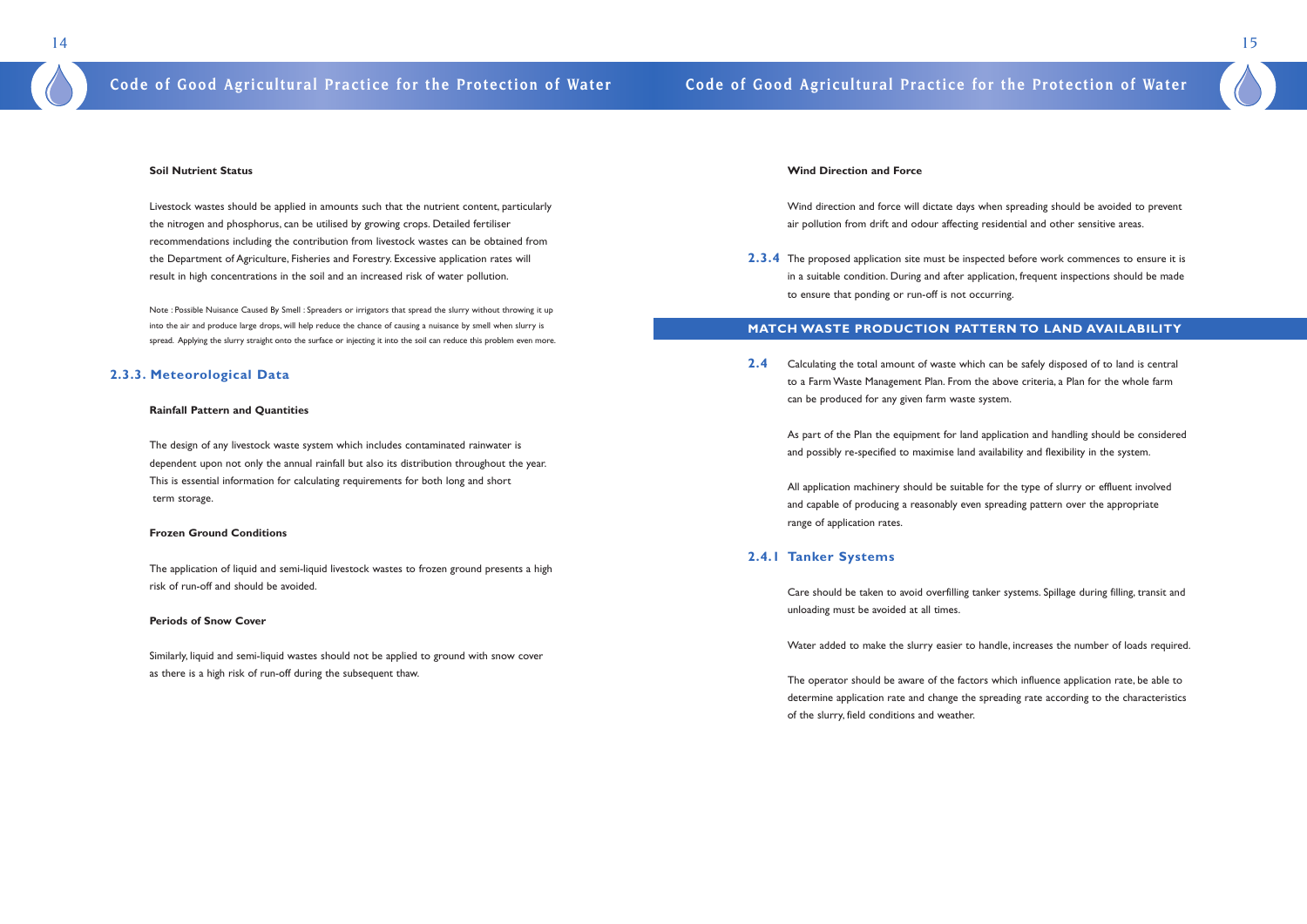The application rate for injected slurry should not exceed 140m<sup>3</sup>/ha (12,500 gallons/acre) or a level equating to the nutrient requirement of the following crop, whichever is lower.

Work the injector across the slope, if practical, rather than up and down the slope.

### **Application rates**

**2.4.4** Table 2 shows the maximum surface application rates which should be applied in any one application under suitable soil and weather conditions to avoid run-off and minimise pollution risk. Lower rates should be used in the event of inappropriate or difficult conditions and no effluent or wastes should be disposed of where the constraints described in 2.3 are encountered. In the event of an area being identified as vulnerable to levels of nitrate in watercourses, specific restrictions on the application rates may be introduced to limit the input of nitrogenous compounds.

| <b>Waste Material</b>                | Rate of Application<br>m <sup>3</sup> /ha (gallons/acre) |
|--------------------------------------|----------------------------------------------------------|
| Slurry                               | 50 (4,500)                                               |
| Manure                               | 50                                                       |
| Dirty Water                          | 50 (4,500)                                               |
| Silage Effluent 1:1 minimum dilution | 50 (4,500)                                               |
| Sheep Dip 1:3 minimum dilution       | 20 (1,800)                                               |

Repeat applications should not be made for a period of at least 3 weeks.

17

The spreading system should be set so as to produce a low trajectory spreading pattern and reduce the atomisation of slurry. This will minimise the risk of odour nuisance.

The tanker should not cause excessive soil compaction. Compaction is minimised by reducing the load on each wheel so minimising payload and by spreading the load eg by fitting large tyres.

### **2.4.2. Irrigation**

Irrigation systems require regular checking to relocate the rain gun or sprinkler or change the speed of a mobile irrigator to avoid over-application. Frequency of moving will depend on the weather, soil characteristics and condition, slope, location and nature of the liquor being applied.

Alternative systems of storage or distribution might be required in very extreme weather conditions which may not be included in the Waste Management Plan ie prolonged periods of frosty weather.

The responsibility for operation of the system should be given to a competent person who must check the disposal area for signs of over-application, eg ponding, run-off, etc.

Mobile irrigators should shut off automatically at the end of each run.

The system should be flushed out with water after use and such water treated in the same manner as the waste.

Operators should be aware of the potential odour nuisance for any particular site and take any action necessary to minimise this risk.

### **2.4.3. Soil Injection**

Soil type, slope and crop condition will often limit the circumstances when injection can be successfully carried out.

Avoid injection into backfill or infill over drainage systems, particularly on very heavy soils, or into subsoil below root depth, or into very light gravelly soils.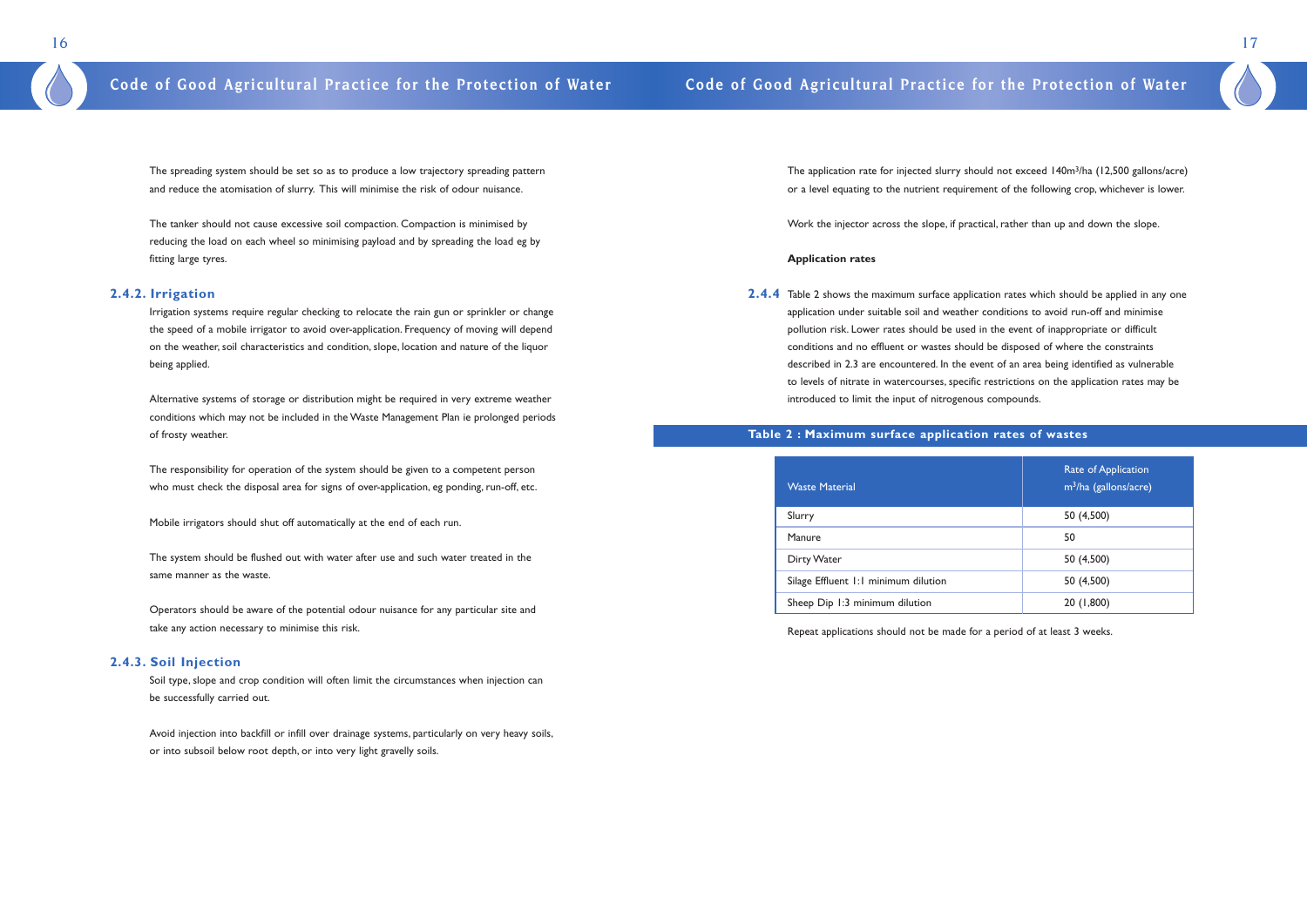### **CALCULATE STORE CAPACITY REQUIRED**

**2.5** The calculation of capacity required is a matter of providing adequate storage volume to cover the periods during which land cannot accept livestock wastes but while the waste is still being produced. The calculation of the minimum size for any slurry installation must include provision for the likely quantities of rain water failing directly onto the store and on areas which drain into the store during the likely maximum storage period. (NB:The definition of "slurry" includes any liquid containing excreta.)

For typical livestock excreta production figures, refer to Appendix 1.

All liquid stores shall maintain a minimum freeboard of : Lagoons and earth-banked compounds: 750mm Slurry Tanks and other stores: 300mm

"Freeboard" means the distance between the surface of the stored liquid and the top of the container walls.

**3.1** For the purpose of this Code livestock wastes are substances originating from buildings and yards housing livestock and which on reaching the water, soil or air environments, may cause pollution.

Where slurry is disposed of to land on the farm, four months storage capacity is required, unless the Waste Management Plan demonstrates, to the satisfaction of the Department of Local Government and The Environment, the Department of Agriculture, Fisheries and Forestry, and the Isle of Man Water Authority that a lesser capacity will result in no greater risk of pollution.

## **The Management and Disposal of Livestock Wastes**

### **WHAT ARE LIVESTOCK WASTES?**

It is important to understand this definition as it specifies the waste management systems which will fall within Regulations made under Section 8 of the Water Pollution Act 1993.

### **HOW ARE LIVESTOCK WASTES CLASSIFIED?**

**3.2** Livestock wastes are generally classified by type of stock and physical form of the waste. This may be a solid, semi-solid or liquid. Solid wastes form a stable mass but can produce effluent due to normal drainage and the leaching effect of precipitation. Liquids are materials with flow characteristics and are difficult to contain. Semi-solid wastes have a tendency to slump (move due to gravity) but do not flow and are difficult if not impossible to stack; given suitable conditions there is a tendency for them to dry out and there is always a discharge of effluent. The problem in managing a semi-solid waste is to decide whether to change it into a liquid or solid form, or to provide a storage and handling system which can cope with both types of material.

Slurry can be defined as:

a) excreta produced by livestock in a yard or building; or

b) a mixture consisting wholly or mainly of such excreta, bedding, feed residues, rainwater and washings from a building or yard used by livestock or any combination of these provided such excreta is always present; and of a consistency that allows it to be pumped or discharged by gravity at any stage in the handling process.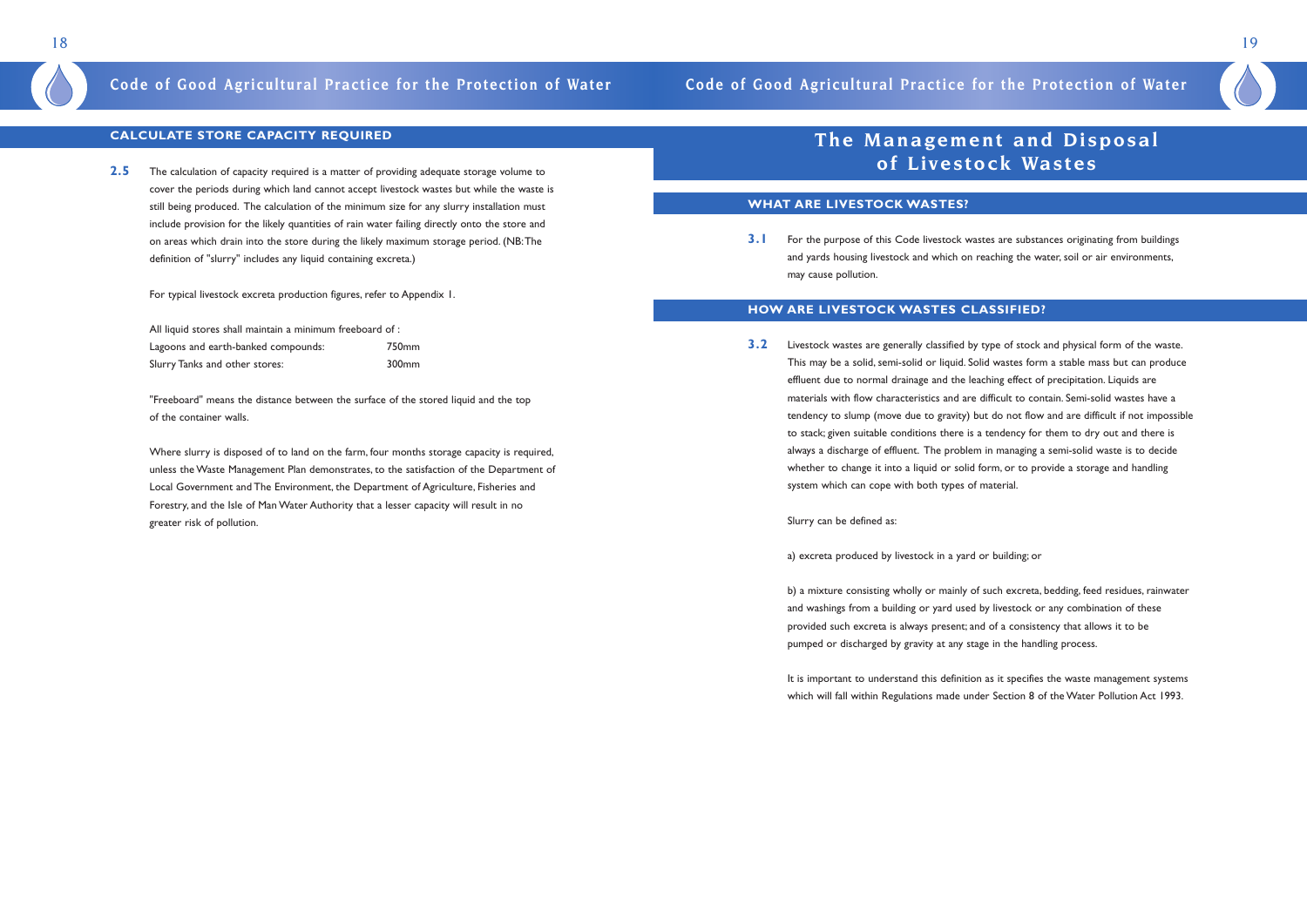### **3.5 Livestock Yards**

Collection yards, feed passages and areas used for movement of stock will become contaminated with slurry, bedding, feed residues and rainwater. Whether these areas are roofed or unroofed they must be designed so that all drainage can be contained and collected within the area to which the stock have access. Where appropriate solid barriers may be required between relatively clean and dirty areas. It is important that drainage from clean areas such as roof rainwater and unsoiled concrete areas does not mix with dirty water. Avoid large unroofed areas and keep rain water in sealed systems. By keeping clean and dirty water separate the volume of dirty water/slurry is reduced.

### **FEED PREPARATION AREAS, PARLOURS, DAIRIES ETC**

**3.6** Washings/run-off from these areas is likely to be highly polluted and must not be discharged to a watercourse.

> Feed preparation areas which are unroofed or are used for short term storage of brewers grain and similar materials can be sources of relatively large amounts of effluent. Unroofed areas are a high risk during periods of rainfall. Where it is not feasible to collect the effluent in existing storage facilities a tank should be provided. The tank must not be allowed to overflow. The contents can be disposed of to land or transferred to the main waste storage system.

The design, construction and management of dairy buildings must comply with the Dairy Products (Hygiene) Regulations 1997.

The Parlour standings and parlour pit must be included in the design of the drainage and containment system. In both areas the washings may be contaminated with milk residues and chemicals. Land spreading is in nearly all cases the only available method of disposal. This may be separate from or included in the slurry disposal system. In the latter case the volumes produced must be included in any calculation of the slurry storage capacity. Insofar as it is practical, raw milk should be kept out of the parlour pit and dairy drainage unless disposed of to the slurry system.

21

### **MINIMISING THE RISK OF POLLUTION FROM LIVESTOCK WASTES**

**3.3** There are four stages during any of which pollution can occur; production, collection, storage and disposal. In each the emphasis must be on containment of the waste. At all times the quantity of materials to be handled must be minimised. Always separate uncontaminated drainage from contaminated and minimise uncovered area to which stock have access. Where clean water has to be added to waste as an aid to handling, always use as little as possible. Use previously contaminated liquids or recycled liquids where feasible.

The risk of pollution occurring is greatest in liquid systems, reducing as the proportion of solid material increases.

Within any of the phases there may be some element of biological or physical treatment of the waste which will change its physical form and aid in its management.

### **THE COLLECTION OF WASTES**

### **Animal Housing**

**3.4** Where livestock are housed on a solid floor the waste will be collected with litter and allowed to accumulate (eg deep litter, bedded courts) or removed at frequent intervals from the floor. Where the stock are confined to perforated or slatted floors the waste will pass through the floor into a holding tank where it may be allowed to accumulate or be removed to a store at regular intervals. In some housing systems the floor area may be divided into designated areas where livestock either rest, feed or drink. These areas may be slatted or solid floored.

The solid floored area in all systems should be designed to drain to a collection point. In some situations it may be necessary to consider a tank to collect contaminated washwater (eg in poultry and pig housing).

The effluent from a cowhouse must be collected and stored as it is defined as slurry under this Code of Practice.

## **Code of Good Agricultural Practice for the Protection of Water Code of Good Agricultural Practice for the Protection of Water**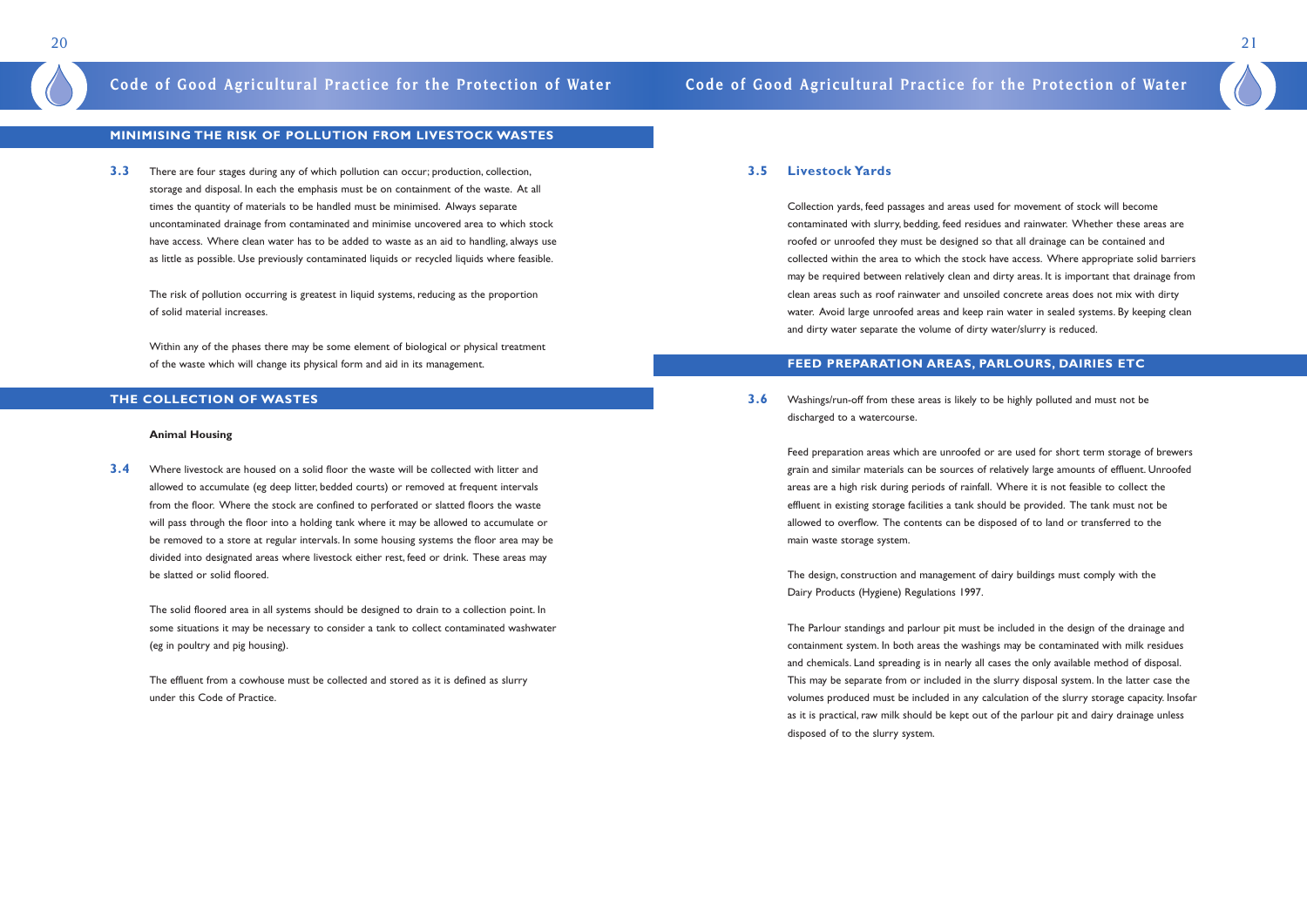### **DESIGN**

**3.8** The bases of slurry stores and the walls and floors of any effluent tank, reception pits, channels and pipes must be impermeable and properly maintained so as to prevent pollution. British Standard 5502: Buildings and Structures for Agriculture - Part 50, Code of practice for the design, construction and use of storage tanks and reception pits for livestock slurry (1993), should be referred to for design guidance.

Where a channel or reception pit connects by pipe and can overflow to another container of lesser capacity, two valves must be fitted in the pipe to minimise the risk of overflow should failure in the operation of one of the valves occur.These valves must be kept locked when not in use.

All channels and reception pits must be covered or fenced and access openings for pumps and slurry should be guarded to prevent accidents. Covers must be designed to carry the loads to which they will be subjected. (For HSE guidance refer to Appendix VII).

### **Figure 1. Circular above ground slurry store with reception pit**

- 1 Above ground circular store.
- 2 Reception pit.
- 3 300mm, minimum freeboard maintained at all times.
- 4 Connecting drainage pipe fitted with two valves-locked when not in use.
- 5 Slurry transfer pump.
- 6 Load bearing covered.
- 7 Area around reception pit sloped to collect spillage.
- 8 Tanker spreader.

In both instances some form of reception pit will be required to receive the slurry. Where a channel is used to take the slurry to the main storage facility by gravity any restrictions in cross sectional area and sharp changes in direction should be avoided. These can impede the flow of thicker slurry and restrict agitation. Pipes can be used but the size must suit the type of material carried. The higher the dry matter of the slurry the larger the pipe diameter required.

\*store and reception pit designed to BS5502

23

Where the proportion of parlour and dairy drainage is high in relation to the slurry storage capacity, consider the possibility of direct land disposal where soil and weather conditions allow. In general some storage capacity will be required as a buffer.

Application to land should be made in accordance with the principles set out in Section 2.

### **SLURRY RECEPTION PITS AND TRANSFER CHANNELS**

**3.7** Where possible, keep the distance between the animal housing and the slurry store to a minimum. It is not always possible to site the main storage facility adjacent to where the wastes are produced and some form of transfer system is required. This may be a mechanical or gravity system, depending on the site.

A reception pit must have sufficient capacity to hold 2 days maximum production from the area which it serves, including any washings or rainwater. From a practical standpoint this is only satisfactory where a permanent pump with integral drive is installed in the pit, otherwise a tractor may have to be available on a daily basis. In the latter situation at least one weeks storage is necessary and in many instances 3 or 4 weeks is desirable.

Where slurry is scraped directly to the store the design should minimise the areas of concrete which can become soiled.

Where slatted tanks are used, the slurry should never be allowed to rise to slat level before removal.

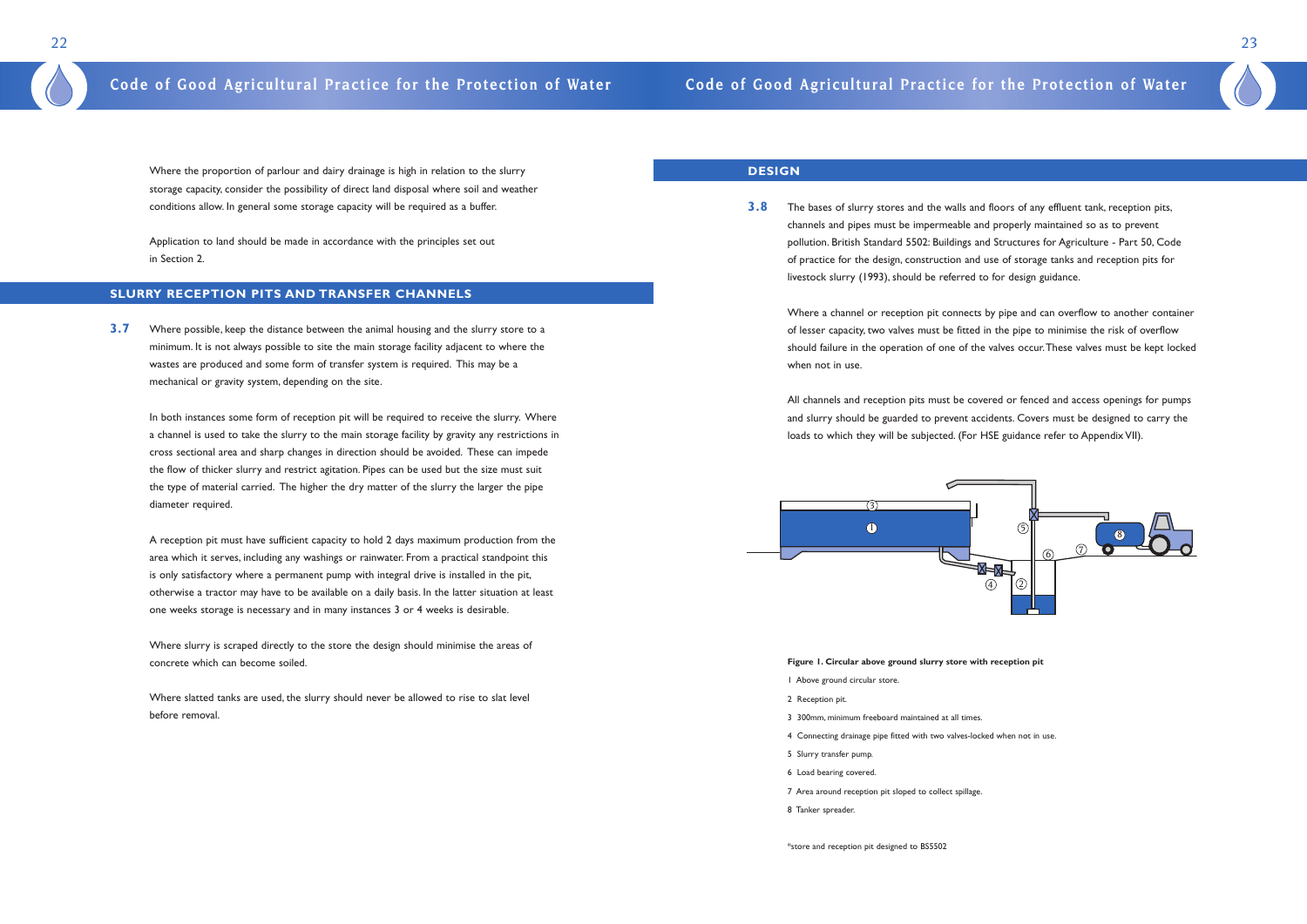SOLIDS are stored in middens or dungsteads which must be properly drained and the effluent collected in a tank. The floor and any walls should be impermeable. In calculating the size of the tank, take account of rainfall likely to fall on the store and on the area draining to the store.

Temporary field storage can be used provided there is no risk of water pollution. Such stores should not be sited within 10m of any watercourse which run off could enter or within 50m of a spring, well or borehole that supplies water for human consumption or is to be used in farm dairies.The site should be fenced to exclude livestock.

### **PLANNING AND SITING**

**3.10** In planning any waste storage facility priority should be given to factors which lead to the prevention of pollutants escaping from the site.

In selecting the site consider:

- the risk of pollution if slurry or effluent accidentally escape, including the risk to the

- the storage facility should not be sited within 10m of any inland or coastal water

- public and private water supply sources in the locality;
- which any leakage or spillage could enter;
- a position close to the point of production of the waste;
- making best use of relative ground levels for loading and unloading the store;
- the provision of good access for handling equipment;
- the safety of personnel and stock;
- unless the fill is specified as part of the overall design;
- the production of odours;
- visual exposure and screening.

- the necessity to avoid made up ground to carry load bearing elements of any structure

25

### **STORAGE OF LIVESTOCK WASTES AND DIRTY WATER**

**3.9** The type of storage facility selected for any situation is directly dependent on the physical characteristics of the waste. The waste itself can be altered by treatment, for example by separation of the solids and liquids or by addition of liquid.

LIQUIDS are stored in above or below ground tanks. These are constructed of steel or concrete, or may be earth banked compounds. The container must be impermeable. A typical arrangement is shown in figure 1 (see page 23).

SEMI-SOLIDS are stored in below ground tanks, earth banked lagoons or in weeping walled middens. The semi-solids or mixtures of semi-solids, slurry and solid materials are simply stored en masse. Where the store contents are to be handled as a liquid adequate access for agitation must be provided. In situations where the contents are removed partially as a liquid and partially as a solid, suitable access must also be provided for equipment to enter the compound.

In tanks and lagoons some form of filter system may be used to separate liquids and solids. These filters may be a permeable dividing wall of timber or concrete battens or smaller mesh strainer boxes through which liquid drains by gravity. In the latter the liquid is removed frequently by pump and may have to be stored, while in the former the capacity for liquid can be much larger, so frequency of removal and disposal is reduced. Screens/ filters should be inspected regularly for damage and blockage problems. Drainage from the separated solids should be directed back into the system and all spillage must be properly contained.

In weeping wall middens one or more of the walls are permeable and over a long period the mass of waste material drains, the liquid passing through the permeable wall to a collecting channel.The effluent is collected in a tank.

Solids/liquid separations systems which operate by natural seepage are extremely slow and do not work successfully until evaporation exceeds precipitation. Such systems will therefore require storage for at least a season.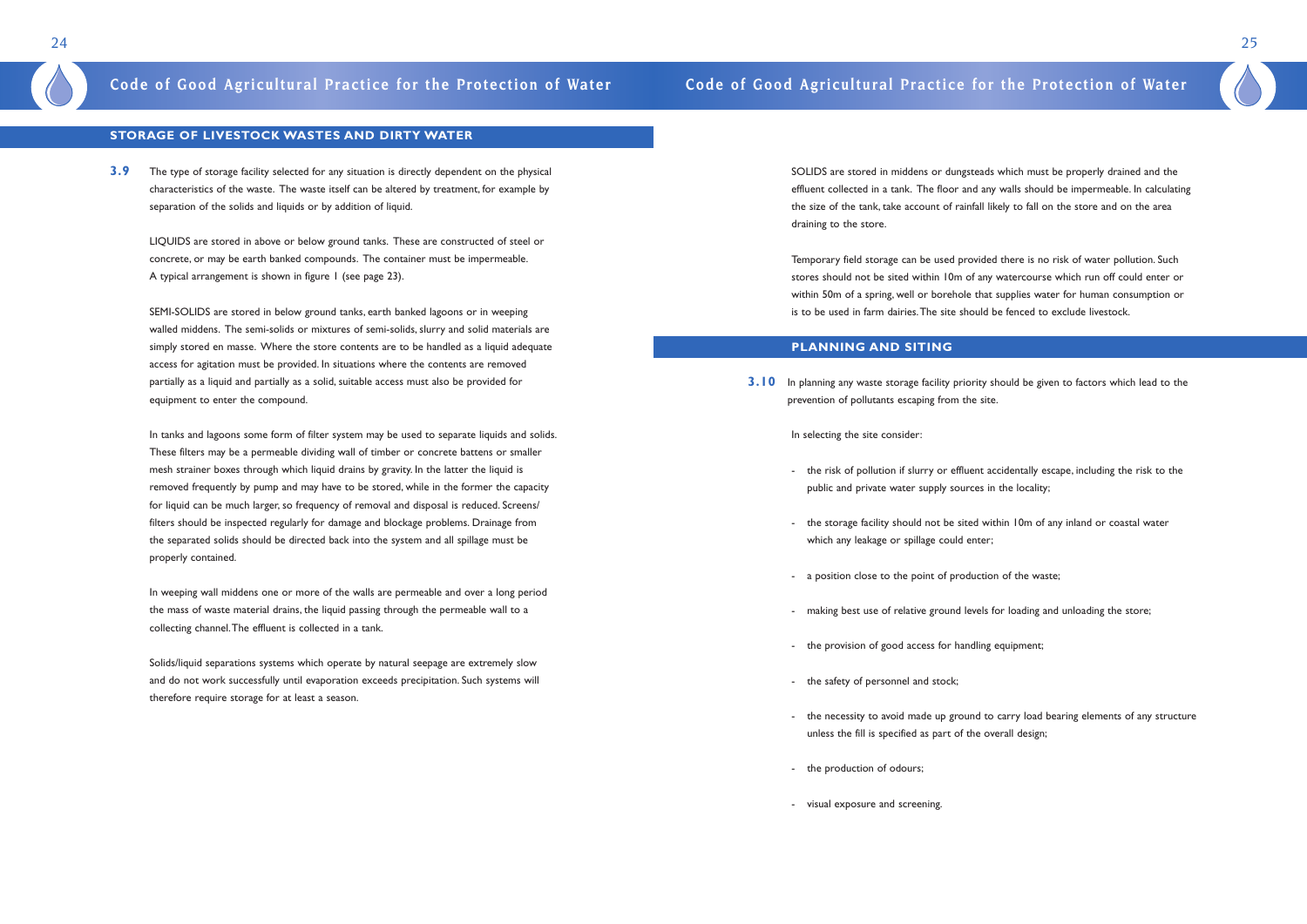Where midden walls are formed with prefabricated panels the supporting columns should be set in concrete foundations and steps must be taken to ensure there is no effluent leakage at these points. Where the columns are removable for access particular care must be taken with the socket detail.

When substantially extending or reconstructing storage tanks the resulting structure must prevent the pollution of controlled waters. It will therefore be essential to seek professional guidance on the practicability of such an exercise prior to making a commitment to any work. In some instances upgrading may be impractical due to the lower design criteria used in the original structure.

### **MANAGEMENT**

- **3.13** Management of any facility for the handling and storage of animal wastes and other polluting wastes must be considered with two aspects in mind:
	- Maintenance to retain satisfactory performance requirements.
	- Operational management.

These functions are the responsibility of the person having custody or control of the facility.

### **a) Maintenance**

Insofar as it is practicable, all facilities must be inspected regularly for any signs of surface breakdown, cracking of concrete and fractured pipes.

SAFETY NOTE : Harmful gases are generated at slurry stores and these have been responsible for both human and animal deaths. It is essential that controls for pumps are situated so that they can be started and stopped without the need for the operator to enter buildings which have a potential to contain harmful gases. Such buildings should be well ventilated before entering. If it is absolutely essential to enter an area which may be contaminated by gas, operators should wear either an approved self-contained or airline breathing apparatus. Full training must be given in the use of this equipment before it is used. A notice should be erected at slurry stores warning of the danger of poisonous gas and that stores should not be entered without taking the recommended precautions.

**3.12** The ground bearing capacity of a site must be capable of carrying the necessary loadings to avoid structural failure due to settlement. All topsoil must be removed to a firm base and hard-core laid in well compacted layers to form the necessary gradients. Where ground requires to be made-up, professional advice should be obtained as it may be necessary to use a lean concrete mix for specific areas.

(Refer to Health & Safety Publications Appendix VII)

27

### **DESIGN**

**3.11** Facilities must be designed to contain the materials which are stored in them or may drain from them. Some facilities, such as tanks for liquid storage must be totally impermeable to liquids while middens may have a perimeter drain connecting to an effluent storage tank. A slurry store should be designed and constructed so that with proper maintenance it may perform for the design standards for at least 20 years. Such a performance requires professionally prepared plans and specifications. Where prefabricated materials or units are used certification of design performance may have to be obtained from the supplier.

Gradients around pumps, pipes and tanker loading areas must be designed to contain any spillages and also to minimise the collection of clean stormwater.

### **CONSTRUCTION**

To prevent pollution of controlled waters, a high standard of workmanship is required. The contractor should be experienced in the use of concrete. In particular;

- a) The area of concrete to be laid in a single pour, between joints and water stops
- b) The setting up of levels to provide adequate drainage
- c) The placing of reinforcing steel, the setting up of shuttering and the formation of joints
- d) The specifying, placing and curing of concrete
- e) The sealing of joints including waterstops and the application of surface treatments
- f) The installation of impermeable membranes in certain circumstances.

## **Code of Good Agricultural Practice for the Protection of Water Code of Good Agricultural Practice for the Protection of Water**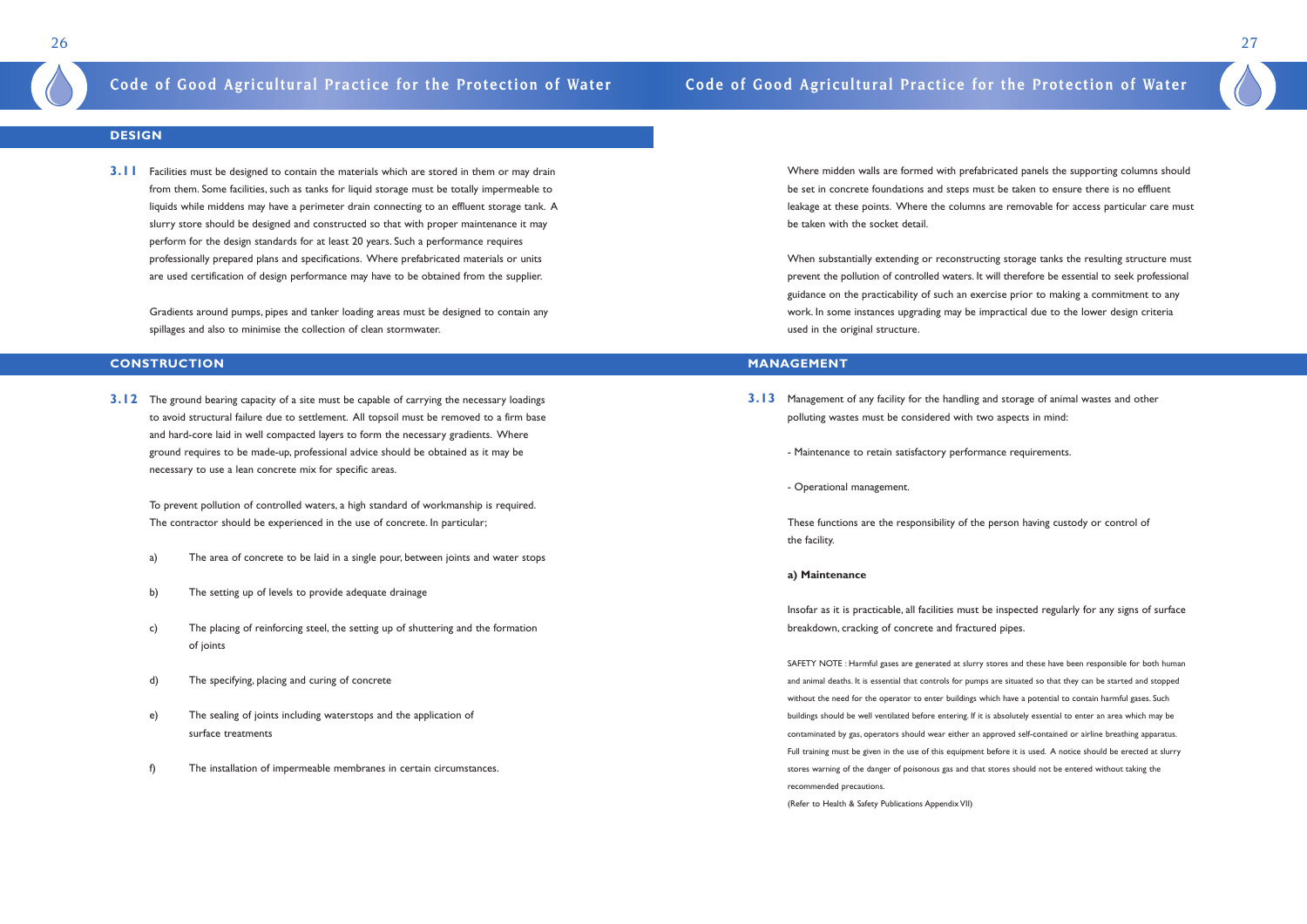Persons having custody or control of slurry have the responsibility for making those who act on their behalf aware of the danger of allowing storage systems to overflow and the consequences should pollution occur. Adequate training in the proper use of facilities and associated equipment is essential. The dangers likely to be encountered from moving parts on equipment and the presence of poisonous gases particularly from tanks within buildings during mixing of slurry must be emphasised. In slatted courts it is preferable to remove stock housed over the slats and to ensure that the shed is well ventilated prior to and during slurry agitation. Avoid the storage of both silage effluent and slurry in the same tank at the same time as this can increase the risk of poisonous gases.

### **DISPOSAL OF LIVESTOCK MANURES AND SLURRIES AND DIRTY WATER**

**3.14** Livestock wastes should be disposed of to agricultural land in accordance with the principles set out in Section 2. The surface application rate should not exceed 50m<sup>3</sup>/ha (4500 gallons/acre) and any repeat application should not be made within 3 weeks. The application rate for injected slurry should not exceed 140m3/ha (12,500 gallons/acre) or

a level equating to the nutrient requirement of the following crop, whichever is the lower.

Although the risk of causing pollution by spreading solid manures is lower than for slurries, surface run-off can occur if rain fails shortly after an application. Surface application rates for solid manures should not exceed 50 tonnes/ha (20 tons/acre) and should be lower where soil and weather conditions are likely to increase the risks of pollution. Poultry manures should not be spread at rates exceeding 5-15 tonnes/ha (2-6 tons/acre) depending on nitrogen content. The input of available nitrogen should not exceed the requirements of the following crop, taking account of time of application and the residual value in the soil from the previous application.

The maximum rate of application should be reduced if the soil has been compacted.

Where there is insufficient suitable land for disposal on the farm, alternative disposal options, such as waste treatment or the use of suitable neighbouring land, will require to be considered.

29

The following is a suggested procedure which should be carried out at least at annual intervals.

- Clean any surfaces which cannot be clearly seen
- inspect walls and floors for cracking and surface erosion. Only the exposed external surfaces of slurry tanks should be inspected (see above)
- Inspect all drains and channels for damage or deterioration
- Check that all channels and pipework are free flowing
- Check all safety arrangements
- List all repairs required and prepare a timetable to execute the work. This may involve diverting materials to other storage or providing temporary arrangements.

### **b) Operational Management**

- Carry out regular and spot checks at points where leakage may occur, such as joints in pipework connected to pumps.
- Check that external drains are running freely and not contaminated.
- Check automatic pumping systems and carry out routine maintenance. Pumping systems which can be removed from a tank for inspection are most convenient and essential in situations where poisonous gas may be present.
- Check tank storage levels at a frequency appropriate to its capacity.
- Check freeboard in tanks particularly after periods of heavy rain.
- Check parts of systems which may freeze during cold spells.
- Check tanks for the separation of contents which may lead to the build up of solids and loss of storage capacity. Above ground tanks require regular attention where surface drying can cause crust formation.
- Check all safety hatches etc after handling operations.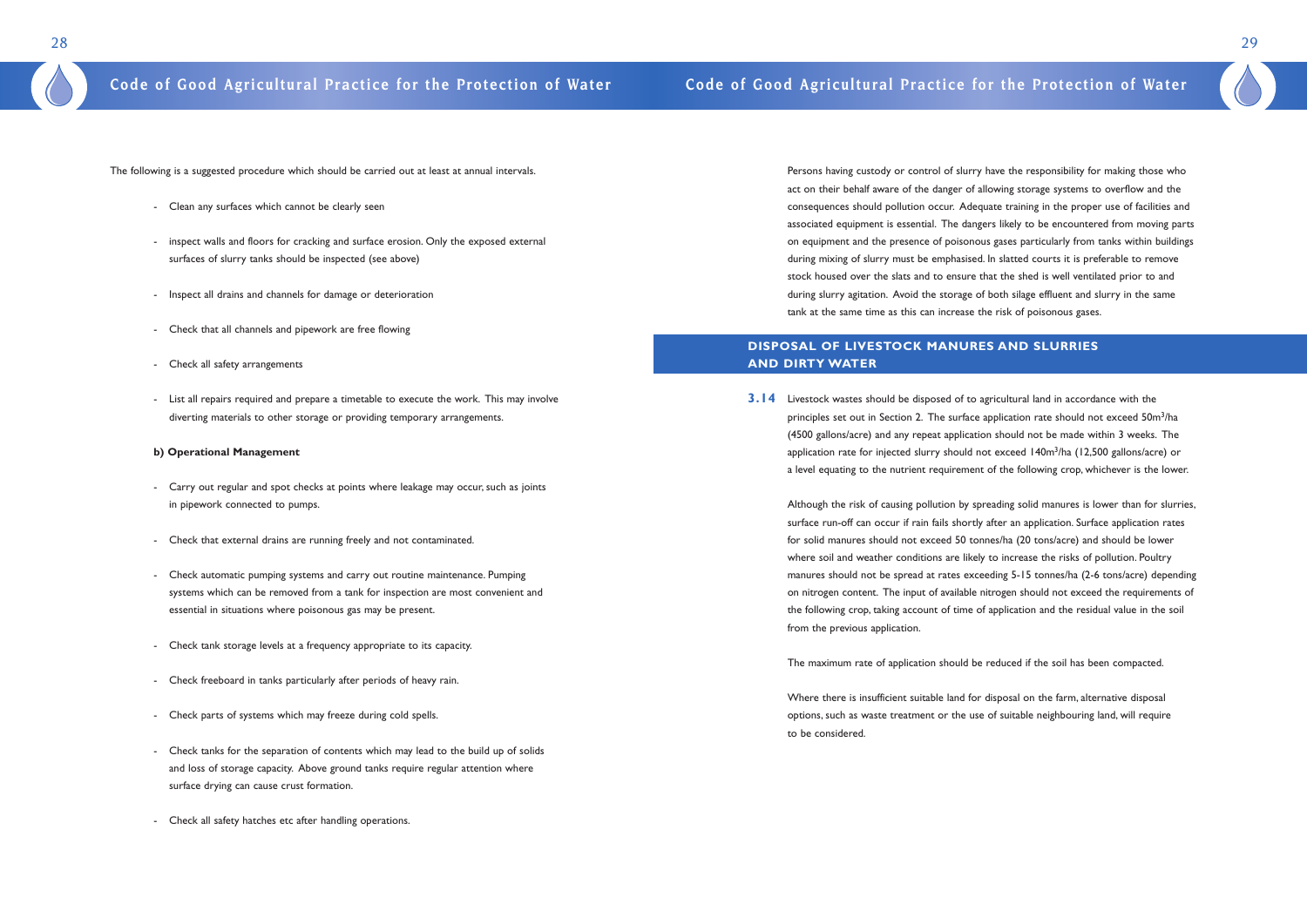## **Fertilisers**

### **INTRODUCTION**

**4.1** The risks of direct contamination of water by fertiliser either by leakage from store, field run off or direct application to surface water must all be considered on the farm. Avoiding unnecessary nitrate leaching is important when planning fertiliser use. (Refer to Section 5)

The calculation of inorganic fertiliser requirements should form part of an integral Fertiliser and Waste Management Plan for the whole farm.

### **FERTILISER PLANNING**

- **4.2** Crops require adequate amounts of plant nutrients to ensure optimum yields. Nutrients may be supplied by commercial fertilisers alone or with waste organic manures which are potentially valuable sources of plant food.
- **4.3** Application rates of inorganic fertiliser should match crop requirements taking account of soil nutrient status and any organic manures applied. Advice on application rates can be provided by D.A.F.F.
- **4.4** Nitrogenous fertilisers should be applied at times when the crop can utilise the nitrogen. Application of nitrogenous fertilisers should normally be avoided between 1 October and mid February except when there is a specific crop requirement.
- **4.5** Fertiliser stores should be sited as far away as practicable from any watercourse, well, locked) of suitable construction for the intended purpose, watertight and treated with a protective coating resistant to corrosion from the contents.
- **4.6** Handling procedures for filling stores from road tankers and for transferring liquids to the field applicator should be such that the risks of accidental spillage are minimised. Tanks should not be overfilled, to allow for expansion of the contents. Operators should be aware of these procedures, the potential pollution problems arising from spillage, and of emergency procedures to be followed.

In the absence of active crop growth in winter, nitrates in soil leach readily in drainage water. In some years a late winter application (normally mid February onwards) of nitrogenous fertiliser to winter cereals is justified. This is of particular benefit to well advanced crops or after a winter of heavy rainfall. Some loss of nitrogen is unavoidable when heavy rainfall follows application.

The risk of run off and denitrification is increased in compacted soil. Compaction also reduces the rate of nitrogen uptake by the crop.

### **STORAGE AND HANDLING OF FERTILISERS**

borehole or drain. Bye-laws for the protection of public water supply sources may impose specific restrictions on using or storing fertilisers within a stated distance from the source. Storage containers for liquid fertilisers should be lock secure, (ie capable of being securely

### **LAND APPLICATION METHODS**

- **4.7** Fertiliser must not be allowed to enter watercourses. Special care is needed when applying any inorganic fertiliser on fields with a risk of run-off to surface water. Fertilisers should not be applied when the soil is at field capacity, frozen hard or snow covered. In general, run-off risk is greatest in winter.
- **4.8** Precautions must also be taken to prevent the direct entry of fertiliser to watercourses during application. Public water supply bye-laws may impose a limiting distance from a source, either surface or underground, within which fertiliser may not be applied. In any case a protection zone for all water sources, public or private, should be allowed when applying fertiliser.The radius of the zone will depend on the likelihood of contamination but 50m might be appropriate in typical situations. Full width distributors will generally present no difficulty in regulating the application of fertilisers as long as operated carefully. Spinning disc and oscillating spout machines present greater difficulty in ensuring that the optimum application rate is applied up to the field edge and this can result in some fertiliser being applied to an adjacent watercourse.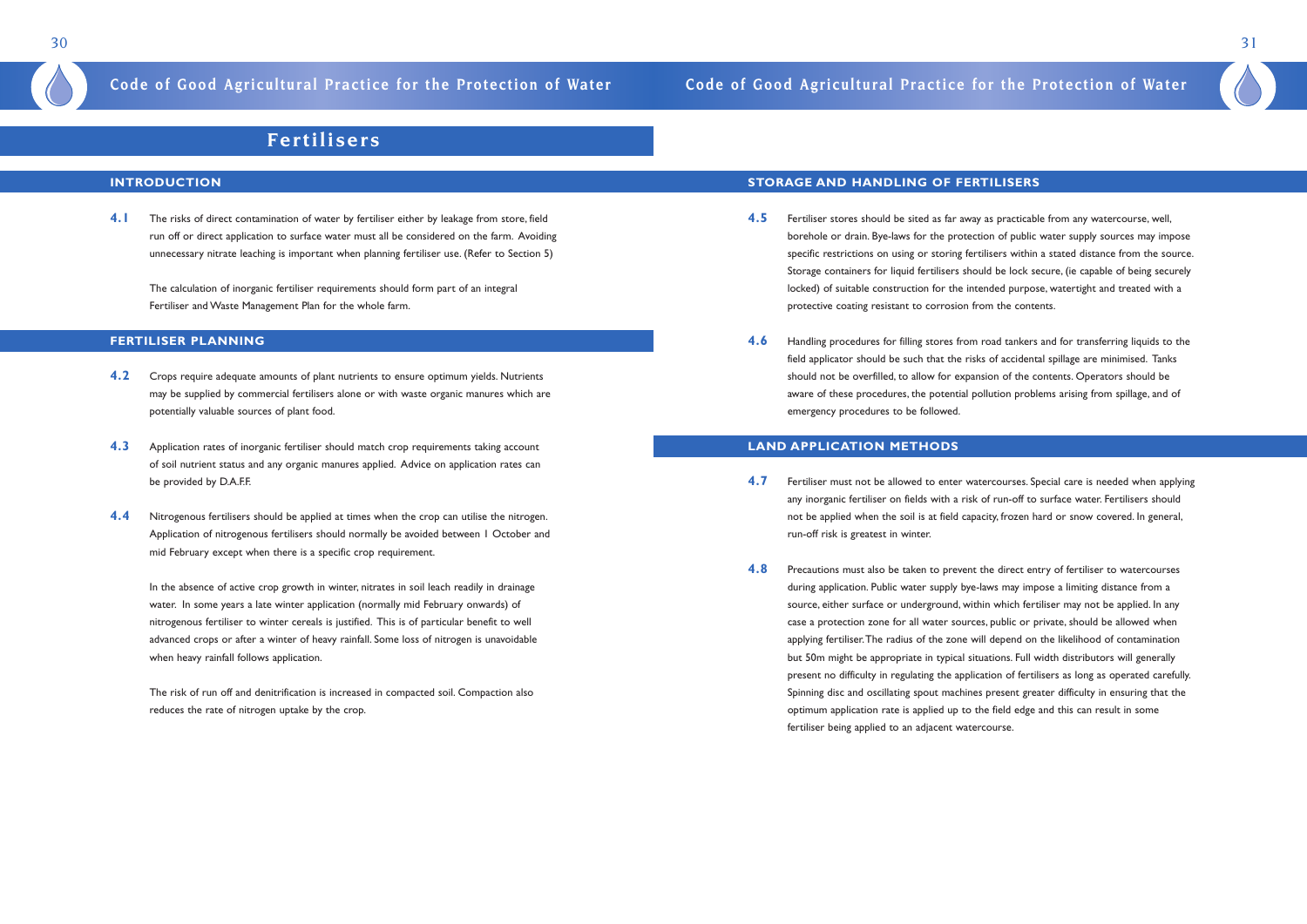Some machines can be adjusted by fitting headland discs or tilting on the tractor linkage to avoid this effect. Where this is a risk, the machine must be driven further from the water course, leaving a zone of zero or decreasing application rate adjacent to the water. Liquid fertiliser applicators should be operated to avoid wind drift of droplets into watercourses.

Similar precautions should be taken to prevent contamination of areas of conservation interest on farms and on adjoining land, such as National Nature Reserves (NNR) or Areas of Special Scientific Interest (ASSI)

**4.9** By leaving uncultivated strips of land adjoining watercourses and other sensitive habitats (eg. wetlands, botanically rich pastures, etc) to act as a buffer between these areas and land under cultivation the nutrient content of the agricultural run-off can be reduced and a valuable wildlife habitat provided.

## **Nitrate**

### **INTRODUCTION**

- **5.1** Nitrate leaching is a natural process resulting in the loss of nitrogen from soils. This can be attributed to:
	- a) mineralisation of the soil's organic reserves, exacerbated by soil cultivations
	- b) direct run-off to watercourses
	- c) leaching to groundwater and watercourses.

The amount of nitrogen lost in the form of nitrate depends on the weather, soil type, soil temperature, season, cropping and farming practice.

The concerns about increasing amounts of nitrate in watercourses relate to:

lead to the formation of algal blooms in watercourses and the sea which result in

- a) the environmental implications of nutrient enrichment (eutrophication). This can oxygen starvation with severe implications for aquatic life.
- b) the public health implications of higher levels of nitrate in drinking water supplies. The EC limit of 50mg/1 is the maximum acceptable concentration of nitrate in

drinking water, and has been adopted by the Isle of Man Water Authority since 1993.

Section 9 of the Water Pollution Act 1993 contains powers for the designation of Nitrate Sensitive Areas where it is considered appropriate to control the entry of nitrate into water. The D.L.G.E and D.A.F.F. are responsible for promoting areas for designation by Tynwald. There are as yet no such areas in the Isle of Man but nitrate concentrations are being carefully monitored and the position kept under review.

The measures described in this Code are considered Good Agricultural Practice to minimise the risk of nitrate release to watercourses. However, should particularly sensitive bodies of water be identified, then the protective measures necessary in the catchment may go beyond those described in this Code.

This Code meets the requirements as to good agricultural practice as described in the EC Directive (91/676/EEC) concerning the protection of waters against pollution caused by nitrates from agricultural sources (1991).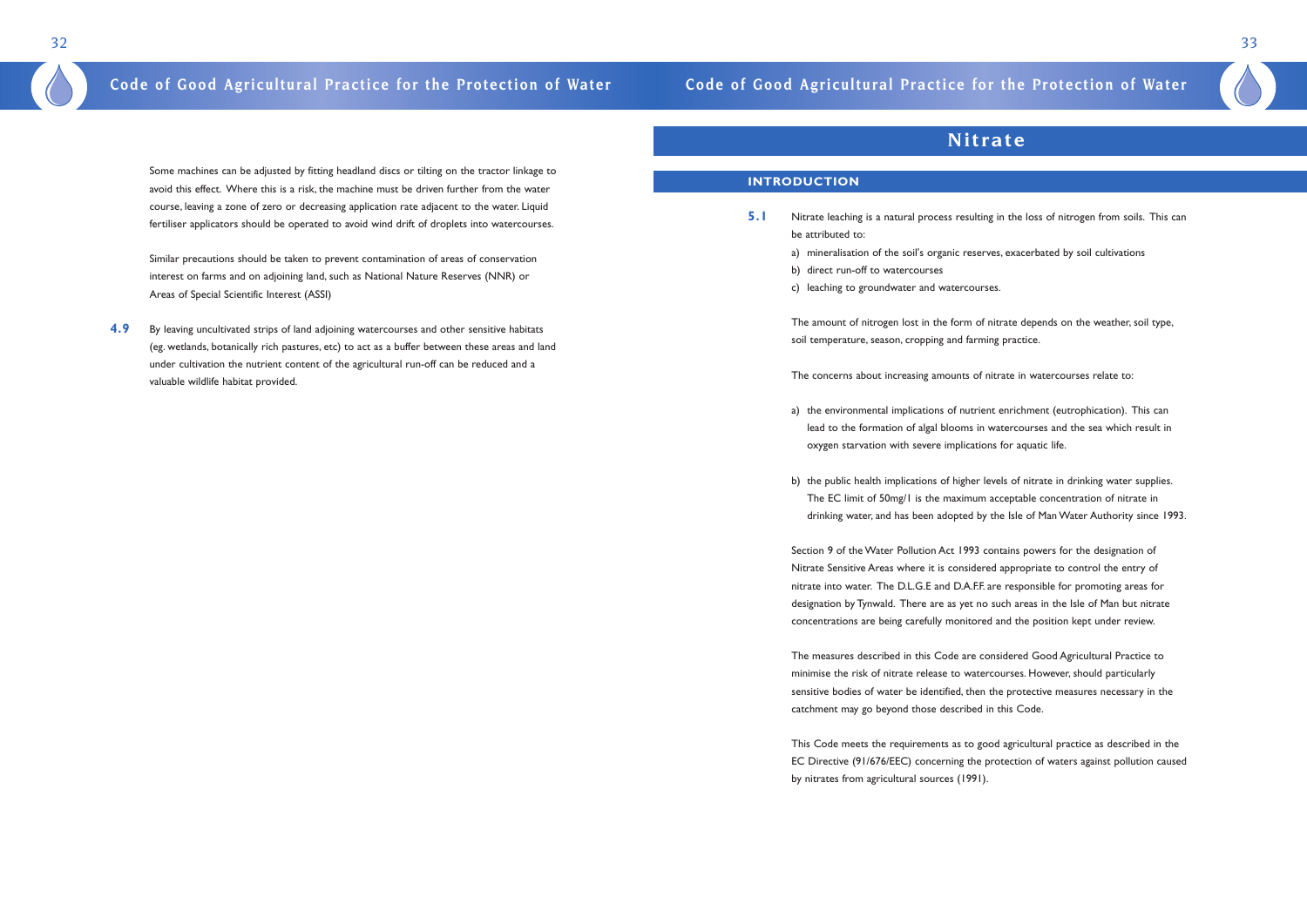To reduce the risk of nitrate leaching, applications to arable land in the autumn or early winter should be avoided whenever practicable.

Similarly, inorganic fertilisers should be applied timeously and at appropriate rates to match crop requirements taking account of other sources of nitrogen input. Applications above the economic optimum increase the amount of nitrate leaching likely to occur. Advice on appropriate fertiliser applications and the nutrient value of livestock slurries can be obtained from D.A.F.F.

Organic manures containing only small amounts of their nitrogen in forms that are easily converted to nitrate, such as farmyard manure and sewage sludge cake, may be applied at any time.

Applications should be in accordance with the principles set out in Section 2.

Records of the amount and date of applications of fertilisers, livestock wastes and other organic wastes will help accurate calculations of future nitrogen fertiliser requirements. Such records should form part of an integral Fertiliser and Waste Management Plan for the farm.

Whenever nitrogen fertiliser is being spread, care should be taken to apply it accurately, at the correct rate, avoiding overlaps and uncropped areas, hedges and watercourses. Fertiliser spreaders should be carefully adjusted to apply the amount intended and the spread pattern should be tested regularly.

g) Where intensive grazing is practised, up to 90% of the nitrogen is returned to the land resulting in high concentrations of available nitrogen. The loss of nitrate from the grassland through leaching can therefore be high. To decrease the risks, the stocking

- rate should be reduced in the autumn months.
- the rate of nitrogen uptake by the crop.

h) Avoid over compaction of the soil. Compaction increases denitrification and decreases

35

### **MEASURES TO REDUCE NITRATE RELEASE**

- **5.2** The following measures should make a significant contribution to reducing nutrient losses from agricultural land.
	- a) Avoid ploughing up permanent pasture this cultivation triggers a flush of nutrient release due to the breakdown of decaying and dead plant material which can continue for several years.

If permanent pasture requires to be reseeded, this should be done with the minimum of cultivation as early as possible in the season so as to ensure that full crop cover is established before the end of the growing season.

- b) Grass leys grown as part of an arable crop rotation should be sown to the first crop as early as possible in the final year of grass.
- c) Reduce autumn cultivations by direct drilling of crops, where possible. Nitrate leaching from direct drilled crops may be only half that from conventional ploughing.
- d) Where possible, sow winter cereals early to provide a growing crop to use some of the residual soil nitrate in the autumn and so reduce leaching losses. Early sowing encourages more of the residual nitrate overwinter to the crops where it will not be vulnerable to leaching loss.

If possible, cover or catch crops should be sown in fields that would otherwise be bare over autumn and winter.

e) Incorporate crop residues such as cereal straw and stubble, which do not contain a lot of nitrogen, rather than burning.The microbial growth induced by incorporation can modify levels of inorganic nitrogen and/or cause denitrification.

Crop residues which do contain a lot of nitrogen, such as those from non cereal and vegetable crops (eg peas or oilseed rape), should not be mixed into the soil until immediately before the next crop is sown.

f) The timing and rate of nitrogen applications should match crop requirements, taking account of existing soil nutrient status. Due to the different forms of nitrogen and the rate of availability to the crop, the risks of nitrate loss by leaching from organic manures and slurries and from inorganic fertilisers can vary. Organic manures which contain a large amount of their nitrogen content in the available form should be applied at a time when this can be used by the growing crop. Slurries from cows and pigs, poultry manures and some liquid sewage sludges have large amounts of available nitrogen.

## **Code of Good Agricultural Practice for the Protection of Water Code of Good Agricultural Practice for the Protection of Water**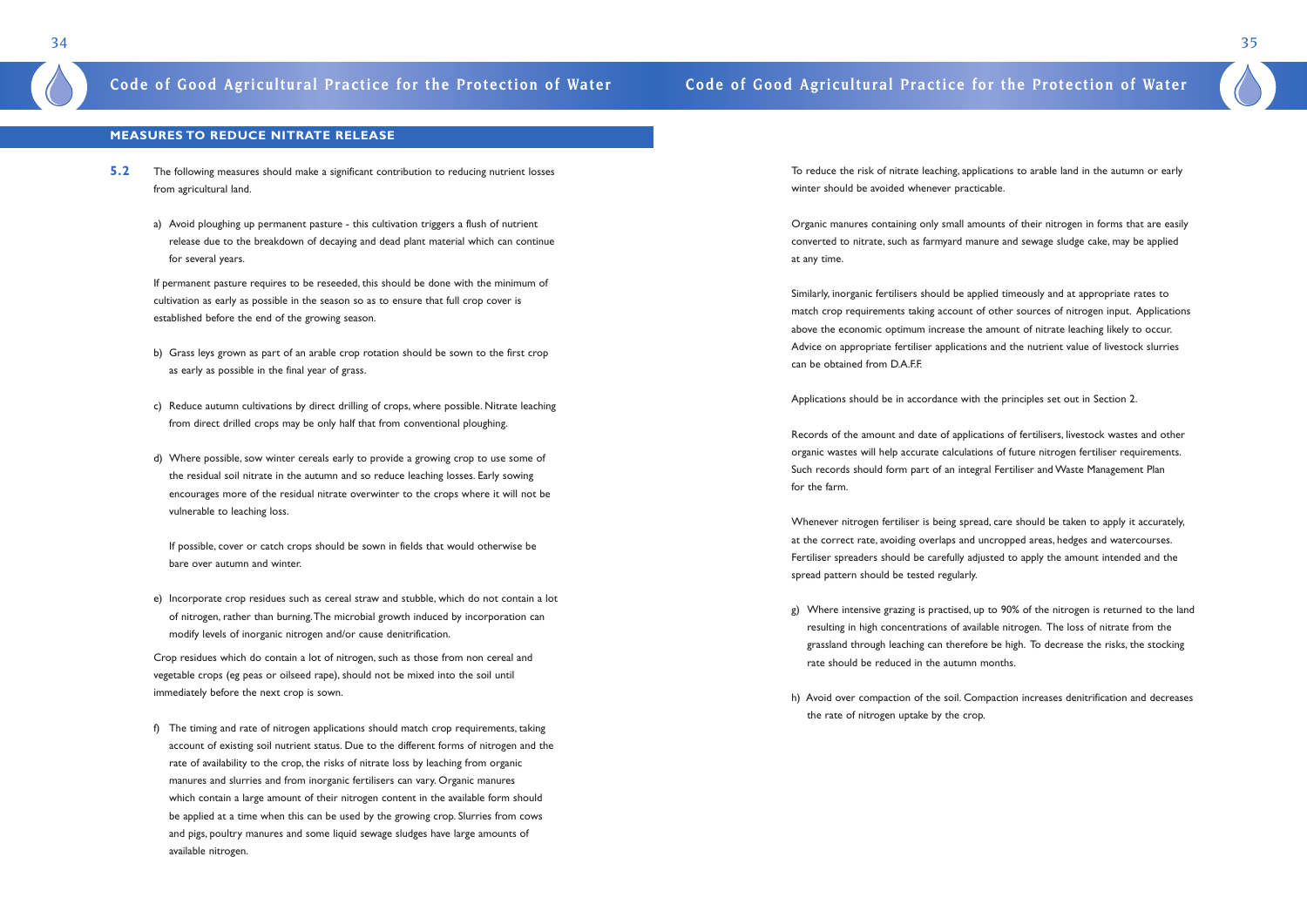- **6.5** The UK Code also provides recommendations for the maximum concentration of contaminants in soils under grass which should be sampled to a depth of 7.5cm.These are intended to limit the risk to grazing stock by soil ingestion and to lessen the phytotoxic risk to plants whose roots may proliferate in this surface layer. if these concentrations are exceeded at 7.5cm, the soil should be cultivated to dilute the metals before further applications are made.
- **6.6** The on-farm storage of liquid sludge is not recommended but if practised, an equivalent or within 50m of a water supply source used either for human consumption or in farm dairies. In the case of public water supply sources, further restrictions on the storage of and will require to be observed.
- **6.7** Liquid sludge is available in raw and digested forms. Raw sludge can contain potentially harmful m icro-organ isms. It should not be allowed to contaminate water or crops that may be eaten uncooked. Liquid untreated sludge should not be applied to pasture except by soil injection.

standard to that for livestock slurries is required. Dried sludges stored on-farm should be covered and care should be taken to avoid sites over drains, within 10m of a watercourse, sludge may be included in general provisions enforced by the isle of Man Water Authority

The criteria for application are as for livestock slurries. Under no circumstances should sewage sludge be applied, by whatever method, to areas where there is a very high risk of water pollution. Surface application rates should not exceed 50m31ha (4500 gallons/acre) of liquid sludge, or 50 tonnes/ha (20 tons/acre) of dewatered sludge at any one time in areas where there is a risk of pollution.Where soil injection is practised the application rate should not exceed 140M3/ha. Repeat application should not be made within 3 weeks. The spreading of sewage sludge on soils with a pH less that 5.0 should not be undertaken as the acid condition of the soil will cause any heavy metals contained within the sewage sludge to be released more readily into groundwaters and into the environment.

Solid Sludge cake contains very little nitrogen in the ammoniacal form.Timing of application is not therefore critical and the criteria for disposal of solid manures apply.

37

## **Other Organic Wastes**

### **INTRODUCTION**

**6.1** This Section covers other organic wastes generally disposed of by application to farm land. The risk of pollution is similar to livestock wastes. The vast majority of organic compounds are broken down in the soil often, but not always, into harmless substances. The application of wastes to land must avoid risks to water supplies, the food chain or of creating nuisance such as unpleasant odours. Where appropriate, application rates should be controlled to minimise these risks, in particular the build-up of elements which may have a deleterious effect on soil structure and fertility or on flora and fauna.

### **SEWAGE SLUDGE**

- **6.2** Consideration should be given to the Code of Practice for the Agricultural Use of Sewage Sludge (DOE, HMSO 1989) which applies to the disposal of sewage sludge to agricultural land. The purpose of the Code is to identify practices, etc. which control the build-up of potentially toxic elements in soil and to restrict the planting, grazing and harvesting of certain crops following the application of sewage sludge. Analytical testing of the sludge and the soil should be carried out by the sludge producer prior to application to land.
- **6.3** Sewage sludges contain nitrogen and phosphorus, but little potassium. Accumulations of nitrate and phosphate are a potential cause of water pollution. When applying sludge to land, the quantity applied should take full account of the fertiliser requirements and nutrient up-take of crops to be grown on that land, and of any additional inorganic fertiliser inputs.
- **6.4** The application of zinc, copper, nickel, cadmium, lead, mercury and chromium should be subject to restrictions. These include both the rate of application and ultimate concentration in the soil (Appendix IV) in samples taken to a depth of 25cm or the depth of soil if less. In addition, the UK Code of Practice recommends limits for molybdenum, selenium, arsenic and fluoride (Appendix IV). These limits have been set to take into account phytotoxity, zootoxicity, and effects on the food chain and on soil processes. As such they are subject to review in the light of new information which may become available.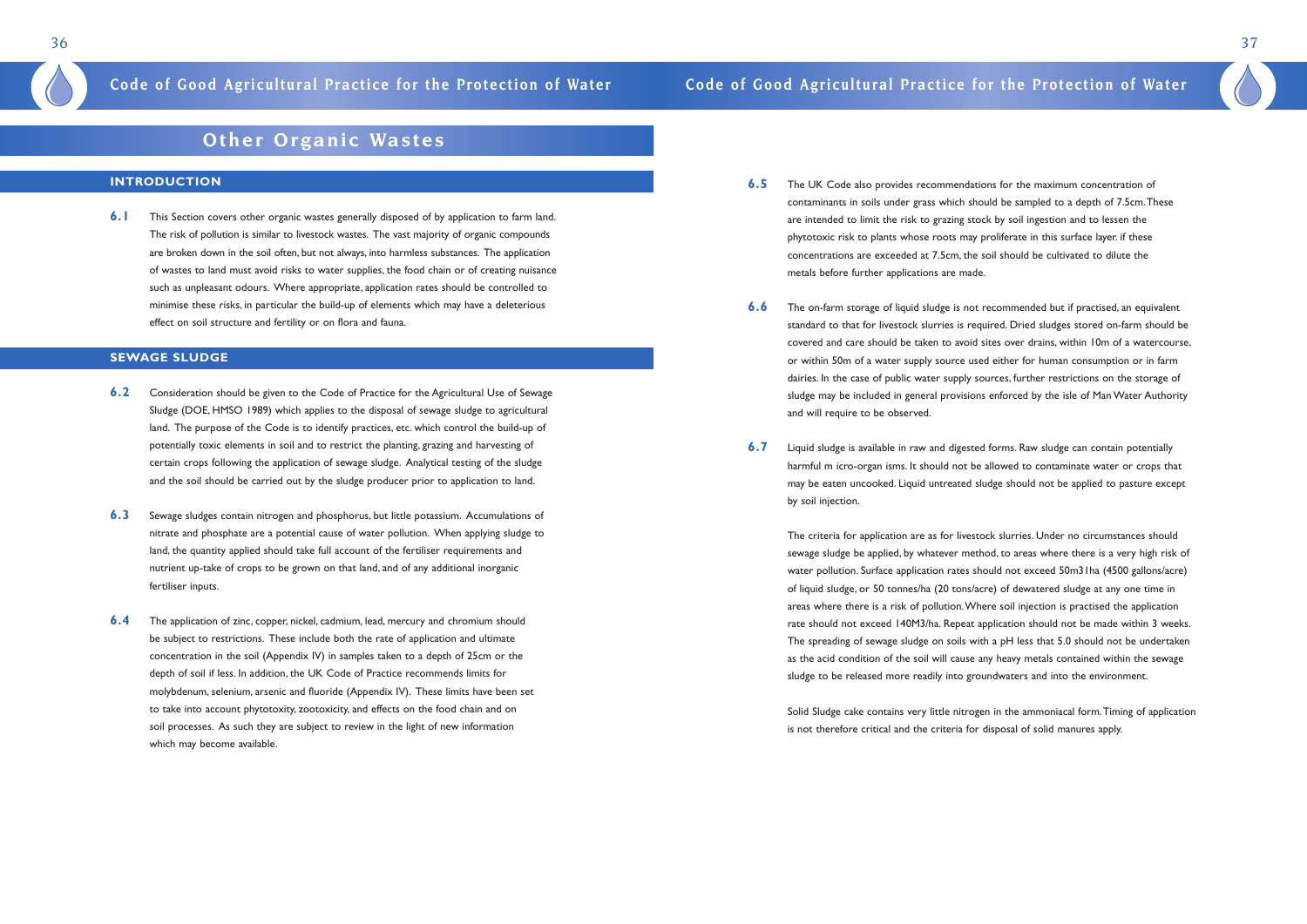### **Table 4 Acceptable uses of untreated sludge in agriculture**

| When applied to growing crops<br>by injection* | S) |
|------------------------------------------------|----|
| Grass (1)                                      | C  |
| Turf $(2)$                                     | O  |
|                                                | F  |
|                                                | S  |
|                                                |    |
|                                                | P  |

Fruit trees

Soft Fruit

Vegetables (3)

Potatoes  $(3)$ ,  $(4)$ 

- (1) No grazing or harvesting within 3 weeks of application
- (2) Not to be applied within 6 months before harvest
- (3) Not to be applied within 10 months before planting if crops are normally in direct contact with soil and may be eaten raw
- potatoes (ie to avoid risk of potato cyst eelworm)

(4) Not to be applied to land used or to be used for a cropping rotation that includes seed

Footnote to Table 4 : Injection carried out in accordance with WIRC publication FR 008 1989, "Soil Injection of Sewage Sludge - A Manual of Good Practice (2nd Edition)".

### **MILK AND DAIRY PRODUCTS**

- **6.8** To ensure the economical use of water and to minimise the quantity of dirty water to be disposed of on dairy farms it is essential to have a Water Management Plan.
- **6.9** Milk has a very high BOD and therefore an extremely high potential to pollute if it reaches water. There are occasions when it is necessary to dispose of milk on the farm. This may occur when severe weather prevents collection, when cows are receiving medication (eg when being treated for mastitis) or colostrum from newly calved cows. If possible avoid discharging into the parlour and dairy drainage system when disposal is through a septic tank. Waste milk can be applied directly to agricultural land or added to the slurry storage system for later disposal as slurry.



Vhen cultivated or injected into the

bil before planting crops

Cereals, grass, fodder, sugar beet

bilseed rape ete

To minimise the risk to human and animal health and damage to plants, sludge applications should be co-ordinated with planting, grazing and harvesting operations. Sludge must not be applied to growing fruit and vegetable crops, used where crops are grown under permanent glass or plastic structures. Untreated sludge must not be used in orchards or on land used for growing nursery stock (including bulbs). Further constraints which must be taken into account are set out in Tables 3 and 4.

As there may be a risk to human health, operators who carry out sludge spreading work should adopt the highest standard of hygiene. Adequate first aid kits must be provided, eg at least a litre of fresh clean water should be provided to irrigate eyes in the event of contamination.

### **Table 3 Acceptable uses of treated sludge in agriculture.**

| When applied to growing crops | When applied before planting crop  |
|-------------------------------|------------------------------------|
| Cereals, oilseed rape         | Cereals, grass, fodder, sugar beet |
| Grass (1)                     | oilseed rape etc                   |
| Turf $(2)$                    | Fruit trees                        |
| Fruit Trees (3)               | Soft Fruit (3)                     |
|                               | Vegetables (4)                     |
|                               | Potatoes $(4)$ , $(5)$             |
|                               | Nursery Stock (6)                  |

- (1) No grazing or harvesting within 3 weeks of application
- (2) Not to be applied within 3 months before harvest
- (3) Not to be applied within 10 months before harvest
- (4) Not to be applied within 10 months before harvest if crops are normally in direct contact with soil and may be eaten raw
- (5) Not to be applied to land used or to be used for a cropping rotation that includes the following:
	- (a) basic seed potatoes
	- (b) seed potatoes for export (ie to avoid risks of potato cyst eelworm)
- (6) Not to be applied to land used or to be used for a cropping rotation that includes the following:
	- (a) basic nursery stock
	- (b) nursery stock (including bulbs) for export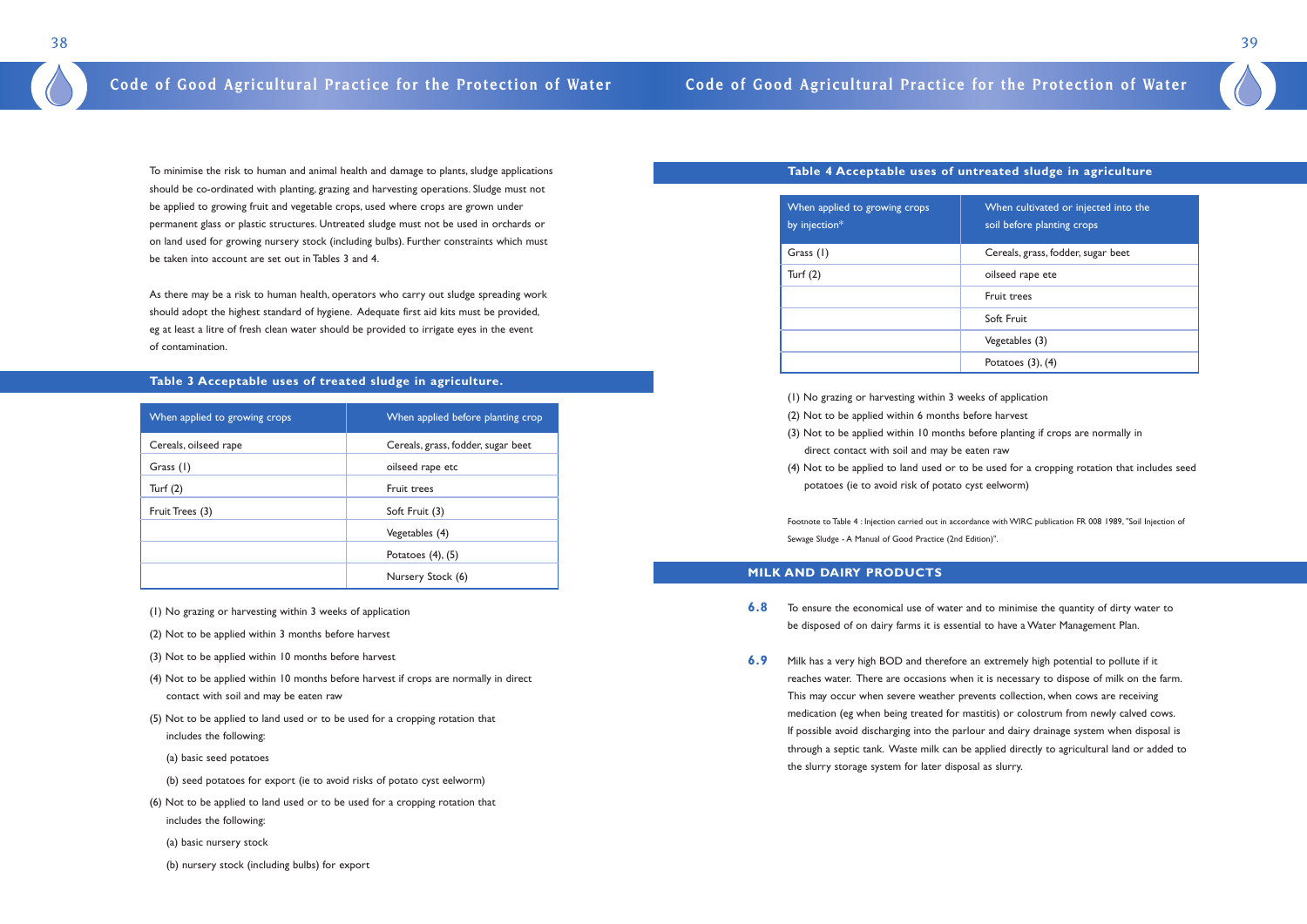In order to ensure the control of certain plant diseases it is not recommended to dispose of any solid or liquid waste obtained from processing any raw potatoes, beets, carrots, celery or celeriac, leeks, swedes or turnips imported from outside the British Isles, except on land which is not likely to be used for food production.

### **ANIMAL PROCESSING WASTES**

to be ploughed immediately following application and should be carried out in accordance

- **6.13** It is not permitted to spread any unprocessed abattoir waste on agricultural land, with the exception of blood for use as a fertiliser.
- **6.14** The Animal (Waste Food) Order 1983 prohibits the feeding of livestock any unprocessed waste unless under the authority and in accordance with the conditions of a licence. Applications of such substances to agricultural land should be restricted to land which is with the principles set out in Section 2.
- **6.15** To minimise risks of water pollution, blood should not be spread on high risk areas. In all other situations, blood should be diluted at least 1:1 before application. Application rates should not exceed 50m<sup>3</sup>/ha (4500 gallons/acre) of diluted blood and should be soil injected, in the interests of good hygiene.
- **6.16** Application sites should be chosen with care to avoid public nuisance. Careful attention is needed to ensure that application does not result in ponding or run-off. Watercourses should be inspected during and after application. Applications should be carried out in accordance with the principles set out in Section 2.
- **6.17** Under the Specified Risk Material Regulations 1998 all specified material, such as head (including brain), spinal cord, spleen, intestines, etc of bovine, sheep and goat must be for incineration.

**6.10** Milk should not be applied on sites with a high run-off risk. On suitable sites, the milk should be diluted 1:1 with water before application.

The application rate should not exceed 50m<sup>3</sup>/ha (4500 gallons/acre) of diluted milk.

either sterilised and disposed of to a suitably licensed landfill site or sent to an incinerator

### **EFFLUENT FROM BY-PRODUCTS**

**6.18** Feeds such as wet brewers' grain and sugar beet pulp will produce effluent when stored or ensiled, they should be stored and spread safely and in accordance with this Code.

41

SAFETY NOTE :As the act of physically mixing milk and slurry may give rise to lethal or explosive gases, only small quantities of waste milk should be disposed of to the slurry system.

Ideally, waste milk may be fed to livestock but it is advisable first to consult a veterinary surgeon, especially where the milk is contaminated or where large quantities are involved. Similar precautions should be taken before spreading contaminated milk on grazing land.

Similar considerations apply to the disposal to land of surplus whey or other waste liquid dairy products and applications should be carried out in accordance with the principles set out in Section 2.

### **VEGETABLE WASHINGS**

- **6.11** These are a trade effluent and should not be discharged to a watercourse. Effluent from vegetable washings can have a high BOD and suspended solids content. Following settlement, biological treatment may be required prior to disposal. Where possible a closed circuit system should be used.
- **6.12** Where untreated washings are applied to land the same criteria apply as for livestock wastes. To reduce the likelihood of pollution in high risk situations, applications of dilute untreated liquids, applied directly to land by pumped irrigation systems, should not exceed:

either a precipitation rate of 5mm/hour for manually moved sprinklers,

an application rate of 50m<sup>3</sup>/ha for travelling irrigators.

or

Care is always required to ensure that spreading does not result in ponding or run-off or seepage to field drainage systems.

Watercourses which run-off could reach should be inspected at least daily during spreading and if pollution is found immediate action taken to terminate the discharge and notify the D.L.G.E.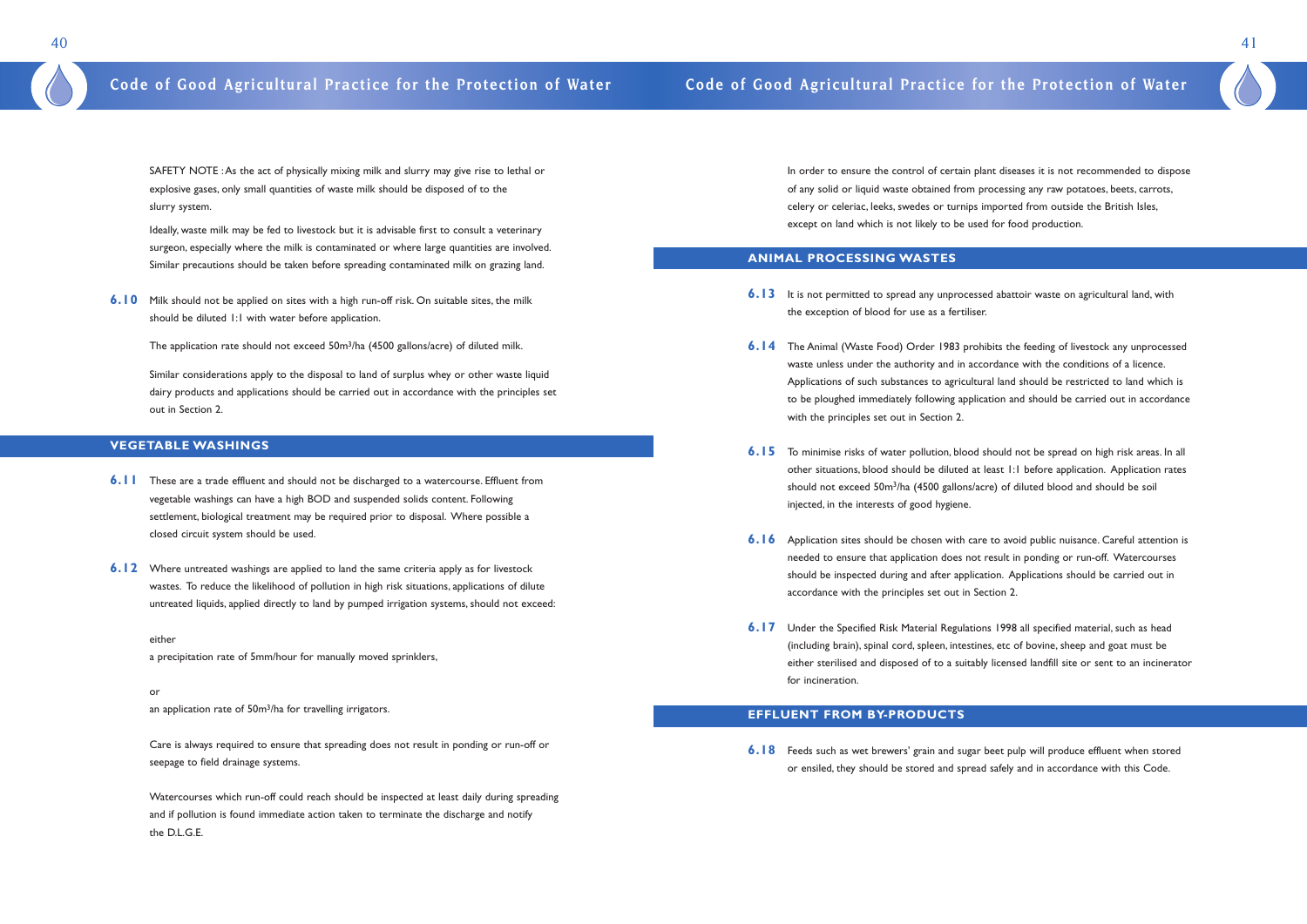Wilting is very desirable but is highly dependent on weather conditions at the time of silage making.The ensilage of crops with relatively high dry matter content, such as whole crop cereals, results in less effluent production, but the farmer should always be well prepared to contain, collect, store and dispose of any effluent, especially in the period immediately following ensilage. Farmers should be aware that the use of some silage additives tends to increase the amount of effluent produced. In a wet year, very high volumes of effluent have to be dealt with and greater care is required.

The objective should be to reduce the volume of effluent to a minimum and to this end rainwater failing directly on the silo cover should, if possible, be diverted and drained separately from the silage effluent. When the silo is being used, rainwater failing on the floor will become polluted and should be collected. Ideally a roof over the silo with an independent rainwater drainage system will minimise the quantities of effluent which require to be handled.

**7.5** As a measure to prevent environmental pollution by silage effluent, all parts of the silo should be sited at least 10 metres from a watercourse, including permeable drains (eg field drains) and open ditches, which any escaping effluent could enter.

**7.4** The regular monitoring of collection tank levels should be undertaken at all times but with greater frequency during the first 10 days following ensiling, to contend with peak flow rates of effluent, and during periods of wet weather. Many factors influence effluent flow such as depth of silage, efficiency of drainage within the silo and the use of certain additives.

### **SILAGE MAKING**

In terms of silage making:

Making silage in free-standing field heaps without an impermeable base and effluent containment system is not recommended.

43

## **Silos and Silage Effluent**

### **INTRODUCTION**

- **7.1** Silage effluent is the most prevalent cause of water pollution from farms. A large number of very serious pollution incidents occur each year, through failure to contain or dispose of the effluent satisfactorily. Silage effluent has a BOD, value of up to 200 times that of raw sewage.
- **7.2** Poorly designed, maintained or operated silos or associated effluent collection and storage facilities are the main cause of pollution incidents. Silage effluent is highly acidic and attacks concrete surfaces, causing deterioration of cracks and joints in silo floors, walls, collection channels and tanks, making it impossible to contain and collect all the effluent.

As the peak flow of effluent normally occurs within the first 2 to 3 days following ensiling of the crop and with up to 50% of the total volume of effluent produced in the first 10 days, it is essential to monitor collection tank levels regularly to avoid overflow during this period.

### **QUANTITIES OF EFFLUENT**

**7.3** The volume of effluent produced is directly dependent on the moisture content of the crop being ensiled. This in turn is dependent upon factors such as the maturity of the crop, the degree of wilting, the weather conditions, the use of additives and absorbents and whether the silo is roofed or unroofed. As Table 5 demonstrates, the typical volume of effluent likely to be produced can vary significantly with the dry matter of the crop ensiled.

### **Table 5: Dry matter content of grass ensiled and quantity of effluent produced**

| <b>Dry Matter Content</b><br>of Grass Ensiled (%) | <b>Effluent Production</b><br>$(m3/100t$ of Grass Ensiled) |
|---------------------------------------------------|------------------------------------------------------------|
| 15                                                | 33                                                         |
| 20                                                | 22                                                         |
| 25                                                |                                                            |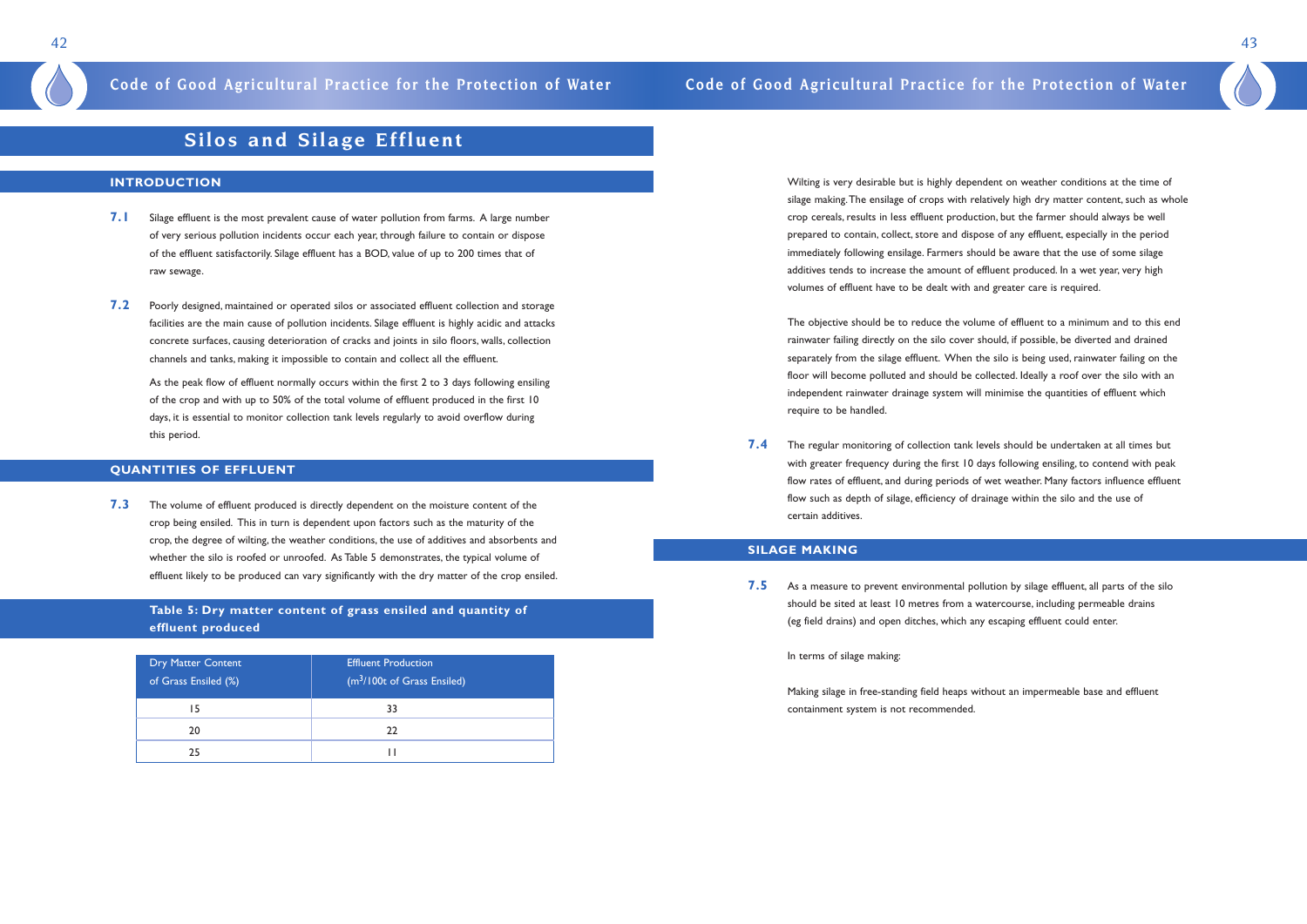

e) in a conventially constructed silo, subject to the structure meeting the following

- 
- 

requirements:

### **The Silo:**

- The base and all assorted effluent tanks, pipes and channels should be impermeable. In addition they, and any silo walls provided, should, so far as is reasonably practicable, be resistant to attack by silage effluent. (see Figure 3)
- Where walls are provided, other than earth bank walls, the base shall extend beyond the walls and be provided with channels to collect any effluent which may escape. (See Figure 4)
- The collection channel must lead to an effluent tank.
- Where there are retaining walls these should be capable of withstanding minimum wall loadings as calculated in accordance with British Standard

5502: Buildings and Structures for Agriculture - Part 22, Code of Practice for design, construction and loading (1987).

### **Figure 3. Detail of typical silo wall and floor**

- 1. Impermeable floor slab.
- 2. Floor slab extended to form perimeter channel outside wall.
- 3. Wall of panels or reinforced concrete treated to resist attack by effluent.
- 4. Temporary drain.
- 5. Notice showing design criteria.\* e.g. maximum weight of loading and maximum. weight of compacting vehicle.
- 6. Slight rail.

\*design loadings to B55502





### **Silage should be made:**

- a) in tower silos which comply with BS 5061: Specification for cylindrical forage tower silos and recommendations for their use.
- b) by an unbaled, bulk bagged system which uses an impermeable membrane with sealed ends that effectively prevent any effluent leaking from the bag. The minimum specification for this method is 3 ply 1000 gauge polyethylene or a material of at least equivalent impermeability and durability. The bags must be kept sealed and stored so as not to infringe the 10m rule.
- c) by baled and bagged or wrapped techniques, provided they are wrapped and sealed in an impermeable membrane and are not stored or opened so as to infringe the 10m rule.
- d) in earthbanked silos, providing that the base is impermeable and the walls are lined with an impermeable membrane such as 1000 gauge polyethylene or butyl rubber sheeting.An effluent collection and storage system as per (e) below, but excluding the external channel, should be provided. A kerb is necessary at the edge of the floor adjacent to the earth banks and the lining should be carried down over this to prevent any leakage of effluent into the earth banks. Temporary internal drainage pipes should be provided to aid the removal of effluent to a storage tank. (figure 2 illustrates a typical earth bank and floor relationship).

- 1. Consolidated earth bank.
- 2. Concrete kerb at foot of bank.
- 3. Impermeable concrete floor.
- 4. Temporary drain.
- 5. Impermeable lining sheet carried under temporary drain.
- 6. Plastic silo cover place to shed rainwater and melting snow.



### **Figure 2.Typical detail for earth banked silo**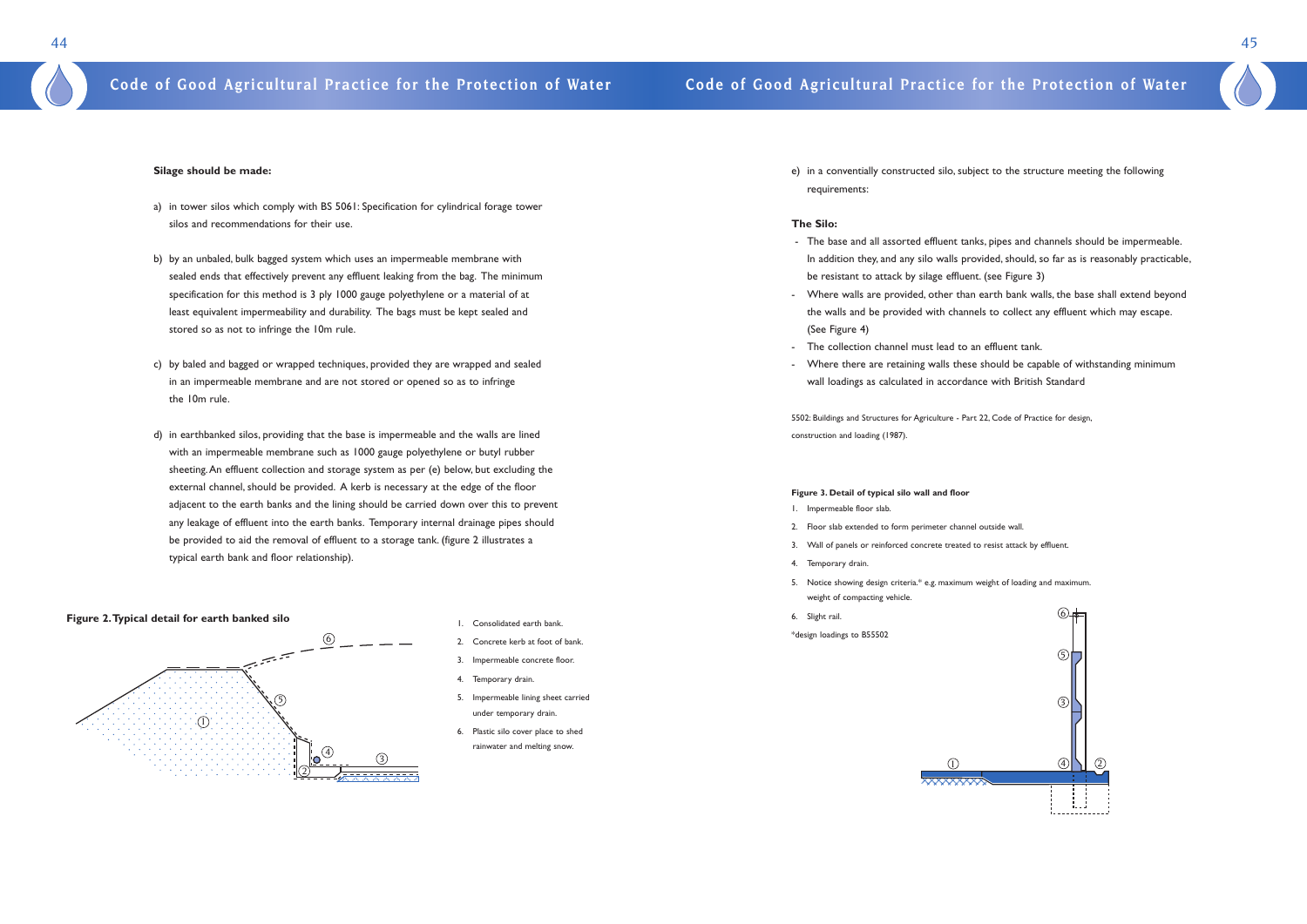

<u>also alla</u>

 $\circ$  6 6

 $\circled{7}$ 

### **The Effluent Tank – (See Figure 5)**

- The walls and base of the effluent tank should be impermeable and, as far as is reasonably practicable, resistant to attack by silage effluent.
- The tank should have a minimum capacity of not less than 3m<sup>3</sup> for each 150m<sup>3</sup> silos, the effluent tank should have a capacity of at least  $30m<sup>3</sup>$  plus  $1m<sup>3</sup>$  for each 150m3 (or part thereof) of silo capacity in excess of 1500m3.

(or part thereof) of silo capacity for a silo of less than 1500m3 capacity. For larger



The tank capacity should provide at least 2 days storage at peak flow. However, if the effluent tank provides inadequate storage and pollution occurs this would still be an offence. The effluent tank capacities which are stated are a MINIMUM and are unlikely to be sufficient for 2 days storage for unwilted silage made in an unroofed silo. Farmers should check and empty their tanks as often as is necessary in the light of their own circumstances and experience.

47

 $\circled7$ 

### **Figure 4.Typical silo layout**

- 1. Impermeable floor.
- 2. External Perimeter channel.
- 3. Impermeable apron with fall to silo.
- 4. Gullies connecting channels to impermeable drain.
- 5. Effluent tank.
- 6.Temporary drain.
- 7. Slight rails.

### **Figure 5. Silage Effluent Tank**

- 1. Floor and Walls impermeable and resistant to attack by effluent.
- 2. Effluent storage capacity related to cubic capacity of silo. Effective storage capacity equals volume of tank below level of inlet pipe invert.
- 3. Impermeable inlet pipe from silo drainage system.
- 4. Safety cover or child proof perimeter fence.
- 5. Manhole with locking cover for access.

\*Design to BS5502

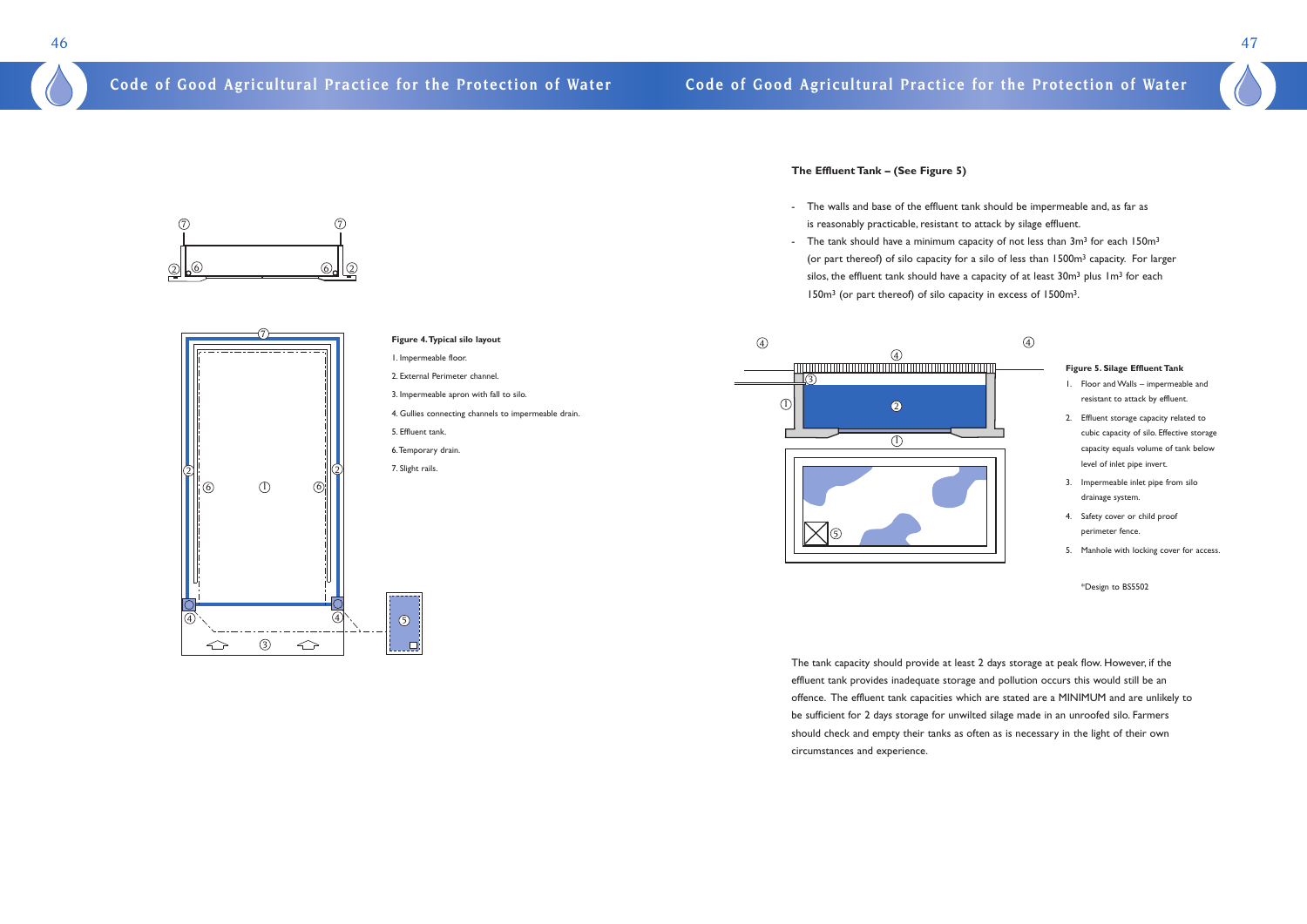In the case of open silos the amount of storm water from the cover reaching the silage or floor should be minimised. Where possible it should be removed at the opposite end to the effluent collection system.

Storm water from roofed silos should, where practicable, be led in the opposite direction to the effluent collection system and removed in downpipes connected to sealed surface water drains. These drains should be backfilled with impermeable material.

In some circumstances it may be preferable to site silos away from the farm steading where there is likely to be an existing complex of stormwater drains.

### **7.6.2 Design**

The essential design requirements are to provide facilities which will contain the effluent produced during the making and storage of silage, to collect the effluent by means of a drainage system and lead it to a store of an adequate capacity. With proper maintenance the whole system should continue to comply with the performance standards for at least 20 years.

Professionally prepared plans and specifications for all the work are recommended so that the necessary standards are attained on any site.

### **7.6.3 Construction**

The ground on which a silo is to be built should be capable of carrying the necessary loads to avoid structural failure due to settlement. This will involve removing all top soil to a firm base and laying hardcore in well compacted layers to form the necessary gradients. Avoid made-up ground and use a lean concrete mix for the making up of small areas.

49

### **Table 6. Examples of effluent tank capacity requirements**

|                   | Silo     |                   | <b>Effluent tank capacity</b> |           |  |
|-------------------|----------|-------------------|-------------------------------|-----------|--|
| (m <sup>3</sup> ) | (tonnes) | (m <sup>3</sup> ) | (litres)                      | (gallons) |  |
| 750               | 500      | 15                | 15,000                        | 3,300     |  |
| 1,500             | 1,000    | 30                | 30,000                        | 6,600     |  |
| 1,800             | 200, ا   | 32                | 32,000                        | 7,040     |  |
| 2,250             | 1,500    | 35                | 35,000                        | 7,700     |  |
| 3,000             | 2,000    | 40                | 40,000                        | 8,800     |  |

If any part of the tank is below ground, it should be either prefabricated in one piece (the preferred approach) or of an alternative construction capable of meeting the requirement of being impermeable and resisting silage effluent for at least 20 years with maintenance. if the farmer intends to opt for this latter alternative, it would be sensible to discuss his proposals with the D.A.F.F. at the planning stage. In order to protect concrete tanks from attack by silage effluent, it is essential that they be lined with bituminous paint, butyl rubber, glass fibre, proprietary resin or other equivalent material.These linings should be checked at regular intervals and repaired/renewed as necessary.

**7.6** The following general principles of good practice should be adopted when considering and initiating proposals for silage production on the farm.

### **PLANNING AND SITING**

**7.6.1** Silos and effluent storage facilities should be sited at least 10m from watercourses and not in a position where any escape of effluent may reach a watercourse. The risk of flooding from adjacent watercourses must also be avoided. Account should also be taken of public and private water supply sources in the vicinity.

Reasonable care must be taken to avoid sites where drains exist. If any drains are present they should be isolated and diverted or removed. Any trenches created by such works should be securely backfilled with an impermeable material. Open and permeable drains should not be situated within 10m of an part of the soil, its effluent tank or any associated pipes or channels. Drains should be provided to intercept surface water which may otherwise reach the silo or its drainage system.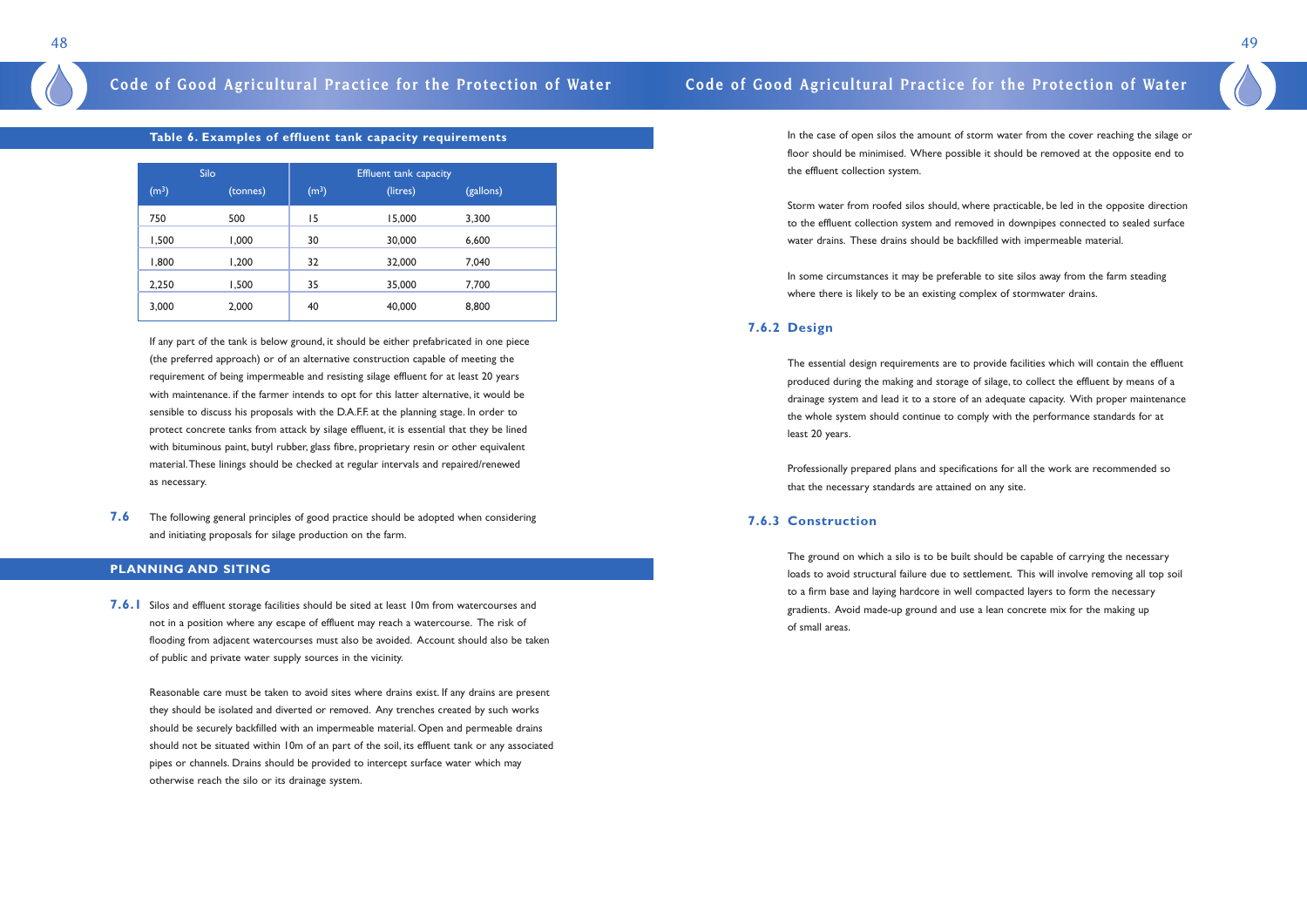### **MANAGEMENT**

b) OPERATIONAL MANAGEMENT of a silo at all times but particularly during periods of maximum effluent discharge to confirm that there are no leakages, that the drainage

Go over all sealed joints for sections where the jointing material has been damaged;

- **7.7** Two aspects of the management of a silage making operation should be considered:
	- a) MAINTENANCE to retain acceptable performance standards.
	- system is working effectively and that the tank is not allowed to overfill.

**7.8** The silo drainage system and effluent tank should be thoroughly inspected for any signs of surface corrosion, cracking of concrete and fractured pipes.

### **MAINTENANCE**

The following is a suggested procedure which should be carried out when the silo is empty.

Empty and when safe to do so, visually check the effluent tank. DO NOT ENTER THE TANK AS POISONOUS GAS MAY BE PRESENT. If it is necessary to enter for repair purposes seek advice on safety requirements.

- Clean any areas which cannot be clearly seen;
- Inspect walls and floors for cracking or surface corrosion;
- 
- Inspect all drains and channels for damage;
- Check that all channels and pipework are free flowing;
- Check all safety arrangements;
- List all repairs required and prepare a timetable to execute the work.

Many silos only have few weeks between becoming empty and being refilled and many materials require time to cure before being exposed to effluent.



Adequate steps should be taken to ensure that all work is carried out to a high standard. The contractor must be well versed in handling concrete on site. In particular:

- a) the areas of concrete to be laid in a single pour;
- b) the setting up of the levels to provide adequate drainage;
- c) the placing of the reinforcing steel and the formation of joints;
- d) the placing and curing of concrete;
- e) the sealing of joints, including water stops and the application of surface treatments;
- f) the installation of impermeable membranes in certain circumstances.

Hot rolled asphalt may be used in place of concrete to form the floor slab. It is important to seek specialist guidance on the particular specification for the floor design and the asphalt mix to be used. Good compaction is essential to the success of the material.

Concrete walls and steel columns which are permanently built-in should be given a surface treatment as protection against corrosion. Such treatments used in accordance with the manufacturer's instructions will be an aid in minimising maintenance and enabling the structures to comply with the performance standards for at least 20 years.

Where silo walls are constructed using prefabricated panels the column supports will be secured in concrete bases and care should be taken to ensure no leakage of effluent will take place at these points. This is of particular importance where the columns are set into sockets formed in the bases.

When substantially extending or reconstructing a silo it will be essential to seek professional guidance on the practicability of such an exercise prior to carrying out any work. In many instances upgrading is likely to be impractical due to the lower design criteria used in the past.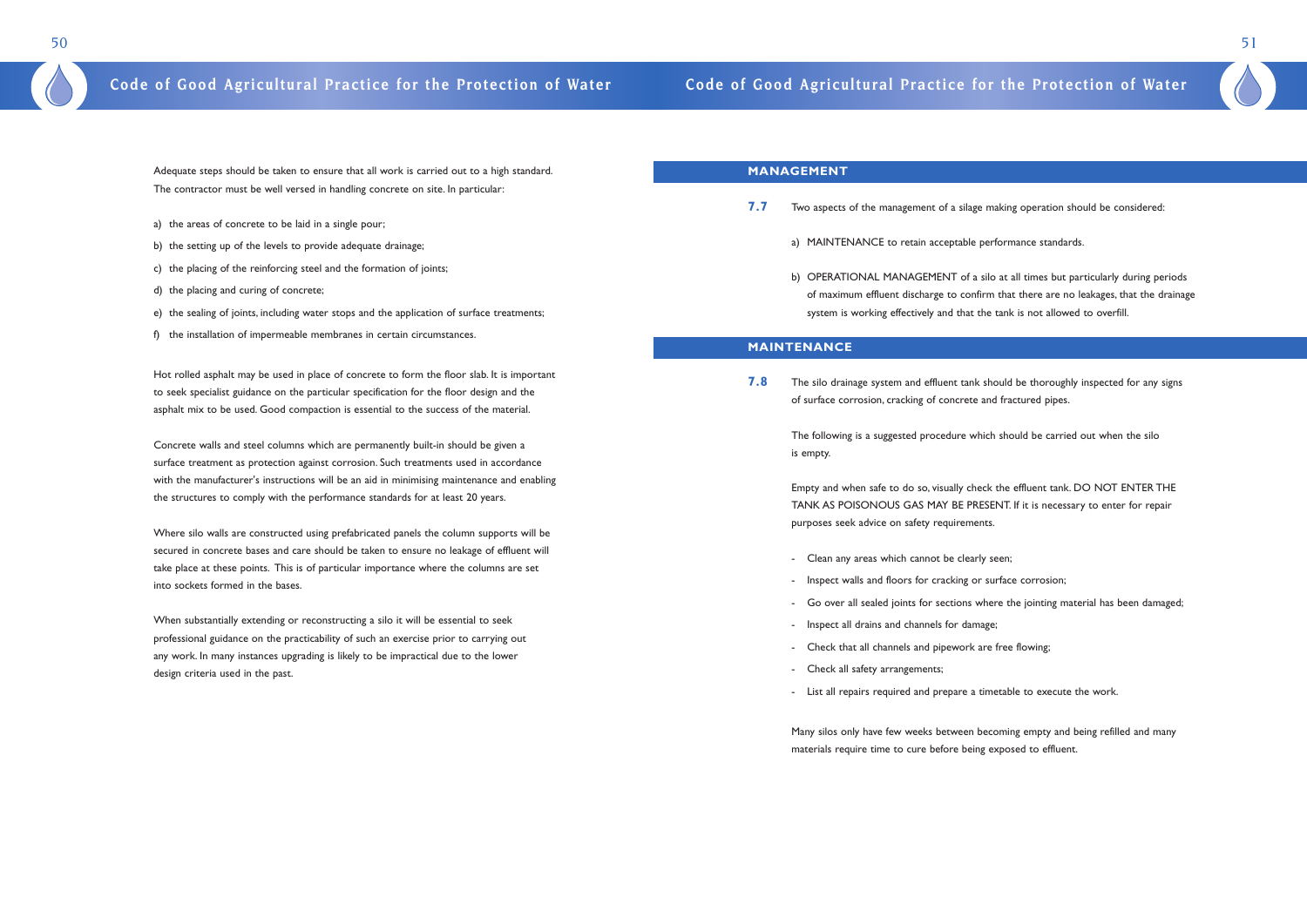While any silage remains in the pit all effluent and contaminated rainwater (floor, cover and silage) must be collected and disposed of.When empty the silo may be washed down and the water from the floor diverted to a suitable disposal point. On no account should wash waters be discharged to a watercourse.

**7.10** Although aeration treatment can significantly reduce the BOD<sub>5</sub> strength of silage effluent (Refer to Section 7) it cannot be treated to a safe level for discharge to a watercourse.

Frequent and regular inspections of the nearest watercourse just downstream of the point of discharge of the surface water drainage system should be undertaken to check for signs of silage effluent pollution. (Refer to Paragraph 1.18) This is particularly important during and following the period when silage effluent is being produced.

### **Disposal of Silage Effluent**

Silage effluent should be diluted by a minimum of 1:1 with water and disposed of by land application. The application rate should not exceed  $50m^3/ha$  (4500 gallons/acre) of diluted effluent. Any repeat application should not be made within 3 weeks. Applications should be made in accordance with the principles set out in Section 2. This maximum rate of application should be reduced if the soil has been compacted.

Soakaways are not an acceptable method of effluent disposal and should not be used.

Although silage effluent has a relatively low nutritional value it can be disposed of by feeding to livestock. Absorbents can be used to reduce the amount of effluent produced from the silo, eg, the addition of modified sugar beet residues which are added at the time of ensiling.

Most silage additives are extremely polluting. They should be stored and handled at least 10m from a watercourse or field drain. Care should be taken to ensure that no additive or used container gets into a watercourse.

53

### **Management Practice**

**7.9** Although roofed silos require less management during and after filling, frequent checks to ascertain that the drainage system is free running and that the effluent tank does not overflow are essential.

The design criteria of BS5502 require that there are drains along the bottom of the walls to reduce pressure. These are normally provided in a temporary form as 75mm plastic drain tiles or equivalent and should be placed in position prior to filling the silo.

Where the silage is made as a wedge or grass ramps are used, care must be taken that the ramp does not extend beyond the silo's drainage system to ensure that the effluent is contained. To deal with this difficulty many silos have a concrete apron which slopes inwards to the silo floor.

The filling of unroofed silos requires planning if the maximum quantity of rain water is to be diverted from the effluent tank. The aim is to dome or shape the top of the silo so that water falling on the cover is directed away from the working end of the pit. To achieve this in solid walled silos the covering sheet should extend over and out from the end or one side of the silo. This may require a lower wall at the end or side, and the highest area of the top surface should be as close to the working end as feasible. In earthbanked silos one bank may be lower than the other.

It is important that silo covers are properly secured in place by the use of weights such as rubber tyres, and are regularly inspected to ensure they remain intact. Old cover sheeting should be disposed of carefully to avoid a potential health hazard to grazing stock, a pollution threat or an unsightly deposit spoiling amenity.

If practical on the site, and where a ramp for filling cannot be provided, ideally open silos should have a wholly or partly closed end. When the end remains open on the completion of filling, the coversheet may be run out over the effluent channel to shed stormwater away from it.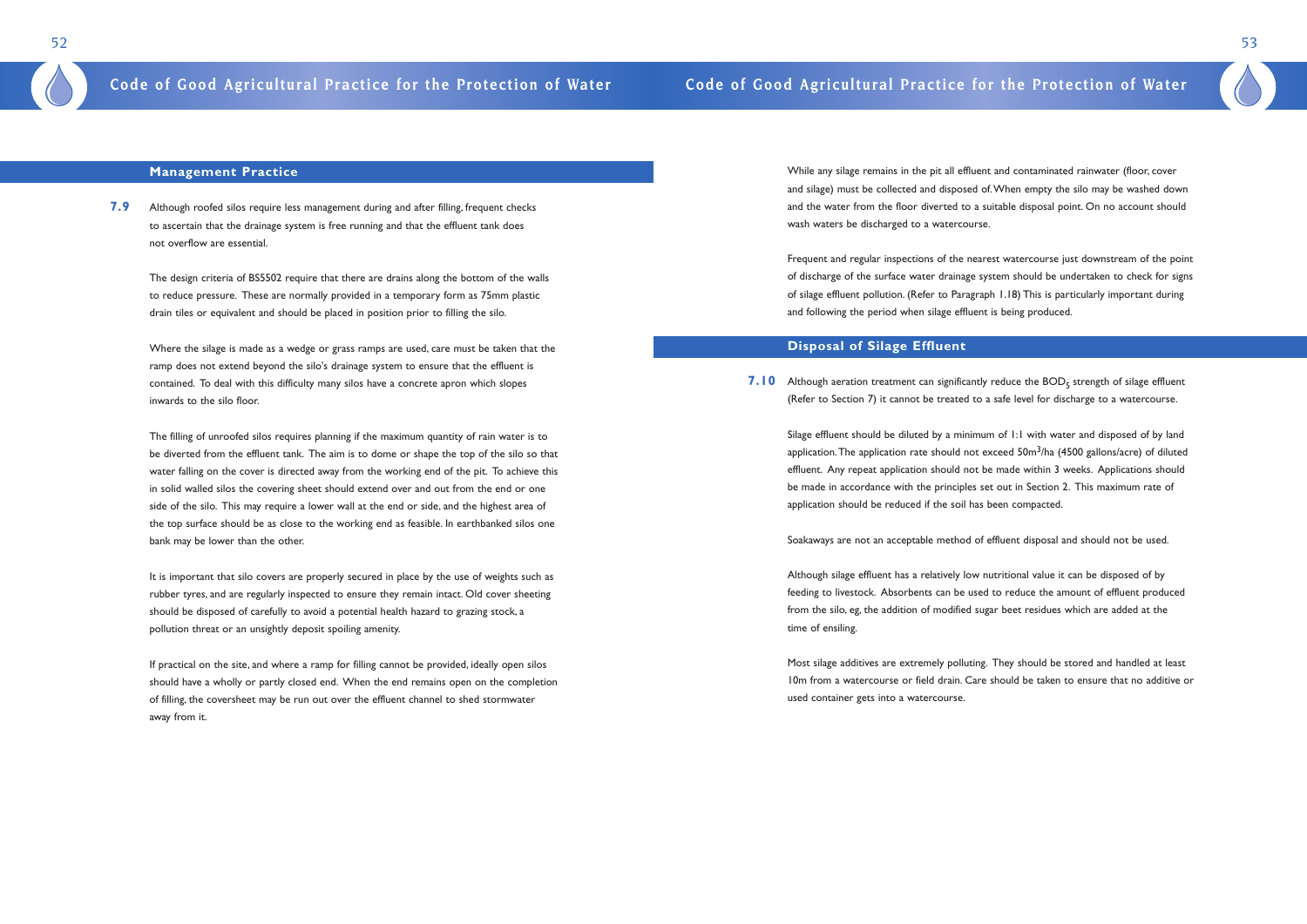## **Waste Treatment Technology**

### **INTRODUCTION**

**8.1** The practices outlined in this Code should be adopted by all farmers to avoid or minimise the risk of water pollution. However, where a specific or particularly severe problem arises it may be necessary to invoke the use of a waste treatment system or ameliorative measure to overcome it satisfactorily.

Over the past decade, considerable resources have been devoted to research and development on systems which operate effectively to reduce the polluting potential of farm wastes. The aim is to achieve this within reasonable installation (capital) and maintenance costs.

Many of the systems are well advanced in terms of treatment technology but some are quite expensive for on-farm use.

While this Code is based on the best available information at the time of writing, it is recognised that as a result of developing technology certain practices may change in the future. The use of any new technology should follow the general principles of Good Agricultural Practice laid down in the Code.

The following treatment systems may be appropriate in certain circumstances:

### **SILAGE EFFLUENT**

**8.2** Silage effluent can be treated by an aeration process which achieves a reduction in the soluble BOD value of 95% to approximately 1000(mg/l). This is still 3 times the BOD value of raw sewage and the effluent MUST NOT be discharged to a watercourse. Treated effluent can however be applied to land without dilution, observing the general rules relating to land application. This treatment also increases the pH value of the effluent from 4 to over 8.

### **LIVESTOCK WASTES**

- **8.3** Livestock slurries can be processed by mechanical separation, anaerobic digestion and aerobic treatment to improve their handling characteristics and to reduce their potential for air, soil and water pollution. Before deciding if these are cost effective and practical solutions for your farm, professional and specialist technical advice should be sought.
- **8.4** Slurry handling and storage problems may be eased by separation of the solid and liquid fractions of slurries by using mechanical separators such as screen or belt presses, vibrating screens or centrifuges.

The advantages of separation include the production of storable solids which can be composted and have little smell when applied to land. The liquids, which contain up to 80% of the plant nutrient value of the original slurry, can be stored with minimal settling and crusting difficulties and applied to the fields through a pumped irrigation system at a lower energy input. The liquid when applied also presents a lower risk of smothering the crop. Mechanical separation can be considered as a pretreatment to aeration.

### **BIOLOGICAL TREATMENTS**

**8.5** Biological treatment occurs either in the presence of freely available oxygen (aerobic systems) or in the absence of oxygen (anaerobic systems). Most livestock slurries are present in highly concentrated forms so their biological treatment has been directed towards the reduction of odour and soluble BOD and the production of energy in the form of biogas or heat.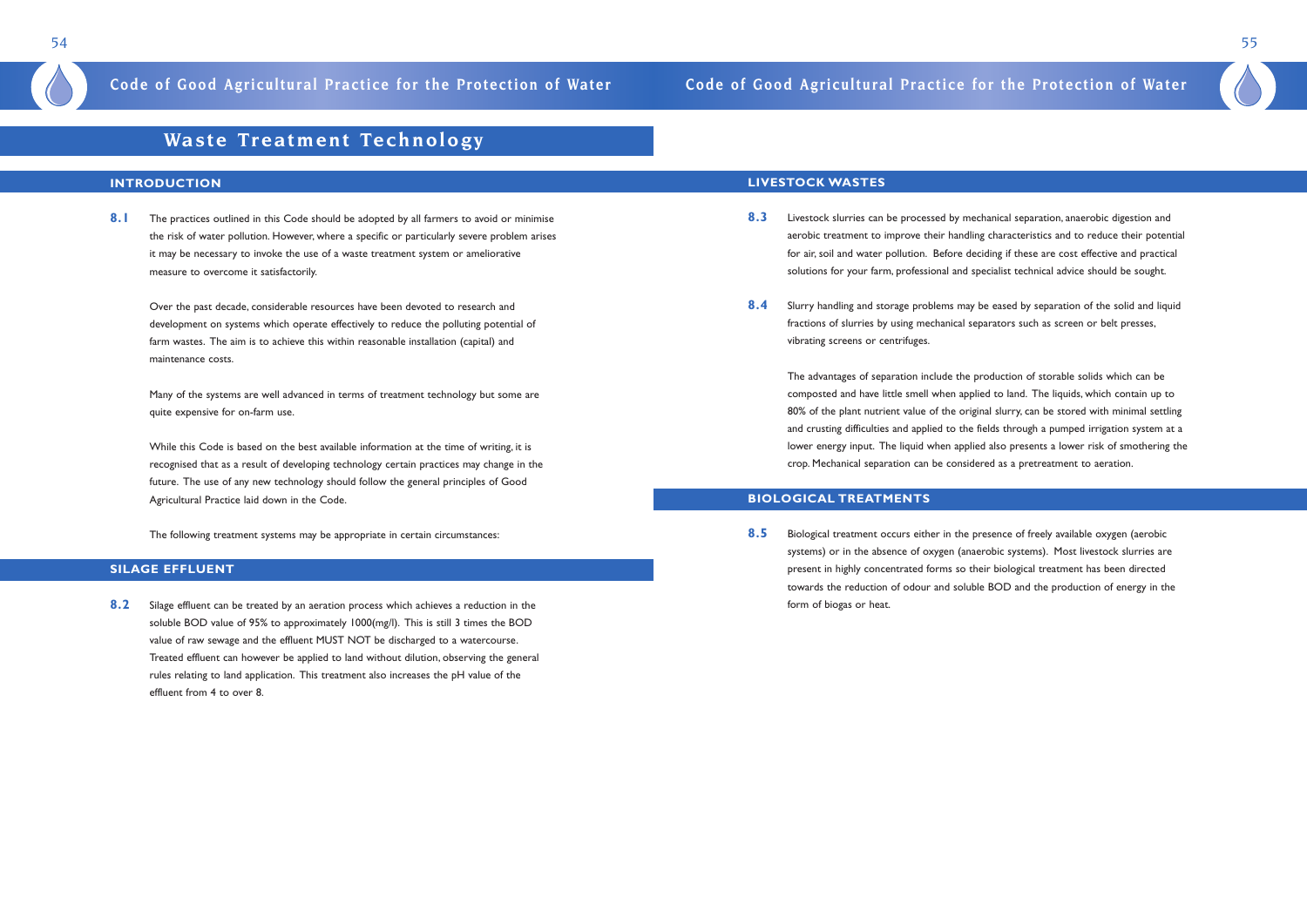### **a) ANAEROBIC DIGESTION**

The controlled anaerobic digestion takes place in an insulated air tight tank with slurry fed in almost continuously. The contents of the tank are mixed (agitated) regularly and heated to 35 or SO'C.The treatment period is usually 12-15 days for pig slurry and 20 days for cattle and poultry slurries.

### **The benefits are:**

Slurry solids are reduced by approximately 35% and their ability to dry out is increased, so hastening the infiltration of the slurry into the soil and reducing the risk of creating anaerobic soil conditions.

BOD is reduced by approximately 80%. However such material MUST NOT be discharged to a watercourse.

Organic acids, the main contributors of the offensive odour of many slurries, are reduced by over 90%, so minimising odour problems during storage and field application.

### **b) AEROBIC TREATMENT**

Aeration of whole or separated slurry usually takes place in tanks or lagoons at ambient temperature. In insulated systems, elevated temperature can accelerate the treatment. The length of treatment determines the size of the treatment vessel and the objectives of the process. The benefits are as for anaerobic digestion, but can be achieved much faster, within 2 to 7 days of treatment. It can also remove up to 70% of the nitrogen content of the slurry, and, at thermophilic temperatures (50 to WC), a rapid reduction of pathogens is achieved.

**9.1** A number of pollution incidents occur each year due to the careless handling and disposal of sheep dip. The main purpose of sheep dip is to kill parasites on sheep. By its very when using and disposing of these dips is just as great as that for organophosphorus dips.

### **8.6 Use of Acidifiers and Nitrification Inhibitors**

**9.2** Dipping facilities whether permanently sited or mobile should be located well away from Isle of Man Water Authority bye-laws may impose restrictions on siting of sheep dips in

Acidifiers (eg sulphuridnitric acid) and nitrification inhibitors can be added to the slurry before spreading in an effort to reduce leaching of nitrogen. Inhibitors maintain the nitrogen in the slurry in the form of ammonia rather than easily leached nitrate, and so can reduce nitrate loss by up to 60% in sandy soils. The use of acidifiers may require the subsequent liming of the field to restore soil pH.

## **Sheep Dip**

### **INTRODUCTION**

nature, sheep dip is formulated to kill insects and if allowed to enter watercourses, even in small quantities, it can kill fish and invertebrates. Organophosphorus dips are very harmful if they contaminate drinking water supplies as they can attack the human nervous system. Dips containing synthetic pyrethroids, although thought to be less harmful to human health, are 100 times more toxic to aquatic life. Consequently, the level of care which must be applied

### **SITING AND DESIGN OF FACILITIES**

watercourses, springs, boreholes or drainage systems which could become contaminated. catchments of surface water sources, or within protection zones of underground sources.

Dippers of one piece prefabricated construction are preferred and permanent installations should not be drained by an outlet in the base. Dippers can be a safety hazard, when filled with surface water, especially to young children. Adequate safety measures should therefore be employed to minimise this risk, for example, by the fitting of covering boards when the dipper is not in use. Where necessary splash boards should be provided to prevent overspill.

After dipping, sheep should be allowed to drain off in a pen for 5-10 minutes. The floor of this pen should be of concrete, laid on a slope so as to direct any drainage back to the dipping tank, normally via a silt trap.

If sheep are to be held prior to returning to the grazings then the area should be such that the risk of any drainage reaching a watercourse, spring, borehole or other underground water is minimised.

A mobile or piped water supply will normally be available at all facilities and care must be taken to control it and, in the case of the latter, avoid any possibility of dip being siphoned or sucked back into the water system.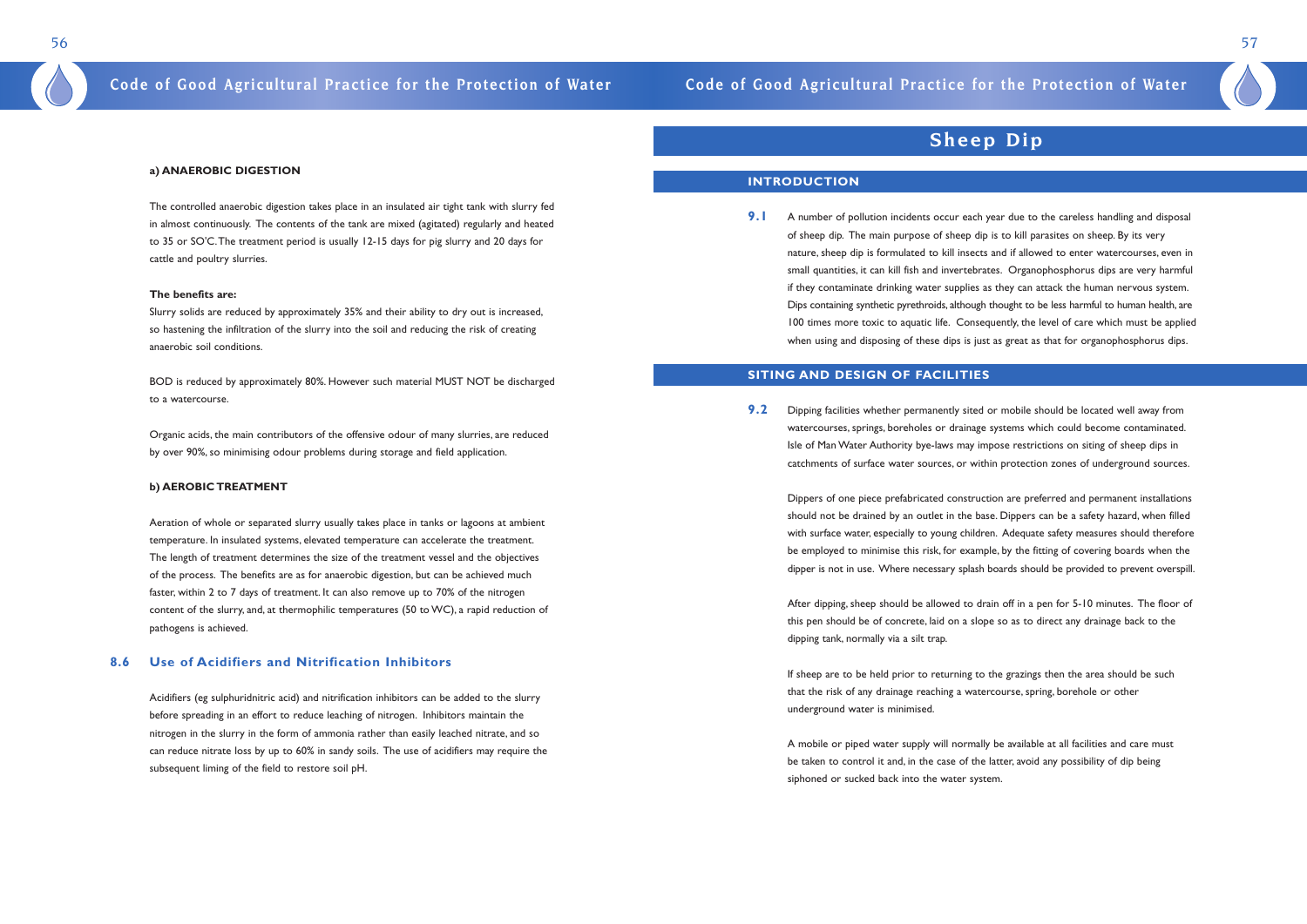Where disposal is to land, then the maximum spreading rate should not exceed 5m3/ha (450 gallons per acre) of spent dip, which is equivalent to  $20m^3/ha$  (1800 gallons per acre) of diluted spent dip. Land application should be carried out in accordance with the principles set out in Section 2. In case of difficulty with disposal, advice can be obtained from the D.L.G.E.

Spent dip should not be disposed of within 10m of watercourses, springs, boreholes or drainage systems or, in any public water supply catchment area or protection zone, without the prior agreement of the Water Authority. Great care should also be taken to avoid contamination of private water supply sources. Dip is harmful to wildlife. Farm livestock should be excluded from the disposal area for a period of at least 28 days following application. Repeat applications should not be made for a period of at least 3 weeks.

The presence of vegetation on the disposal area assists the breakdown of the dip.

If no suitable area of land can be identified on the farm, spent dip should be stored in a suitable holding tank and provision be made for the collection and safe disposal of the spent dip.

**9.3** Only approved dip concentrates should be used and only obtained in sufficient quantity to meet the immediate need. Wherever possible environmentally safe products should be used. Concentrate should be stored in a secure place where any accidental spillage is safely contained. Advice on safe operating procedures is provided in HSE leaflet AS29 (rev2) "Sheep Dipping". Those using sheep dips may be required to hold recognised certificates of competence. Further advice on training can be obtained from the Agricultural Advisory Service, D.A.F.F.

> Soakaways are unsuitable for the disposal of spent sheep dip as they pose considerable risks of polluting surface and groundwaters. Soakaways should therefore not be used.

### **CONTAINERS AND UNUSED CONCENTRATE**

**9.5** Empty containers should never be re-used for any purpose. Containers should be cleaned sites where they will be regarded as non-hazardous industrial waste.

when the dip is being prepared so that the rinsing liquid can be added to form part of the diluted dip wash. After cleaning, containers should be punctured or crushed to make them unusable. Cleaned perforated or crushed containers will be accepted at licensed disposal

Surplus concentrate must be returned to the supplier or disposed of using the services of a specialist waste disposal contractor.

59

### **DIPPING OPERATIONS**

Do not overfill the dipper. The dip concentrate should be placed in the dipper after filling with water to avoid the risk of overflow.

Freshly dipped sheep should stand in the drip pens for at least 5-10 minutes to allow complete draining of surplus dip back into the dipper.

Do not allow freshly dipped sheep to enter watercourses.

### **DISPOSAL OF SPENT DIP**

**9.4** Spent dip should be removed from the dipper as soon as possible after the completion of dipping. Where possible, dippers should be emptied by a slurry tanker or pump and not by a drain hole in the base of the dipper. It must never be discharged to a watercourse. Where a mobile dipper is used, responsibility for the safe disposal of waste dip should be clearly established with the contractor in advance.

Where a slurry tanker is used to empty the dipper, then slurry can be added to the tanker, in a dilution of 1 part dip to 3 parts of slurry, and the load then disposed of by spreading on agricultural land. The presence of slurry can speed up the bacteriological breakdown of the dip.

Where the spent dip is disposed of to a slurry store, great care should be exercised, as agitation or recirculation of the slurry (for mixing) can produce toxic gases. These gases may be lethal to operators and livestock. Alternatively, the spent dip should be diluted with 3 parts of water, prior to spreading on agricultural land.

## **Code of Good Agricultural Practice for the Protection of Water Code of Good Agricultural Practice for the Protection of Water**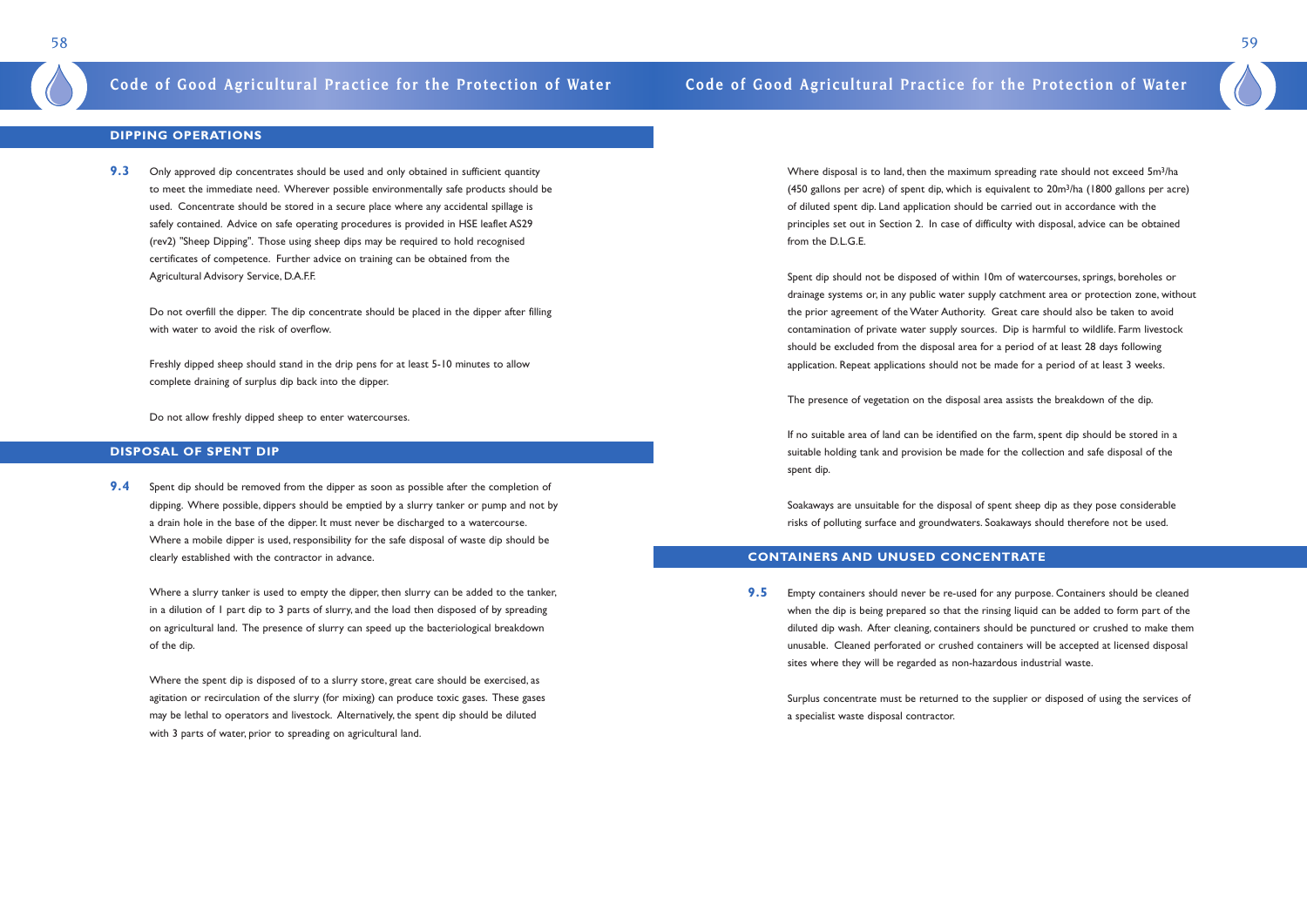60 61

## **Pesticides**

### **INTRODUCTION**

**10.1** In this Section, pesticides should be taken to include insecticides, fungicides, herbicides and other crop protection chemicals. Poor preparation, application or disposal of pesticides and tank washings could lead to water pollution incidents. Such substances can have an acutely toxic effect on aquatic life and the use of pesticides should be carried out with extreme care.

In addition there is increasing concern over levels of pesticide residues found in drinking water sources and these may have serious implications for human health.

**10.2** The use of pesticides is controlled under the Health and Safety at Work etc Act 1974 (HSW Act).

The careless application of pesticides can create spray drift which may result in damage to crops and wildlife habitats.

Safe storage of undiluted pesticides, careful mixing and application near watercourses, and safe disposal of dilute washings and containers are all important in avoiding environmental pollution.

**10.3** Everyone involved in the use of pesticides on a farm or holding should have adequate training in the safe and efficient use of pesticides - including emergency action in event of spillages. Those using pesticides for agricultural use may be required to hold recognised certificates of competence. Further advice on training can be obtained from the Agricultural Advisory Service, D.A.F.F.

By their very nature pesticides are designed to kill - even when diluted to concentrations as low as a few parts per billion some will kill fish and invertebrate life in watercourses.

All pesticide users should be familiar with the requirements and practical aspects covered in the MAFF/HSE 'Code of Practice for the Safe Use of Pesticides on Farms and Holdings (The Green Code)' (1998) obtainable from HMSO bookshops and in DETR's Waste Management Paper No 21 'Pesticide Wastes - a Technical Memorandum on Arisings and Disposal including a Code of Practice' available from HMSO bookshops.

- **10.4** Any new pesticides store that is built should reflect the highest standard of design and construction. Existing structures used or intended for use as a pesticide store may need to be improved and modified, to provide acceptable storage. Pesticide stores should not be erected in areas where there is a risk of pollution to watercourses or groundwater. Isle of Man Water Authority bye-laws may impose restrictions on storing pesticides in source catchments and protection zones. Before erecting a new pesticide store or substantially altering existing storage arrangements the advice of the D.L.G.E, D.A.F.F., the Planning,Water and Fire authorities, the Crime Prevention Officer, and the Health and Safety at Work Inspectorate should be sought.
- **10.5** Guidance on the storage of approved pesticides is given in HSE Guidance Note CS19, Storage of Approved Pesticides, Guidance for Farmers and Other Professional Users. British Standard BS5502 Part 81, 1989 - Code of Practice for Design and Construction of Chemical Stores, also applies.
- **10.6** If spillage does occur and there is a possibility of a risk to other people, animals or the environment, immediate action should be taken to limit the effects and to warn others who may be affected, including the D.L.G.E, D.A.F.F. and the Isle of Man Water Authority.

### **STORAGE**

**10.7** Mixing pesticides and filling spray containers should, wherever possible, take place well that there is no risk of polluting water by spillage. Make full use of devices specially should be carried out on a hard-standing constructed for this purpose and designed in carried out well away from surface waters and watercourses and every precaution taken be drawn from an intermediate tank which has been previously filled, preferably from a piped supply. Spray equipment should not be filled directly from a watercourse.

### **MIXING PESTICIDES AND FILLING SPRAYERS**

away from any surface water, watercourse or drain and always be carried out in such a way designed for closed-handling and pre-mixing of pesticides.At the steading these operations such a way that spillage cannot escape from the area. In the field these operations must be to prevent spillage which could leach into field drains. Water for filling the sprayer should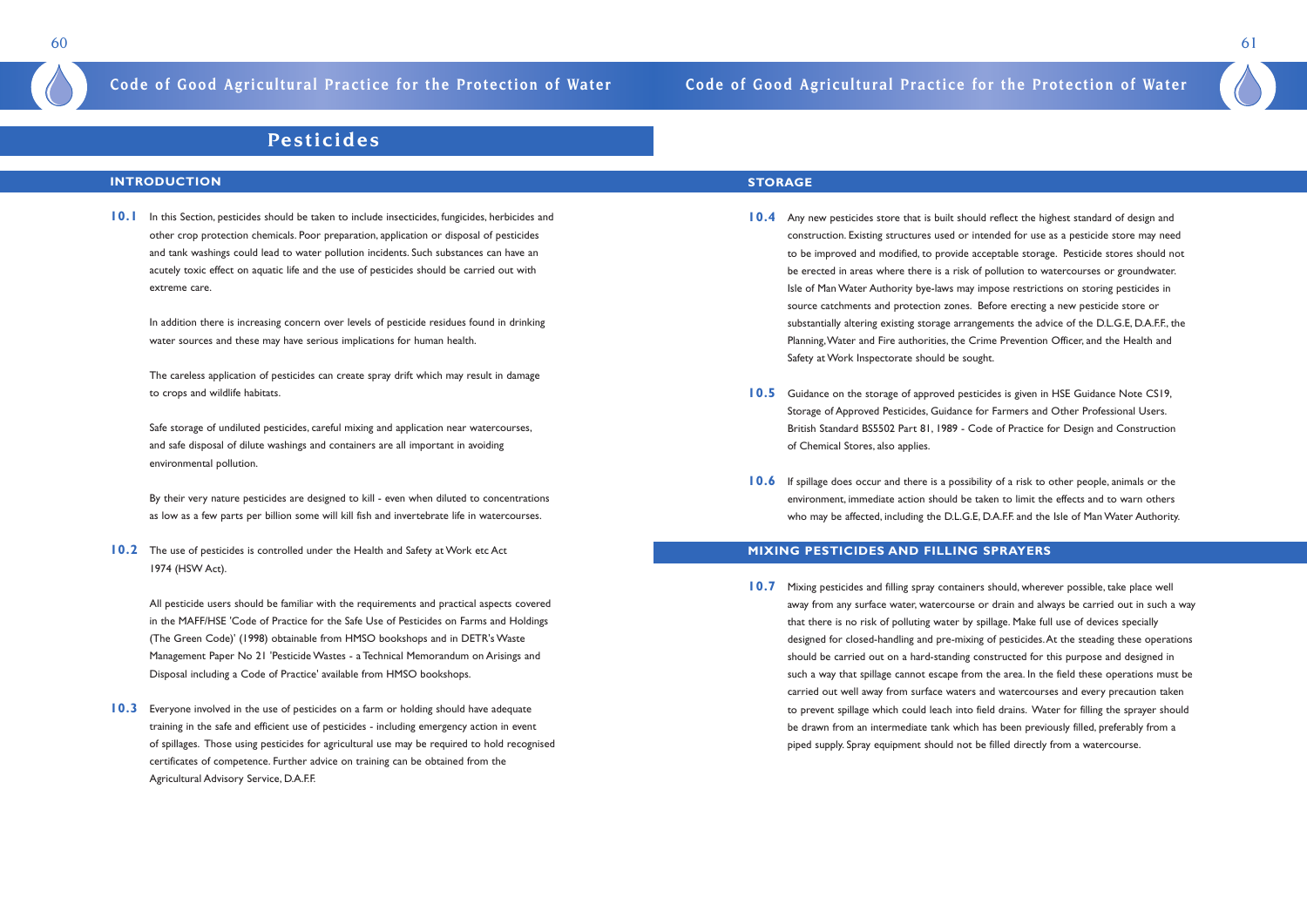## **Code of Good Agricultural Practice for the Protection of Water Code of Good Agricultural Practice for the Protection of Water**

### **APPLICATION**

- **10.8** Pesticides must only be used in accordance with the specific approval conditions which are carried on the container label. Pesticides should never be applied in situations where they could drift onto surface water unless they are specifically approved for use in or near water. Isle of Man Water Authority bye-laws may impose restrictions on the use of pesticides in the proximity of water supply sources, including a restriction on aerial spraying. It is also extremely important that underground water supply sources are not contaminated. Byelaws may also apply to protection zones around public boreholes, wells and springs.The Isle of Man Water Authority should be consulted where it is proposed to apply pesticides on l land adjacent to a public water supply reservoir. A large number of private underground supply sources exist in the Isle of Man, and these also need to be protected from contamination by pesticides. Drinking water is considered as unwholesome for consumption when there is 0.03 microgram/litre of an individual pesticide substance present within it. The D.L.G.E and D.A.F.F. should be consulted if the intention is to use a pesticide in or near water, and their consent obtained if the intention is to use a herbicide to control aquatic weeds.
- **10.9** In order to minimise the danger of drift of pesticides onto water, it is important to take account not only of the correct spraying techniques (for example spray droplet size, unnecessary spraying of field margins and boundary areas close to water courses) but also of weather conditions, in particular wind speed and direction. A 5 metre 'no spray' strip should be left adjacent to watercourses. Detailed guidance on these points is given in the Pesticides Code referred to previously.

Field margins and boundaries, particularly hedges and ditches are important wildlife habitats. Under normal circumstances these areas are relatively insignificant as sources of insect pests or crop diseases.The contamination of field margins by insecticides or fungicides, either by direct application or from drift, should be avoided so as to protect beneficial or harmless insects and other wildlife. Similarly contamination by herbicides may kill a wide range of naturally occurring wild plants and may create conditions for the establishment of aggressive weed species which could later invade crops. Advice should be sought on the appropriate management of field and crop margins where populations of weed species are such as to present a threat of invasion of a crop. Similar precautions should be taken to prevent contamination of other non-crop areas of conservation interest on farms and on adjoining land, such as National Nature Reserves or Areas of Special Scientific Interest.

### **LEGISLATION ON DISPOSAL OF PESTICIDES**

- **10.10** In addition to the HSW Act, the Inland Fisheries Act 1976, the Water Pollution Act 1993 (WPA), and the Public Health Act 1990 and respective regulations also apply to the disposal of waste pesticides and containers. Users of pesticides should be aware of their legal responsibilities in respect of waste disposal and of their duty to ensure that any waste they produce will be disposed of safely and legally.
- **10.11** Department of Local Government & the Environment are responsible for issuing disposal licences under the Act for waste disposal activities on land. Accordingly, they are able to give general advice on disposal matters.
- **10.12** Under section 27 of the Inland Fisheries Act, it is an offence to cause or permit, without lawful excuse, any deleterious matter to enter any waters.

Certain provisions of the Water Pollution Act 1993 are still yet to be brought into force, under these provisions the consent of the D.L.G.E. will be required for the discharge of all wastes (including the substances most dangerous to the aquatic environment as detailed below and comprising certain EC - Red List substances which met the priority selection criteria) into controlled waters, which include streams, rivers, ponds, estuaries, coastal waters and underground waters.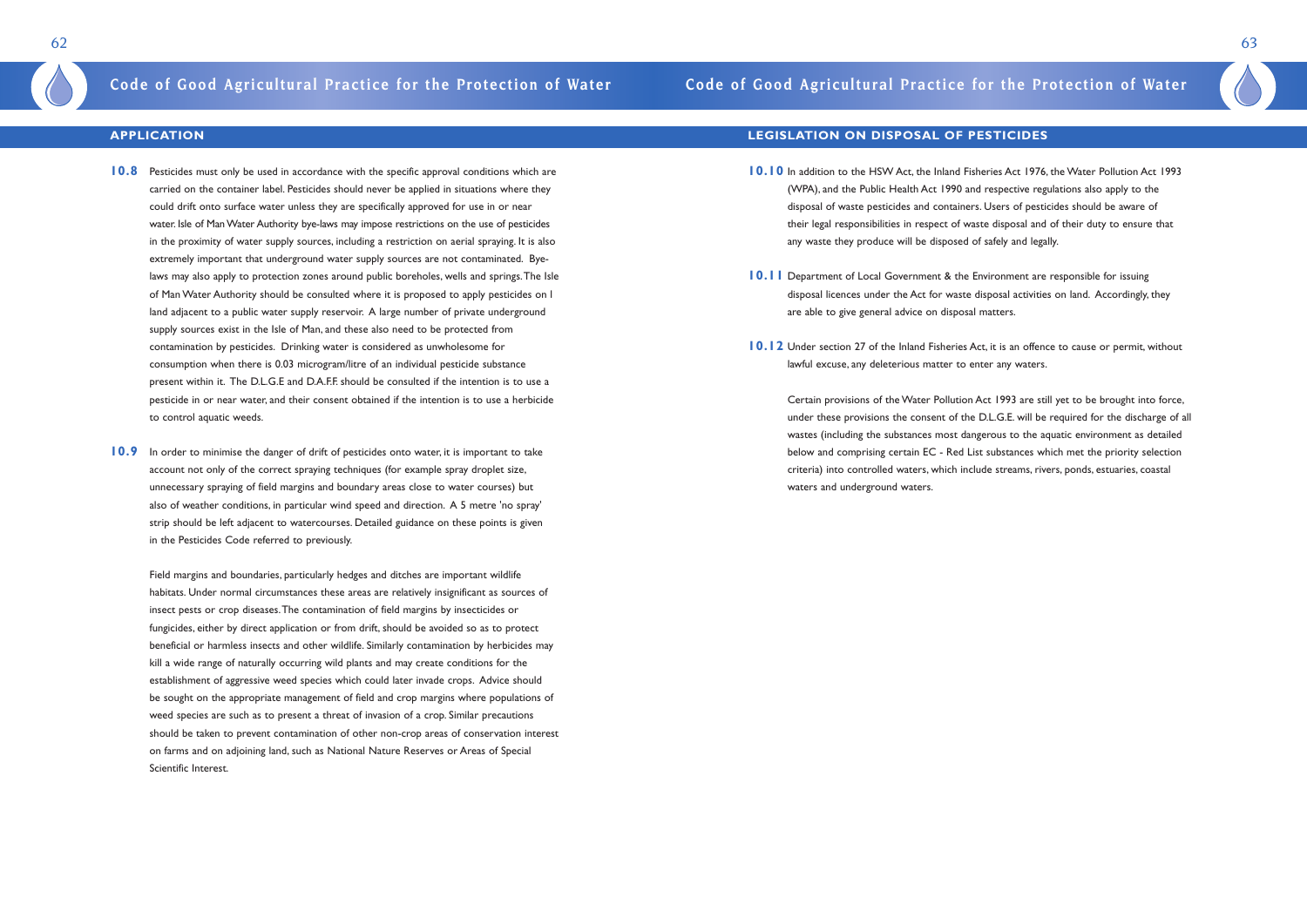## **Code of Good Agricultural Practice for the Protection of Water Code of Good Agricultural Practice for the Protection of Water**

### **SPECIAL CATEGORY EFFLUENT (The Red List)**

The initial priority 'Red List' comprises the following substances selected on the basis of their toxicity, persistence and ability to bioaccumulate:

Mercury and its compounds Trichlorobenzene (all isomers of) Cadmium and its compounds Atrazine Gamma-hexachlorocyclohexane Simazine DDT (all isomers of) Tributyltin compounds Pentachlorophenol and its compounds Triphenyltin compounds Hexachlorobenzene Trifluralin Hexachforobutadiene Fenitrothion Aldrin Azinphos-methyl Dieldrin Malathion Endrin Endosulfan Polychlorinated biphenyls Dichlorvos 1,2-Dicholoroethane

Further substances may be added to the list from time to time, where there are sound scientific reasons for doing so.

For discharges of waste to the public sewerage system advice should be sought from the drainage authority for your area. Further advice can be sought from the Department of Transport, Drainage Division.

### **MANAGEMENT OF PESTICIDES IN USE**

**10.15** Effective management and control of pesticides should aim to produce no wastes, and practices should strive to achieve this.Where possible, follow on pesticides should be compatible thus avoiding the need to wash out spraying equipment. Even though a no waste situation will not be obtained in practice, it should be pursued. For example, the volume of washings produced when cleaning out equipment can be reduced significantly by using an efficient low - volume flushing system, as opposed to filling the spray tank with water and pumping it through the equipment. Such devices should be used.

- **10.13** The purchase and use of pesticides make it inevitable that some wastes will be produced. Initially, therefore consideration needs to be given to whether the use of a pesticide is essential in the particular circumstances.
- **10.14** Once it has been decided that use of a pesticide is necessary, an estimate should be made of the quantity required and the package sizes which need to be purchased. At the same time, consideration should be given to the means available for the disposal of all the wastes which will be produced and any disposal problems which may be presented by the pesticide in relation to its hazards, the shelf life of the product and its storage in a safe manner.

**10.18** It is extremely likely that all spraying operations will produce some liquid waste. It is necessary, therefore, for the user of pesticides to provide arrangements for disposal in an environmentally acceptable manner.

Records of the amounts and dates of applications of pesticides, together with the type used and location should be kept, further advice is given in the MAFF/HSE Pesticides Code.

### **DISPOSAL OF WASTE CONCENTRATES**

store will need to be disposed of. Typically, these will include pesticides which are surplus

- **10.16** From time to time it can be expected that, for a variety of reasons, pesticides kept in a to requirements, out of date with respect to shelf life, unapproved or have had approval withdrawn, split or broken packaging, or degraded containers.
- **10.17** It is false economy to continue storing unusable pesticides as an alternative to disposal, be possible to return to the supplier unwanted, unused pesticides. Otherwise, it is most likely that holders of such items will require to employ the services of a reputable specialist waste disposal contractor having regard to the holder's individual legal responsibility. On no account may waste concentrates be diluted for disposal by the methods at paragraph 10.20(b) to (f).

especially if the approval for storage and use has been withdrawn. In some instances, it may

### **DISPOSAL OF DILUTE WASTES AND WASHINGS**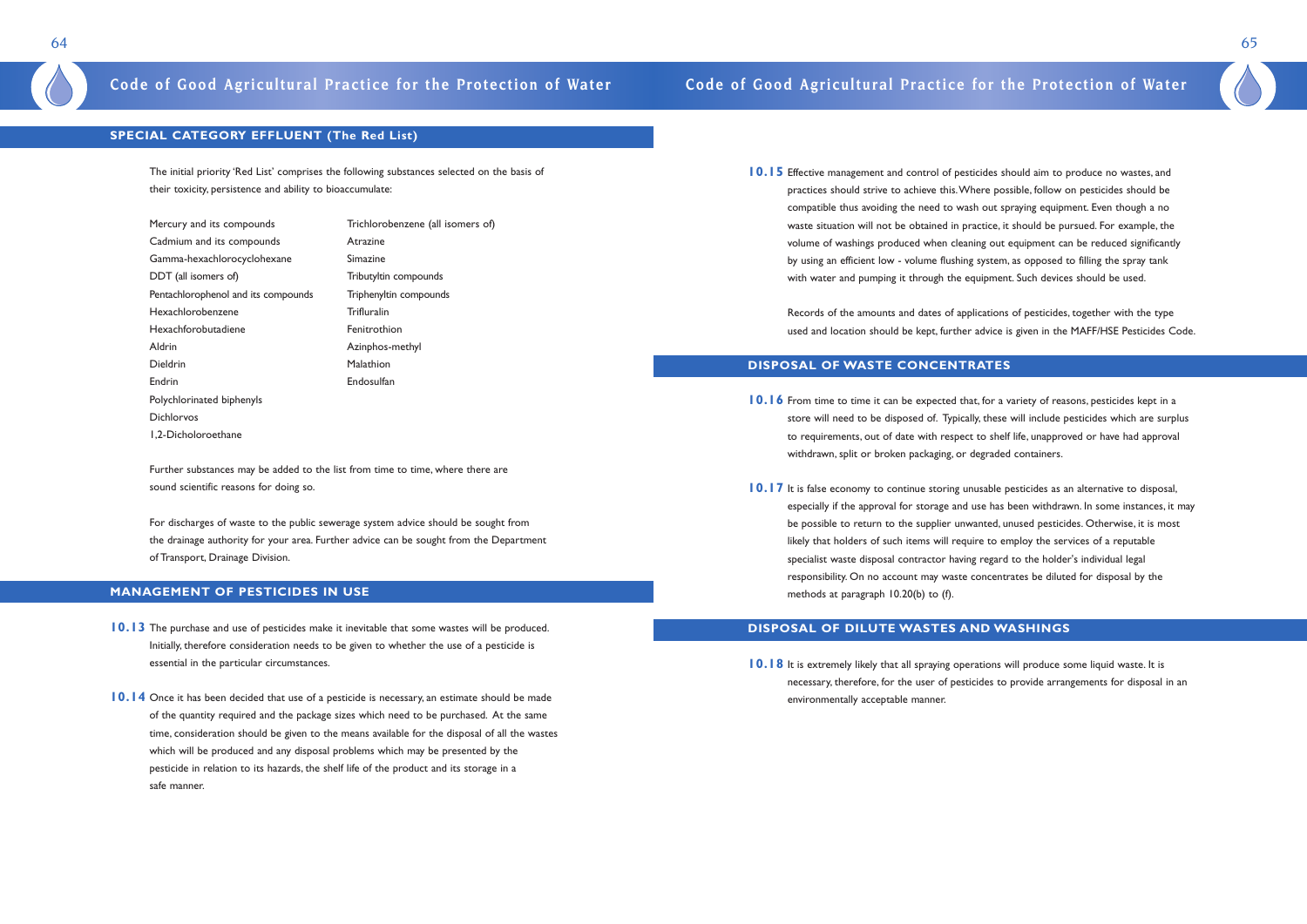**10.19** On completion of spraying, all equipment involved in the operation should be cleaned, washed and rinsed. Whenever possible sprayers should be washed out in the field where the pesticide has been used (see paragraph 10.20). If the sprayer is washed out at the steading this should be carried out on a hard-standing constructed for the purpose and designed in such a way that spillage cannot escape from the area. The washing facilities provided must be designed to ensure that backsyphoning of pesticides into the water supply cannot occur. Non-return valves should be fitted to any taps connected to spray equipment. Such activities will produce a relatively large volume of water contaminated at low concentration with pesticide. If suitable, the contaminated water may be usable later for making a further batch of the dilute pesticide.

Other environmentally acceptable disposal routes include:

- **10.20** a) if within the terms of the product approval, applying the contaminated water to the treated crop, recognising that the efficacy of the previous application of pesticide may be impaired. As this operation will count as a separate application it is important to check the maximum number of applications permitted to any one crop or within any season and the maximum amount of product or active ingredient that may be applied to any one crop in a whole season;
	- b) subject to the product approval and, in the absence of streams and watercourses nearby, application to previously untreated crop areas. The part of the crop least in need of treatment should be selected for this purpose. This may be a headland or sometimes a strip in the middle of the field, depending on the purpose for which the pesticide is being applied;
	- c) subject to advice from D.L.G.E and D.A.F.F., spray onto an area of uncropped land, not stubble or fallow, of minimal wildlife value, that is an area which supports only poor vegetation and without hedges, trees or bushes on it or nearby. If such an area of land is identified, its approval for use will require that it must be capable of absorbing the volume of liquid to be discharged on to it without run off, the leaving of puddles, or risk to wildlife, watercourses, groundwater, septic tanks, field drains, water mains, service pipes or sewage systems. Where necessary the area must be signposted and fenced to exclude people and livestock;
	- d) storage of the waste in a suitable container pending collection by a specialist waste disposal contractor;

e) use of suitable equipment designed to treat liquid waste containing pesticides, provided

- the treated effluent can be stored satisfactorily and reused or used for another purpose or disposed of by a means acceptable to the D.L.G.E.
- f) subject to advice from the relevant drainage authority, discharging the pesticidecontaminated water to a sewer.

### **DISPOSAL OF CONTAINERS**

to offer a recovery service for used containers. Empty pesticide containers should never pesticide transferred from a deteriorated or leaking container. Containers, except those disposal. They may be cleaned either in accordance with the label instructions or, in the when a working strength spray dilution is being prepared so that the rinsing liquid can be

- **10.21** Farmers should investigate the willingness of manufacturers and suppliers of pesticides be re-used for any purpose except possibly, if in good condition, to contain an identical referred to in paragraph 10.23 below, should always be cleaned thoroughly before absence of any instructions, by successive rinsing. Ideally the cleaning should take place added to and form part of the spray dilution.
- **10.22** After being cleaned, containers should be punctured in several places or crushed to make them unusable. So far as is practicable, their labels should not be disfigured.The perforated or crushed containers should be stored in a secure watertight compound preferably not a pesticide store - pending their disposal. Where a spray dilution is not in a safe place for subsequent disposal elsewhere.
- **10.23** Because of the hazardous gases which they produce on contact with moisture, empty phosphides have been supplied or kept, should not be rinsed or cleaned. Instead they should be filled with dry soil, sand or other inert material. Immediately before disposal building.The treated containers may be buried as described in paragraph 10.25.

being prepared the rinsings should be collected in a suitable container labelled and stored

containers in which hydrogen cyanide gassing powders or aluminium, magnesium or zinc the containers should be punctured in several places. On no account should containers which are empty or which have been filled with inert material be taken into or kept in a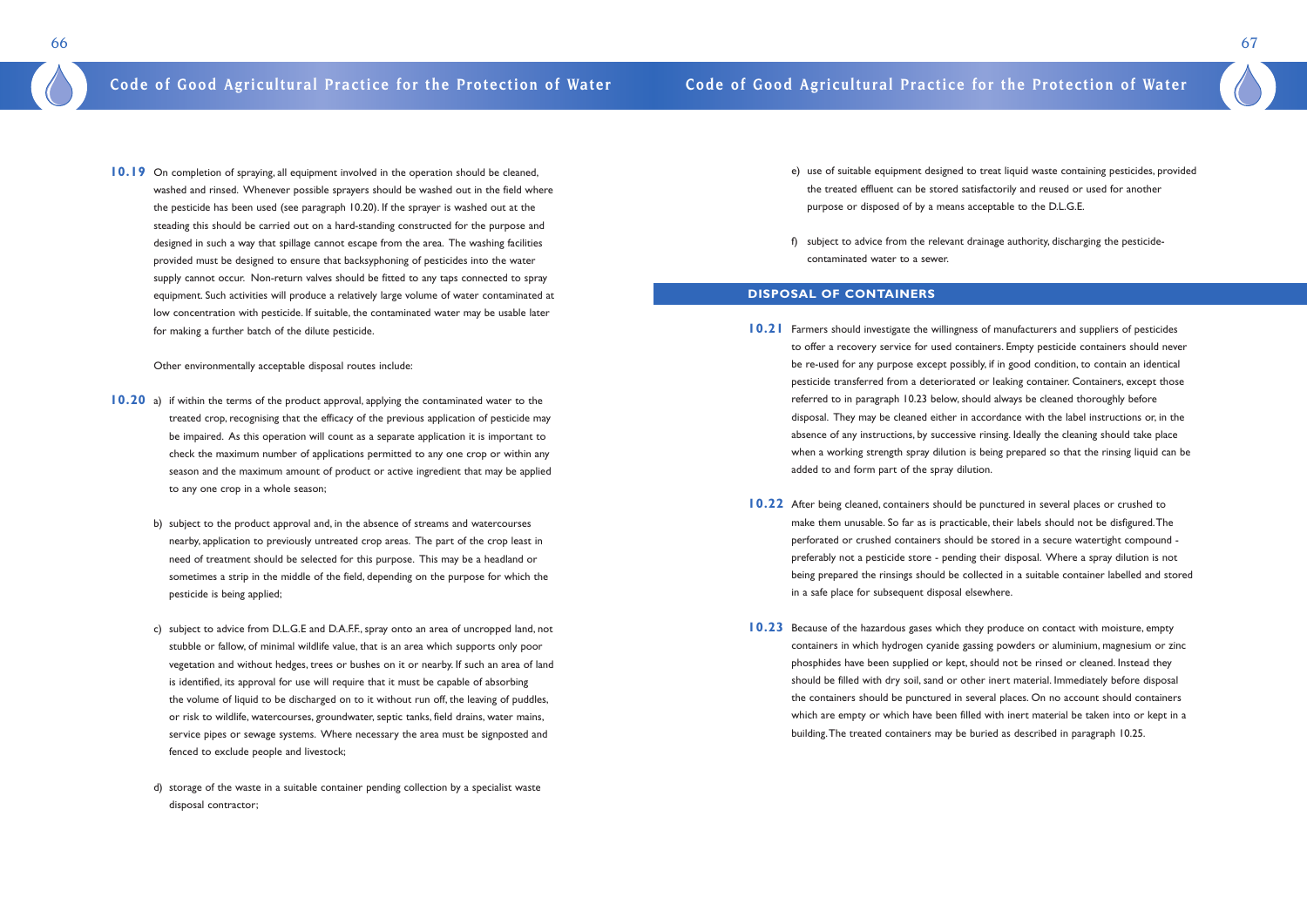

- **10.24** Clean containers, perforated or crushed, will generally be accepted at licensed disposal sites, subject to conditions allowing acceptance of such waste (see paragraphs 10.10-10.12 of this Code).
- **10.25** Containers cleaned or treated in accordance with the requirements given in paragraphs 10.21-10.23 may be buried on land used for agriculture which is owned or occupied by the person wishing to dispose of those containers. However, the burial site must be carefully chosen, particularly in respect of the items described in paragraphs 10.23 and 10.29, such that there can be no risk of pollution of surface or groundwater. The advice of the D.L.G.E. and D.A.F.F. should be sought on a suitable location. The containers should be buried to a depth of at least 0.8 metres below the surface and below the level of any land drains.The burial area should be marked so that its location may be identified easily in the future, and a record should be kept of the type and quantity of the materials buried and the date of burial.
- **10.26** In certain instances, it may be permissible to burn lightly contaminated combustible containers as a means of disposal. However, the burning of such materials may cause fumes and smoke which may present a serious health risk and/or nuisance and advice from the supplier of the pesticide and the Environmental Health Division of the Department of Local Government & the Environment should be sought for any activity other than a very minor operation. Hormone herbicide containers (MCPA, 2AD, CIVIPP etc) cannot be burnt safely.
- **10.27** When waste containers are to be burnt, the operator should ensure that:
	- a) burning takes place in a open space at least 15 metres from public highway and not in a location where any smoke produced is likely to drift over people or livestock or move towards any highway, housing or business premises. A shallow pit should be dug with additional cross trenches to provide an adequate air supply to the base of the fire.The design should be so as to encourage burning to take place up and through the material rather than from the top down.This burning process gives a much higher temperature and also reduces the risk of creating black smoke;
- **10.29** Packaging and other wastes, as well as discarded protective clothing resulting from dealing with spillages, will also require disposal. However, it is likely that disposal of such wastes on the premises will not be acceptable. Holders of such waste, therefore, should seek advice on a suitable authorised disposal route (see paragraph 10.11 of this Code).
- **10.30** The disposal of spent rodenticide or other pesticide baits and carcasses should be in with the conditions set out in paragraph 10.25.
- **10.31** The disposal of containers which cannot be cleaned thoroughly, solid waste arising from protective clothing or absorbents used on liquid spillages should be arranged through a specialist disposal contractor (see paragraph 10.11 of this Code).
- **10.32** Where any particular pesticide approval is withdrawn, special precautions may be necessary to ensure that disposal is carried out satisfactorily and in accordance with of special safety measures.

- b) any containers are open and are placed on a very hot fire a few at a time;
- c) the fire is supervised constantly;
- d) the fire is extinguished before being left.
- Any residues from the operation should be buried as described in paragraph 10.25.
- **10.28** Products classed as 'Highly flammable': pyrotechnic devices, such as smokes; and atomisable fluids should not be burned.

### **DISPOSAL OF OTHER CONTAMINATED MATERIALS**

accordance with the requirements specified on the product label. If burial is permitted and the requirements are not specified on the product label, disposal should be in accordance

the clean-up of spillages, including loose pesticides, heavily contaminated equipment and

any official guidance which may from time to time be given. This may include the adoption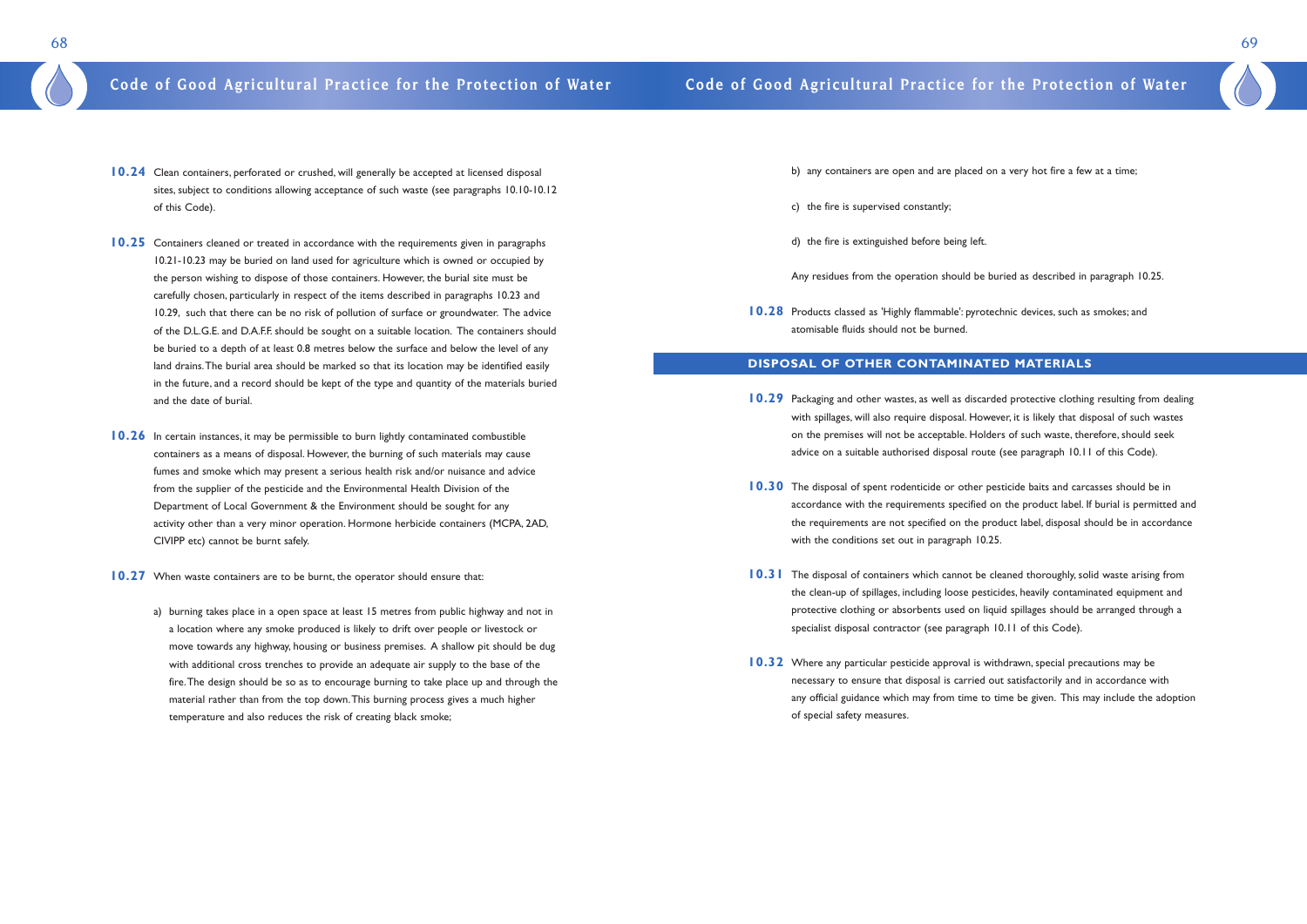

## **Disposal of Animal Carcasses**

### **INTRODUCTION**

**11.1** Under the provisions of the Disposal of Carcasses Order 1979 the responsibility to dispose of carcasses rests with the owner or occupier of the land or premises, who shall at his own expense dispose of the carcass(es) as soon as possible by burial where possible at a place on the land or premises on which the animal died or was killed, or the alternative is to send it to a licensed knackeryard. Where the option to dispose of the carcass(es) to a knackery is not available then carcasses should be disposed of on-farm in accord with the guidance provided in this Section of the Code.

**11.2** The municipal waste landfill site on the Island is unable to accept animal carcasses due to the conditions attached to its use.The local authority is under no obligation to collect or dispose of animal carcasses. It is intended within the All Island Incinerator Plant to provide provision for veterinary waste and fallen animals. In the mean time a service is provided by the Department of Transport for the collection and disposall rendering of fallen animals.

### **DISPOSAL TO AN OFF-FARM LANDFILL SITE OR INCINERATOR**

**11.3** Irrespective of any other considerations, if ill health or death is thought to be caused by a notifiable disease, this must be reported to the Animal Health Division of D.A.F.F. (refer to Appendix V), or the police station. In such circumstances carcasses should be available for post mortem examination. In cases of sudden death, veterinary advice must be sought in order to eliminate Anthrax as the cause of death.

**11.5** It is also an offence under the Dogs Act 1990 to leave a carcase unburied in a field or other place to which dogs have access.

### **NOTIFIABLE DISEASES**

- **11.6** If a notifiable disease is not suspected, or has been eliminated as a possible cause, and other means of disposal are not available, burial on farm must comply with the following criteria.The burial site must:
	- distance of a burial site from a surface source.
	- any field drain
	- for sufficient depth to provide at least one metre of covering soil
	- Avoid waterlogged sites.

### **ON-FARM DISPOSAL**

**11.4** On-farm disposal methods such as burial, incineration or burning in the open air should be carried out with care in accordance with the following paragraphs. Otherwise they can cause serious air or water pollution.

### **ON-FARM BURIAL**

Under no circumstances should a carcass remain unburied or be disposed of in or near watercourses or on areas of wildlife value. Apart from risking prosecution for causing water pollution, there is a serious risk of spreading disease to stock on neighbouring farms.

- be at least 250 metres from any well, borehole or spring used as a source of drinking water or where Isle of Man Water Authority bye-laws specify a greater distance, this must be complied with. Such bye-laws may also impose restrictions relating to the

- be at least 30 metres from any other spring or watercourse, and at least 10m from

- have at least one metre of subsoil below the bottom of the burial pit and allow

- where possible, sites on soils which are moderately permeable should be used.

Records of all burial sites, including a field plan, should be kept, together with number and type of stock buried and dates of burial.

Dogs must not gain access to carcasses. Carcasses placed in the pit must be covered immediately with sufficient depth of soil to deter scavenging animals and birds. Burial in a manure store is not acceptable.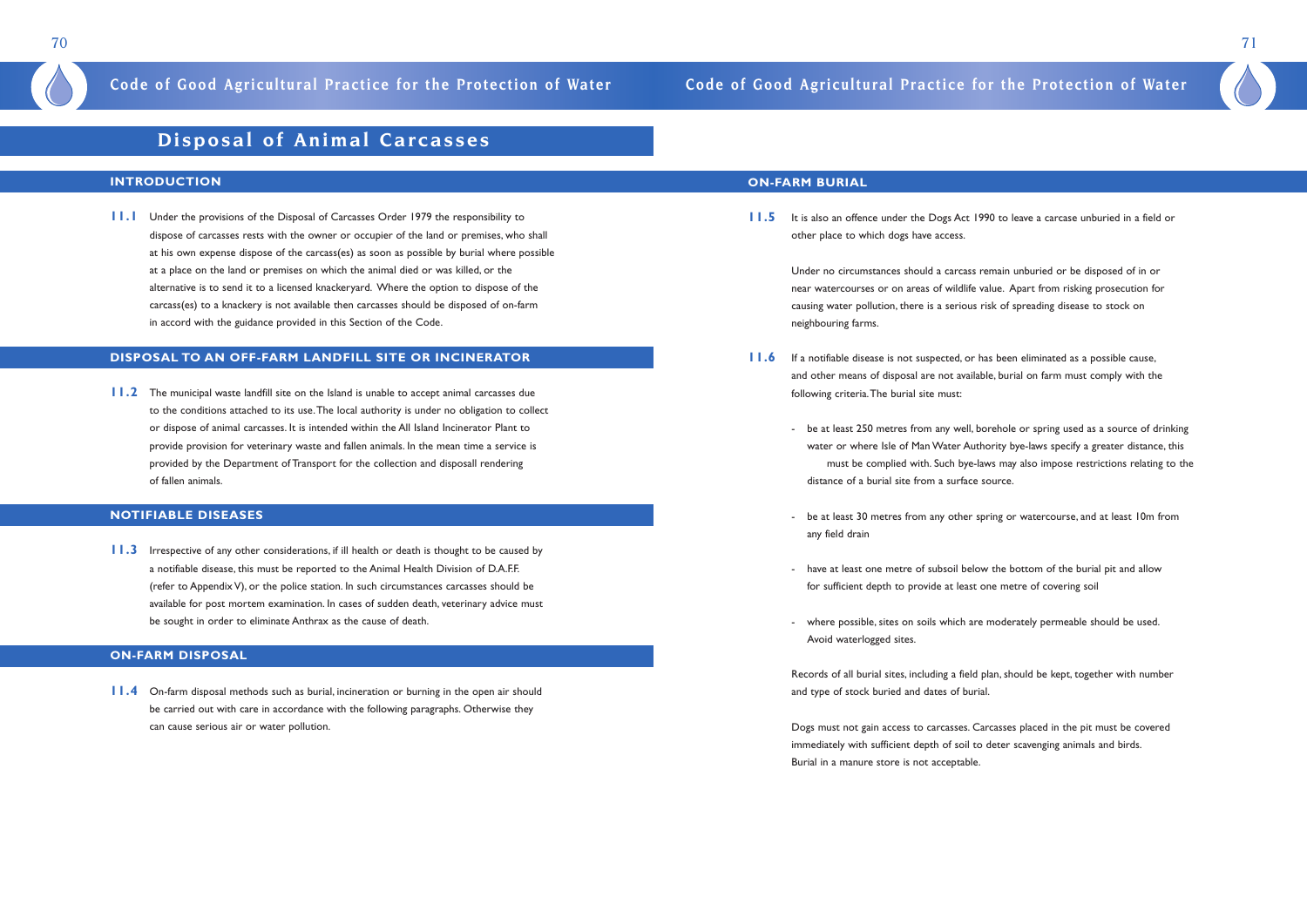

## **Code of Good Agricultural Practice for the Protection of Water Code of Good Agricultural Practice for the Protection of Water**

### **Lined Disposal Pit**

Such pits are normally constructed from precast concrete rings or glass fibre and are typically 1.2m diameter x 2.7m deep.The top can also be of precast concrete, fitted with a metal manhole cover.

For small carcasses and foetal material, a pit with an impervious wall and with its base open to the soil may be used. It should be covered with a substantial top, fitted with a manhole cover. The siting, subsoil depth and permeability criteria given above apply. In practical terms this disposal route is likely only to be appropriate for small animals and small numbers of livestock.

D.L.G.E and D.A.F.F. should be consulted if a lined disposal pit is to be used or there is any doubt over suitable burial sites. Where farms have large numbers of carcasses for disposal on a regular basis it is essential that prior discussion takes place with the D.L.G.E.

**11.7** Do not bury carcasses in bags made from impermeable materials (eg polythene type bags) as this will inhibit decomposition.

These pits work best if started in spring or summer, using a bacterial starter such as sewage sludge. A slit in the abdominal wall to release intestinal contents also helps, as does the addition of a few gallons of water each week to keep the contents moist. LIME MUST NOT BE ADDED.

**12.1** Oil is a highly polluting substance and its escape has serious implications for the soil and water environments. Accidental spillages of oil give rise to a number of pollution incidents each year.

In the case of a. and b. the tank(s) or containers should be within a storage area which conforms with the standards set out in the details below. Nevertheless all fuel oil must be managed and stored with the same care.

### **ON-FARM INCINERATION**

**12.3** The fuel storage area should be surrounded by a bund particularly if above 1500 litres. The bund and the base of the storage area must be impermeable and constructed so that with proper maintenance they remain so for at least 20 years. (See Figure 6).

- **11.8** On-farm incineration should only be considered if :
	- a) there is no other reasonably safe preferable method of disposal and
	- b) the burning is carried out under the direct and continuous supervision of the occupier of the premises concerned or the person authorised to act on his/her behalf.
- **11.9** Dead stock should be burnt, either in the open or by incineration, as soon as possible and preferably within 12 hours of death. The use of on-site incineration equipment should be practised in preference to open burning.

## **Agricultural Fuel Oil and Waste Oil**

### **INTRODUCTION**

### **STORAGE**

**12.2** Fuel Oil should be stored

a) in a fuel storage tank b) in drums or barrels c) temporarily in a tanker

d) in an underground tank

When underground tanks are to be used it is recommended that guidance is obtained from the D.L.G.E.

### **SPECIFIC REQUIREMENTS**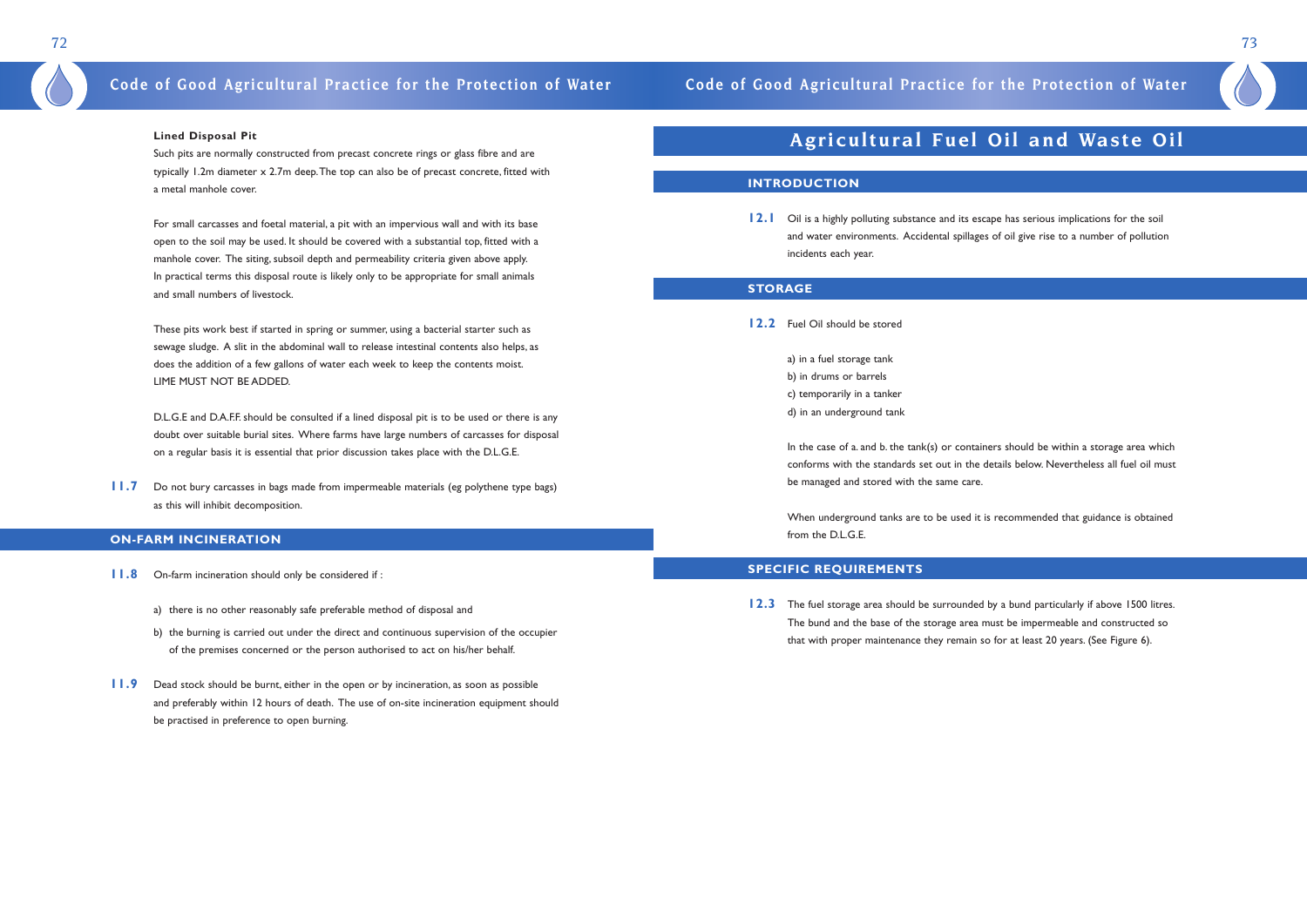No part of the storage facility shall be within 10 metres of a watercourse which fuel oil could enter if it were to escape. The minimum bund capacities required are:

| For a single tank       | 110% of the tank capacity           |
|-------------------------|-------------------------------------|
| For two or more tanks,  | 110% of the capacity of the largest |
| for drums or barrels or | container or 25% of the total       |
| for any combination of  | volume of oil which could be stored |
| these with tanks        | in the area, whichever is greater   |

Every part of any container shall be within the bund including all taps, valves, pipes, etc. and these must discharge downwards into the bund. Taps and valves must be locked shut when not in use.

A system for the removal of rainwater and spillages must be provided, for example a small sump for removal by a hand pump. Ideally a simple roof should also be provided.

Flexible pipes used for filling vehicles and other container by gravity from the tank, and which are permanently attached to the tank, should be fitted with an automatic cut off and locked within the bund when not in use.

## **Code of Good Agricultural Practice for the Protection of Water Code of Good Agricultural Practice for the Protection of Water**

### **Figure 6. Bunded fuel oil tank**

- 1. Impermeable walls forming bund (capacity of bund 110% of oil storage capacity).
- 2. Pillars supporting fuel oil tank within bund.
- 3. Fuel oil tank constructed to BS799.
- 4. Impermeable floor with sunken area to aid removal of storm water.
- 5. Filler pipe fitted with automatic cut off and locked within area of bund when not in use.
- 6. Inlet filler pipe with valve all within area of bund and directed downwards.
- 7. All valves within bund and locked when not in use.
- 8. When relative levels do not allow gravity discharge of the tank contents a pumped discharge system may be necessary.

### **DESIGN AND CONSTRUCTION**

**12.4** The floor of the storage area will normally be constructed in reinforced concrete and should drain to an internal sump. This sump will facilitate the removal of the final part of any spillage or rainwater collecting within the bund.

The walls of the bund will generally be constructed in reinforced concrete either as blockwork or in-situ concrete. In the former situation the internal surface must be plastered and if necessary finished with a suitable protective coating.

The oil tank(s) supports (eg block walls) should be contained within the bund and can be independent or part of the bund. In the latter situation they must not be as high as the bund, to avoid the risk of any spillage or leakage escaping over the top of the bund. For similar reasons, other types of tank support systems must not be carried on the wallhead of the bund.

Steel tanks should be separated from the supports on which they rest by a bitumen felt or equivalent material.

All storage tanks should comply with the requirements of BS799 and BS5410.

A safe means of access to and from the bund should be provided. Facilities should be installed to enable the delivery operator to fill the fuel tank from ground level.

Storage tanks should be labelled and 'No Smoking' signs provided.

### **SITING OF STORAGE FACILITIES**

### **12.5 Location**

This must be considered in relation to other buildings as well as to the proximity of watercourses. Fire and the possibility of spillage should be considered. There should always be a suitable fire break between the storage area and adjacent buildings. It is preferable not to store fuel oils inside buildings unless the building is for that specific purpose.



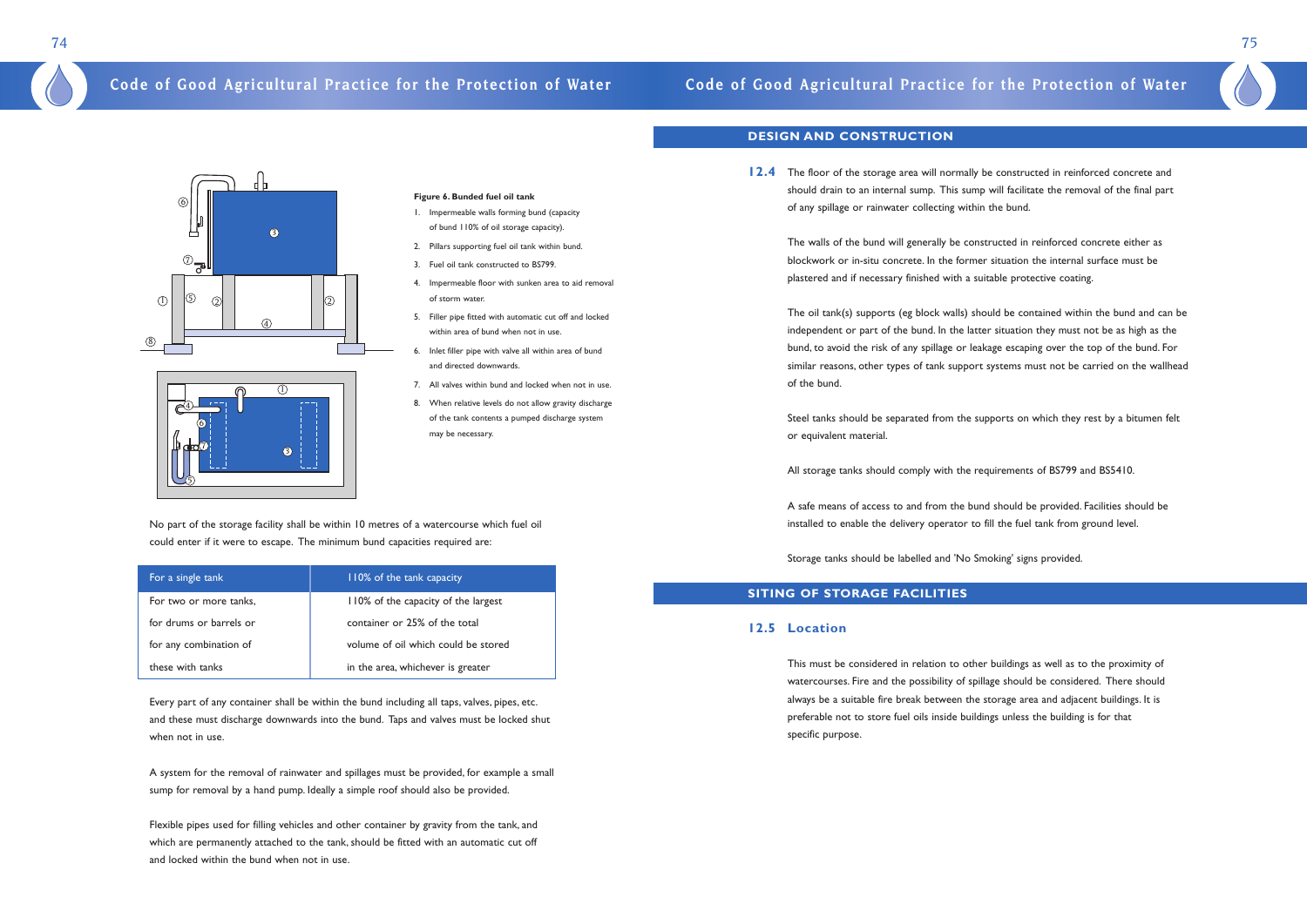Avoid locations where spillage could contaminate other stored materials such as animal feeds. Storage of oil within catchments of public surface water sources, or in protected zones around underground sources for public supplies, may be prevented or restricted by bye-laws made by the Isle of Man Water Authority.

### **12.6 Access**

This must satisfy the needs of delivery and farm vehicles. Good artificial lighting should be considered for the area to provide safe working conditions and for security reasons in some situations.

**12.7** Where feasible, delivery of oil should be supervised and only when unavoidable should ladders or steps be used. In such cases it is essential to conform with the Health and Safety at Work etc Act 1974. Top openings when used should be provided with a suitable system to hold the filler pipe in position. Where the connection to a filler pipe is below the maximum oil level in the tank, a tap or non-return valve must be fitted to prevent spillage when the filler pipe is disconnected.

Areas around the store on which vehicles park to load or unload should ideally be of concrete. If possible the drainage gradients should be inwards to the storage area. Drains must be fitted with a suitable oil trap and some means of sealing the drain in an emergency.

### **OPERATIONAL MANAGEMENT**

**12.8** The storage area and bund should be regularly checked for the presence of water and oil and to ascertain that there have been no failures of the structure.The bund should be frequently emptied of accumulated rainwater.

Some method to indicate the level of oil in the tank should be provided. Gravity is frequently the method adopted for transferring oil from a farm storage tank and as this will necessitate the tank being raised above the level of a vehicle's fuel tank, good working access must be provided to prevent the operator overfilling the vehicle tank.

**12.10** Waste lubrication and hydraulic oils are produced in significant quantities from the servicing of agricultural machinery. Where waste oil cannot be used on the farm, for example to fuel a heater, it should be taken to a suitable disposal point eg. Civic amenity or other farm waste system. Waste oil from farms can be burnt in waste oil heating appliances as long as a statutory nuisance ie. smoke nuisance, is not caused from its operation.

In the case of a direct oil feed from a storage tank to fixed equipment, an automatic emergency oil shut off system should be provided.

### **MAINTENANCE**

The storage tank(s) and associated pipes and valves should be regularly checked for oil leakage. The tank itself, if of steel, will require regular maintenance of the exterior surface.

### **TEMPORARY STORAGE IN MOBILE TANKS**

**12.9** The same care and attention should be given to mobile tanks as to permanent storage. These should be constructed to the same basic specification and fitted with equivalent safety devices as appropriate to minimise spillage of oil.

Fuel oil for engines driving pumps in or close to a watercourse should have their fuel systems regularly checked. Avoid the temporary storage of fuel oil for such equipment in places from which a leak or spill could enter a watercourse. Great care must be taken in transferring fuel oil from cans or drums to the fuel tank of the engine.

### **DISPOSAL OF WASTE OIL**

site, or waste oil reclamation service. Waste oil should not be disposed of to a soakaway

The use of waste oil for the purposes of starting bonfires should be avoided.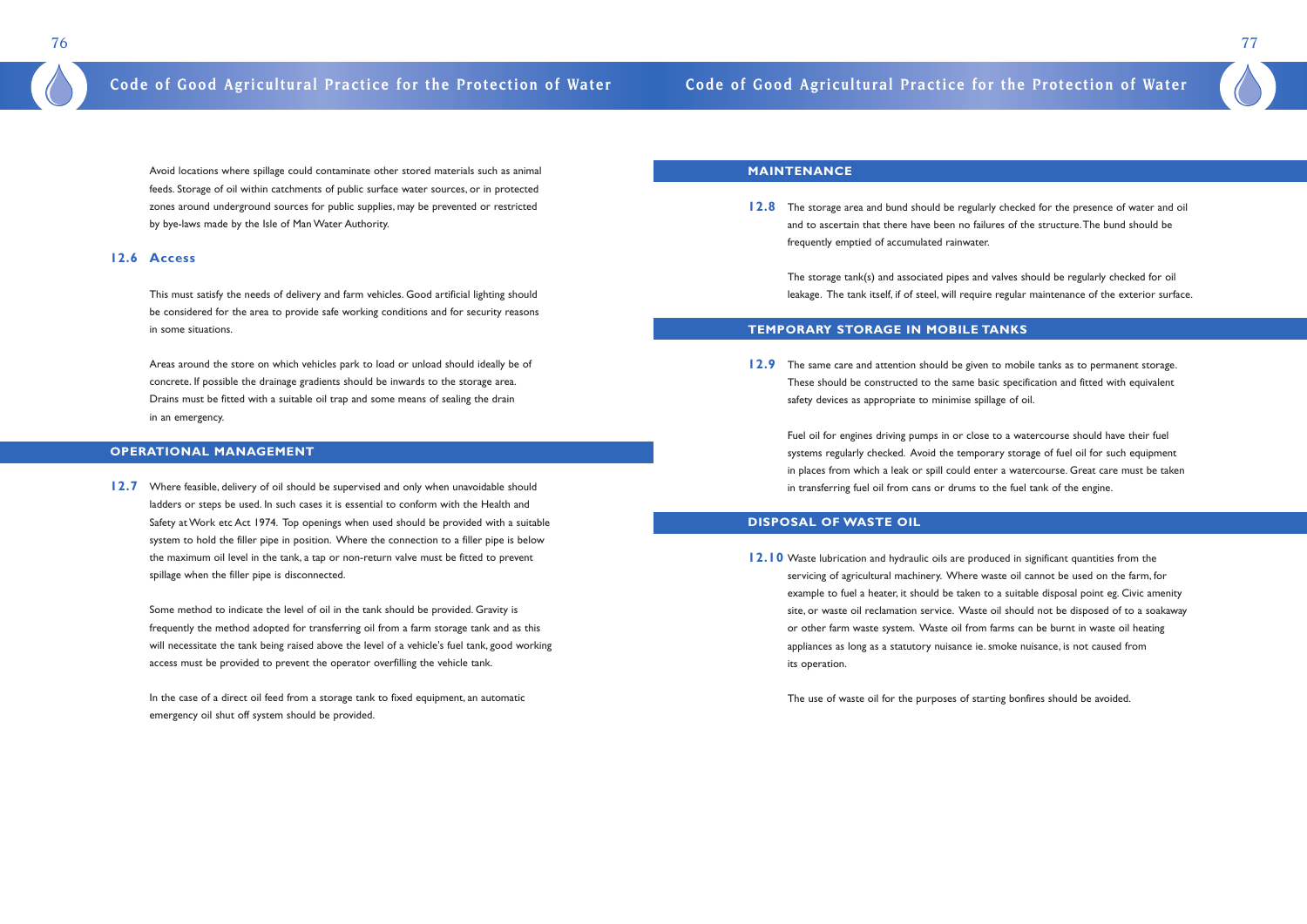## 78 79

The drainage system from vehicle wash areas should be provided with a suitable oil interceptor which will require cleaning at regular intervals. The drainage should discharge into a collection tank. The aggressive nature of certain vehicle cleaning agents render them harmful to streamlife and care should be taken to avoid the discharge of washings to watercourses.

**12.11** A supply of dry sand, or suitable oil absorbent, should be provided close to the fuel oil store. This can be used to soak up accidental spillages or to contain a more serious spillage.

### **SAFETY PRECAUTIONS**

13.1 Considerable quantities of waste materials are generated by modern farming practices and their use and disposal should be carefully planned so as to avoid or minimise the risk of causing water pollution.

Suitable fire extinguishers should be provided close to the storage area.

All farm personnel working with fuel oil should be made aware of the pollution risk which can occur should it reach water and be aware of the action to take in an emergency.

## **Disposal of Waste Products and Litter**

### **INTRODUCTION**

**13.4** Poultry and animal litter are difficult to burn except under closely controlled conditions due to their variable moisture content and composition. If burning is uncontrolled, the production of dark smoke and odour is inevitable, so burning poultry and animal litter in the open should be avoided.

Such waste materials include:

- packaging and containers of products purchased and brought on to the farm - plastic covers, rubber tyres, batteries and sheeting used in crop storage worn out and used materials which are used in the servicing of agricultural machinery eg oils, solvents and detergents (refer to Section 6 - Agricultural Fuel Oils and
- 
- Waste Oil).
- 13.2 When selecting materials or products, preference should be given to those which are biodegradable or which can be reused on the farm or can be disposed of either by a safe on-farm method or recycled.
- **13.3** The volume of waste materials should be reduced to the minimum by careful use to extend life expectancy and by on-farm recycling wherever possible.

### **POULTRY AND OTHER LIVESTOCK LITTER**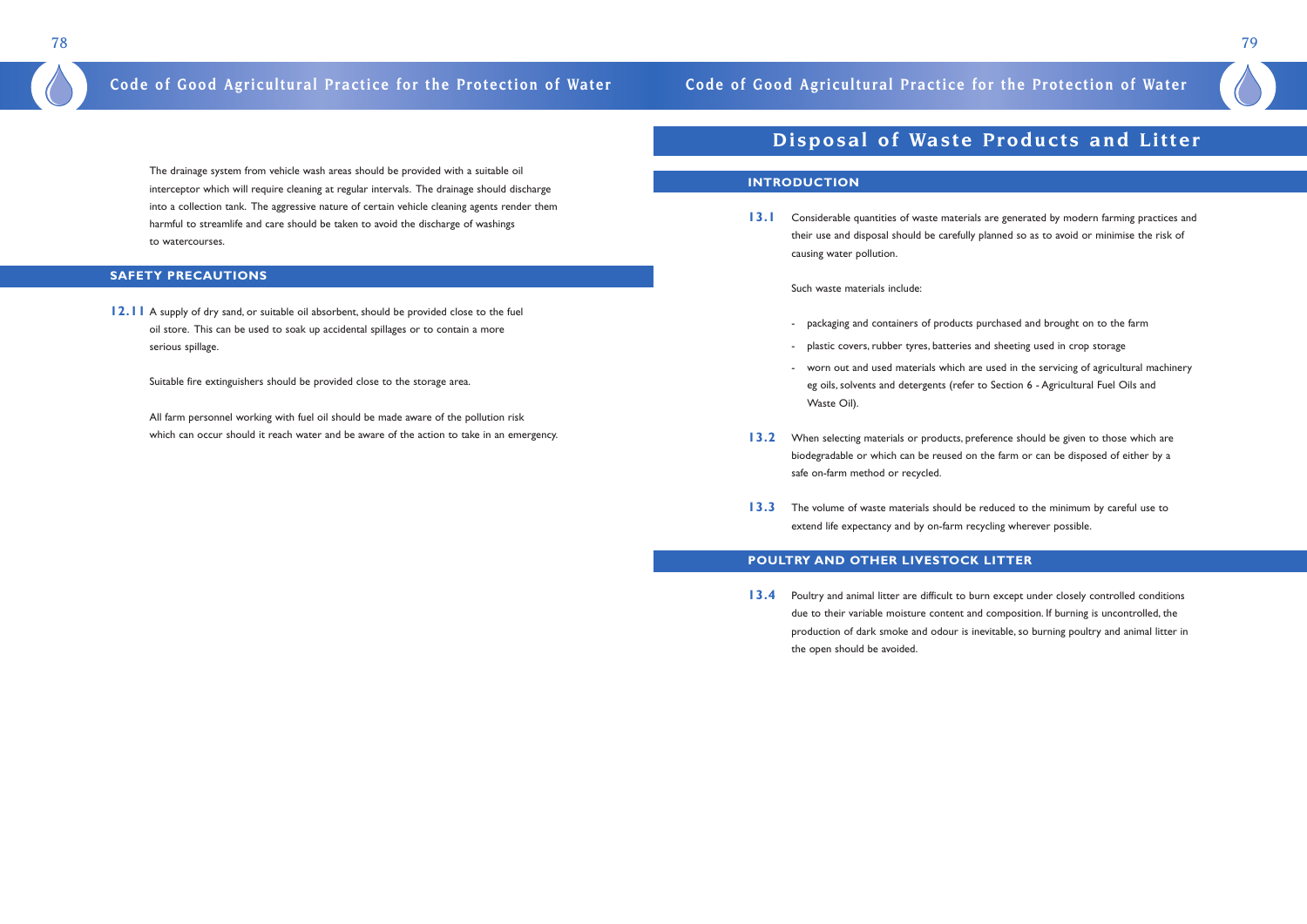

## **APPENDIX**

### **APPENDIX 1 – AMOUNT OF EXCRETA PRODUCED BY LIVESTOCK**

| <b>Type of Livestock</b>                              | <b>Body Weight</b><br>(K9) | <b>Typical Volume</b><br>(litres/day) | <b>Moisture Content</b><br>$(\%)$ |
|-------------------------------------------------------|----------------------------|---------------------------------------|-----------------------------------|
| I dairy cow                                           | 450-650                    | 35.0-57.0                             | 90                                |
| I beef cow                                            | 550                        | 30.0                                  | 90                                |
| I calf                                                |                            | 7.0                                   | 90                                |
| store cattle                                          | $\overline{\phantom{a}}$   | 14.0                                  | 90                                |
| finishing cattle                                      | $\overline{a}$             | 21.0                                  | 90                                |
| I dry sow (dry meal fed)                              | $90 - 120$                 | 4.0                                   | 90                                |
| I lactating sow + litter                              | $90 - 120$                 | 14.9                                  | 90                                |
| piglet (dry meal + ad-lib water)                      | $\blacksquare$             | 1.0                                   | 90                                |
| wearier (dry meal+ad-lib water)                       | $\overline{\phantom{a}}$   | 1.9                                   | 92                                |
| fattening/finishing pigs<br>(dry meal + ad-lib water) | 70                         | 4.5                                   | 90                                |
|                                                       | 90                         | 4.9                                   | 90                                |
| (water:meal ratio 2.5:1)                              | 70                         | 5.3                                   | 90                                |
|                                                       | 90                         | 5.7                                   | 90                                |
| (water:meal ratio 4:1)                                | 70                         | 8.8                                   | 94                                |
|                                                       | 90                         | 9.5                                   | 94                                |
| I fattening lamb                                      | 45                         | 2.2                                   | 89                                |
| I mature sheep                                        | 60-80                      | 4.0                                   | 89                                |
| 1000 laying hens                                      | 2000                       | 115.0                                 | 70                                |
| 1000 laying hens (air dried)                          | 2000                       | 49.0                                  | 30                                |
| 1000 pullets                                          | 800                        | 120.0                                 | 30                                |

Note:These quantities of excrement are only given as a guide in devising a Waste Management Plan. They are very diet and system dependent and this should be taken into account when calculating volumes produced by livestock. It is essential also to take full account of any waste and storm water likely to drain to and fall on the system when calculating the volume of storage required for livestock wastes.

## **APPENDIX 11 – TYPICAL AMOUNTS OF BEDDING MATERIAL PER ANIMAL USED IN LIVESTOCK HOUSING SYSTEMS**

| <b>Livestock</b> | <b>Housing System</b> | <b>Litter Used</b>   | Typical amount used<br>in 180 days (kg) |
|------------------|-----------------------|----------------------|-----------------------------------------|
| Dairy cows       | <b>Cubicles</b>       | Chopped straw        | 120                                     |
| Dairy cows/      |                       | Sawdust, wood wastes | 150                                     |
| Beef cattle      | loose housing         | Straw                | 530                                     |
| Pigs             | Pens                  | Straw                | 102                                     |
| Poultry          | Deep litter           | Wood shavings        |                                         |
| <b>Broilers</b>  | Deep litter           | Straw chopped        | 38-50 mm                                |
|                  |                       | Wood shavings        |                                         |
|                  |                       | Chopped straw        |                                         |
|                  |                       | Chopped paper        | 0.5 (per bird per batch)                |

### **APPENDIX Ill – QUANTITY OF CLEANING WATER USED BY LIVESTOCK**

| Livestock Type | <b>Cleaning System</b>                                                                                      | Quantities in Litres |                |
|----------------|-------------------------------------------------------------------------------------------------------------|----------------------|----------------|
|                |                                                                                                             | Range                | <b>Typical</b> |
| Dairy Cows     | Cleaning milking<br>parlour equipment,<br>washing udders etc.:<br>Without a power hose<br>With a power hose | $14-22$<br>27-45     | 18<br>35       |
| Pigs           | Cleaning out pens after<br>each batch<br>$(10 \text{ pigs per pen})^2$                                      | $16-24$              | 18             |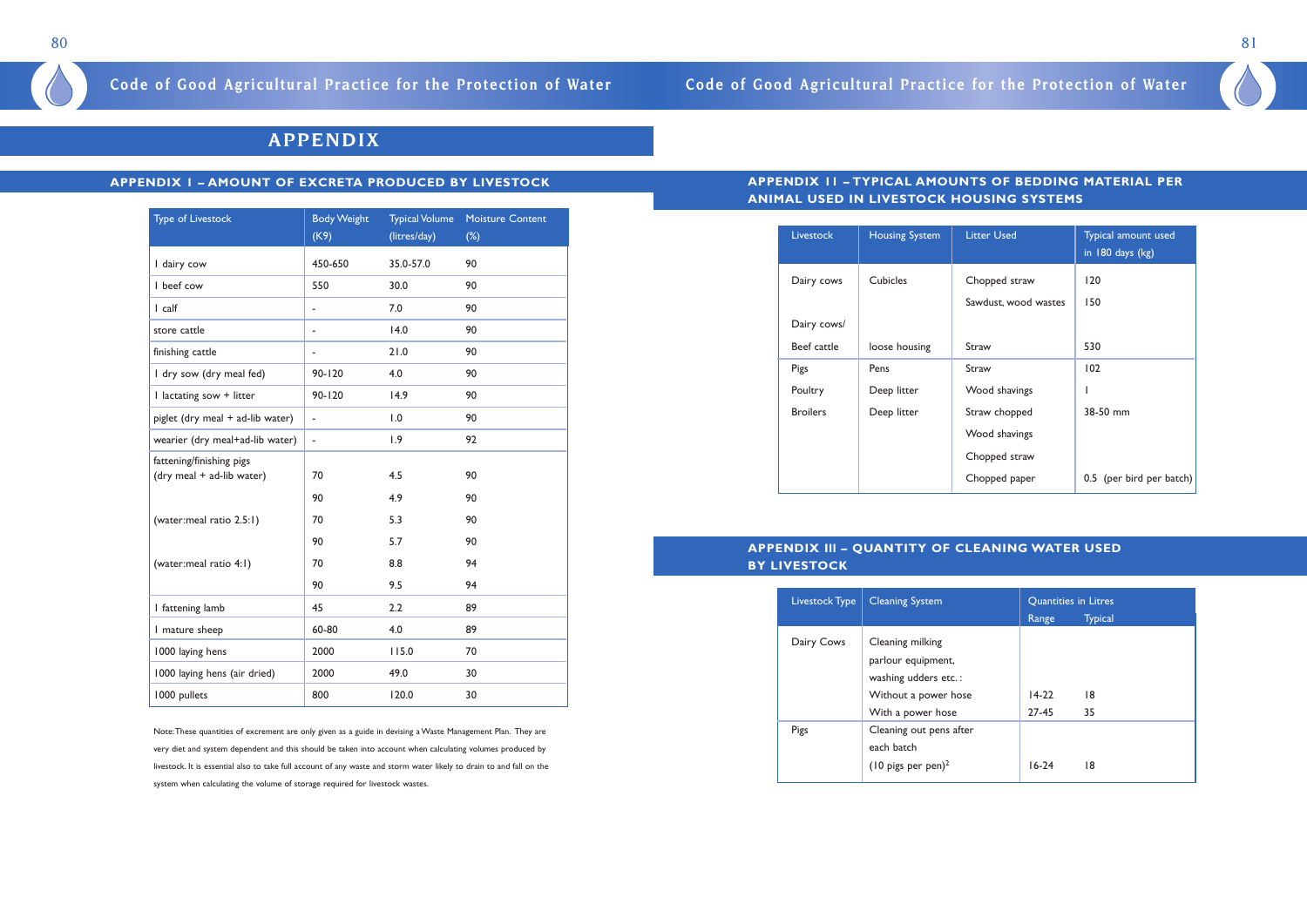

Very low risk, winter and summer applications possible, access good.

Moderate risk during rainfall' care required. High risk, spreading should take place in ideal conditions only. Access limited.

### **APPENDIX IV**

Maximum permissible concentrations of potentially toxic elements in soil after application sewage sludge and maximum annual rates of addition.

| <b>PTE</b>                 | Maximum permissible concentrations<br>of PTE in soil (mg/kg dry solids) |            |                   | Maximum permissible<br>average annual rate of PTE<br>addition over a 10 year period |                          |  |  |
|----------------------------|-------------------------------------------------------------------------|------------|-------------------|-------------------------------------------------------------------------------------|--------------------------|--|--|
|                            | pH(1)                                                                   | $pH^{(1)}$ | pH                | pH(3)                                                                               |                          |  |  |
|                            | 5.0 < 5.5                                                               | 5.5 < 6.0  | $6.0 - 7.0$       | >7.0                                                                                | $(kg/ha)$ <sup>(2)</sup> |  |  |
| Zinc                       | 200                                                                     | 250        | 300               | 450                                                                                 | 15                       |  |  |
| Copper                     | 80                                                                      | 100        | 135               | 200                                                                                 | 7.5                      |  |  |
| Nickel                     | 50<br>60<br>75<br>100                                                   |            | 3                 |                                                                                     |                          |  |  |
| For pH 5.0 and above       |                                                                         |            |                   |                                                                                     |                          |  |  |
| Cadmium                    | 3                                                                       |            |                   |                                                                                     | 0.15                     |  |  |
| Lead                       | 300                                                                     |            |                   | 15                                                                                  |                          |  |  |
| Mercury                    | I                                                                       |            | 0.1               |                                                                                     |                          |  |  |
| Chromium                   | 400                                                                     |            |                   |                                                                                     | 15                       |  |  |
| *Molybdenum <sup>4</sup> 4 |                                                                         |            |                   |                                                                                     | 0.2                      |  |  |
| *Selenium                  | 3                                                                       |            | 0.15<br>0.7<br>20 |                                                                                     |                          |  |  |
| *Arsenic                   | 50<br>500                                                               |            |                   |                                                                                     |                          |  |  |
| *Fluoride                  |                                                                         |            |                   |                                                                                     |                          |  |  |

\* These parameters are not subject to the provisions of EU Directive 86/278/E1EC.

- 1. For soils of pH in the ranges of 5.0 < 5.5 and 5.5 < 6.0 the permitted concentrations of zinc, copper, nickel and cadmium are provisional and will be reviewed when current research into their effects on certain crops and livestock is completed.
- 2. The annual rate of application of PTE to any site shall be determined by averaging over the 10 year period ending with the year of calculation.
- 3. The increased permissible PTE concentrations in soil of pH greater than 7.0 apply only in soils containing more than 5% calcium carbonate.
- 4. The accepted safe level of molybdenum in agricultural soils is 4mg/kg. However there may be some areas where, for geological reasons, the natural concentration of this element in the soils exceeds this level. In such cases there may be no additional problems as a result of applying sludge, but this should not be done except in accordance with expert advice. This advice will take account of existing soil molybdenum levels and current arrangements to provide copper supplements to livestock.

### **APPENDIX V – EXAMPLE OF A FARM WASTE MANAGEMENT PLAN**

| gradient        | <b>Light Blue</b> |
|-----------------|-------------------|
| soil type       |                   |
| flooding        |                   |
| wetness         | Mid Blue          |
| water supply    | Dark Blue         |
| drainage system |                   |
|                 |                   |

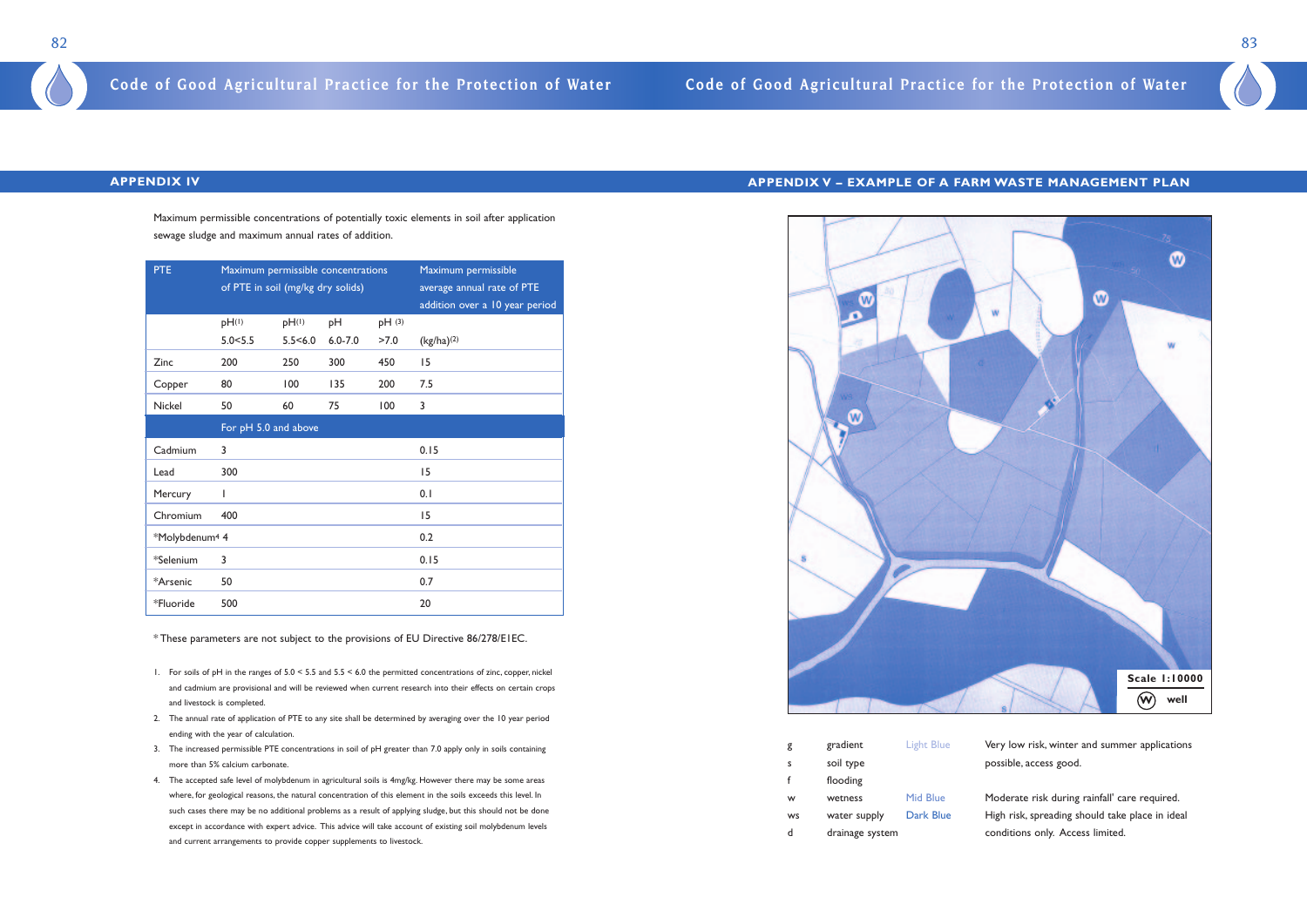### **3. Isle of Man Water Authority**

Tromode Road Douglas Isle of Man IM2 5PA Tel: 01624 695949 Fax: 01624 695956

### **4. Isle of Man Fire and Rescue Service 5. Isle of Man Constabulary**

Fire Services Headquarters **Police Headquarters** Elm Tree Hotel **Glencrutchery Road** Elm Tree Road and Douglas Onchan ISIe of Man IM2 4RG Isle of Man IM3 4EF Tel: 01624 631212 Tel: 01624 647300 Fax: 01624 628113 Fax: 01624 647301

- a) Airports Division/Air Traffic Control b) Highways and Traffic Division Ronaldsway Airport Sea Terminal Building Ballasalla Douglas Isle of Man IM9 2AS Isle of Man IM1 2RF Tel: 01624 821621 Tel: 01624 686665 Fax: 01624 821627 Fax: 01624 686905
- c) Drainage Division Sea Terminal Building Douglas, Isle of Man IM1 2RF Tel: 01624 686669 Fax: 01624 686900

### **6. Department of Transport**

- a) Office of Environmental Health b) Isle of Man Government Murray House **Laboratory** Mount Havelock **Kingswood Grove** Douglas Douglas Isle of Man IM1 2SF IM1 3LY Tel: 01624 685953 Tel: 01624 6751511625590 Fax: 01624 685773 Fax: 01624 625429 E-mail: envhealth@dlge.gov.im E-mail: govlab@gov.im
- c) Waste Management Operations Unit c/o
	- Murray House Mount Havelock Douglas Isle of Man IM1 2SF Tel: 01624 685901 Fax: 01624 685770

### **7. Manx National Heritage**

Manx Museum Kingswood Grove Douglas Isle of Man IM1 3LY Te1: 0 1624 648000 Fax: 01624 648001



### **APPENDIX V1 – USEFUL ADDRESSES**

### **1. Department of Local Government and the Environment**

### **2. Department of Agriculture, Fisheries and Forestry**

| a) Head Office/Animal Health | b) Agricultural Advisory Service |  |
|------------------------------|----------------------------------|--|
| Murray House                 | Knockaloe Farm                   |  |
| Mount Havelock               | Patrick Village                  |  |
| Douglas                      | Peel                             |  |
| Isle of Man IMI 2QF          | Isle of Man IM5 3AJ              |  |
| Tel: 01624 685844            | Tel: 01624 842335                |  |
| Fax: 01624 685851            | Fax: 01624 844374                |  |
| E-mail: daff@gov.im          | E-mail: knockaloe@daff.gov.im    |  |

- c) Wildlife and Conservation Office
- Knockaloe Farm Patrick Village Peel Isle of Man IM5 3PA Tel: 01624 842335 Fax: 01624 844374 E-mail: liz.charter@gov.im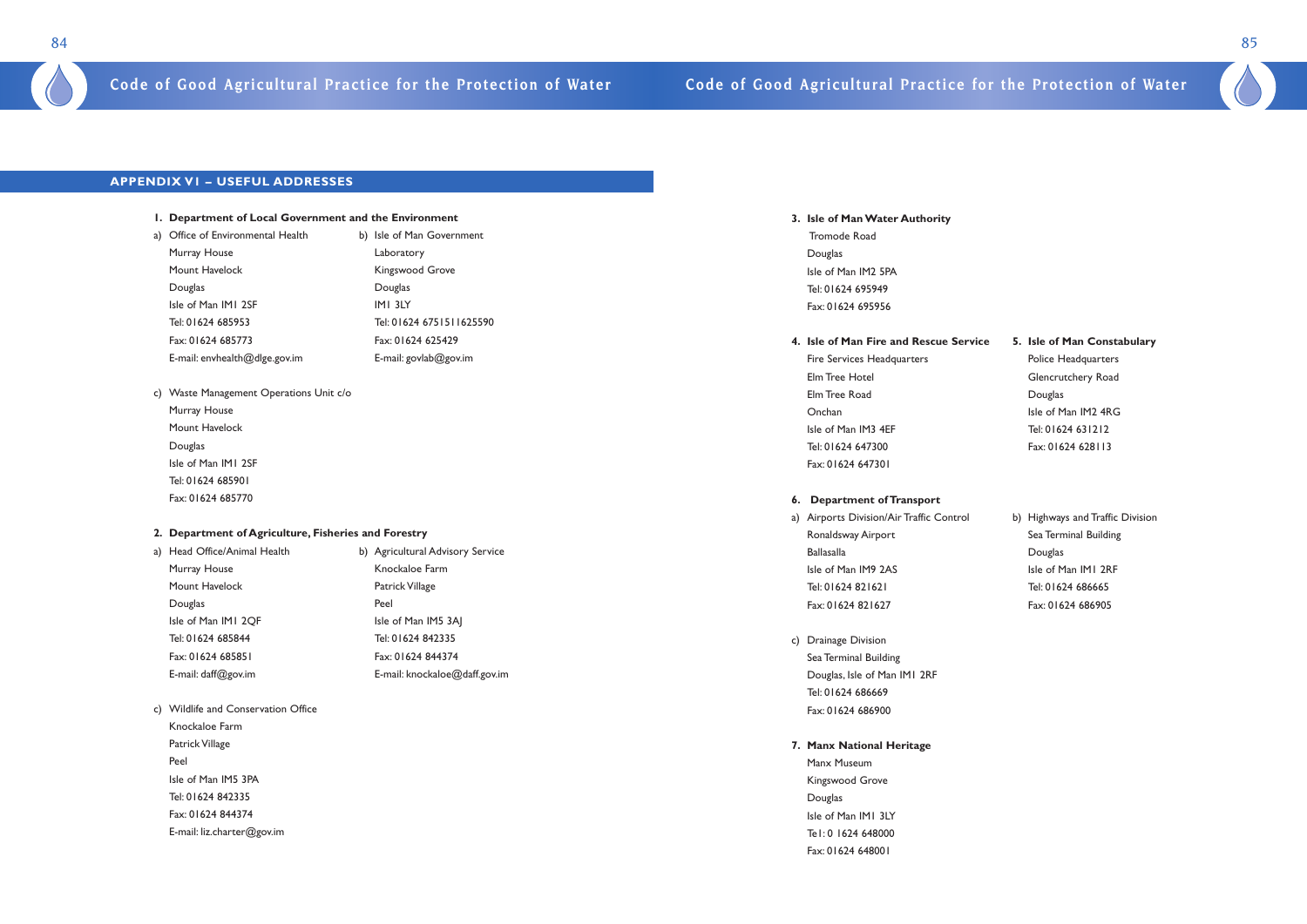### **APPENDIX V11 – ISLE OF MAN WATER AUTHORITY WATER CATCHMENT AREAS**

(Available separately from the Water Authority,Tromode Road, Douglas).

### **APPENDIX VIII – REFERENCE BIBLIOGRAPHY**

- BS 5502 Buildings and Structures for Agriculture
- Part 50 (1989) Code of Practice for the design, construction and use of reception pits and storage tanks for slurry
- Part 22 (1987) Code of Practice for the design, construction and loading
- Part 81 (1989) Code of Practice for design and construction of chemical stores
- BS 8007 Code of Practice for design of concrete structures for retaining aqueous liquids
- BS 5061 Cylindrical Forage Towers and recommendations for their use
- BS 799 Part 5 (1987) Oil Burning Equipment Specification for oil storage tanks

**1. Legislation Affecting Agricultural Activities**  Agriculture (Safety, Health and Welfare Provisions) Act 1974 Dogs Act 1990 Health and Safety at Work etc Act 1974 Heath Burning Act 1939 Highways Act 1986 Inland Fisheries Act 1976 Public Health Act 1990 Water Act 1991 Water Pollution Act 1993 The Animal (Waste Food) Order 1983 The Bovine Spongiform Encephalopathy Order 1991 **2. British Standards Specifications**  NOTE: Care should be taken when referring to these publications to verify that the information and

## technical criteria given comply with Isle of Man legislative requirements.

Obtainable from : British Standards Institution, 389 Chiswick Road, London.W4 4AL (Tel: 020 8996 9000)

### **3. Health and Safety Publications**

- NOTE: Care should be taken when referring to these publications to verify that the information and technical criteria given comply with isle of Man legislative requirements.
	- Effluent Storage on Farms. HSE Guidance Note GS 12 (May 81)
	- Slurry Storage Systems. HSE (Annex to AIC 1985/6)
	- Storage of Approved Pesticides: Guidance for farmers and other professional users. HSE Guidance Note CS 1988
	-
	- Sheep Dipping Protect Your Health. HSE leaflet AS29
	- Obtainable from HSE Books, PO Box 1999, Sudbury, Suffolk. CO10 6F5 (Tel: 01787 881165, Fax: 01787 313995)
	-

### **4. Codes of Practice**

- NOTE: Care should be taken when referring to these publications to verify that the information and technical criteria given comply with Isle of Man legislative requirements. Code of Practice for the Safe Use of Pesticides on Farms and Holdings. (MAFF/HSE) 1990
	- Waste Management Paper No 21 'Pesticide Wastes:A Technical Memorandum on Arisings and Disposal including a Code of Practice '.
	- Code of Practice for Suppliers of Pesticides to Agriculture, Horticulture and Forestry (MAFF)
	- Code of Practice for Agricultural Use of Sewage Sludge. (Department of the Environment) 1989.
	- Obtainable from HMSO Bookshops or HMSO Publications Centre Orders Department PO Box 276, London SW8 5DT (Tel: 0870 600 5522)
	- The Heather Burning Code (DAFF)

### 86 87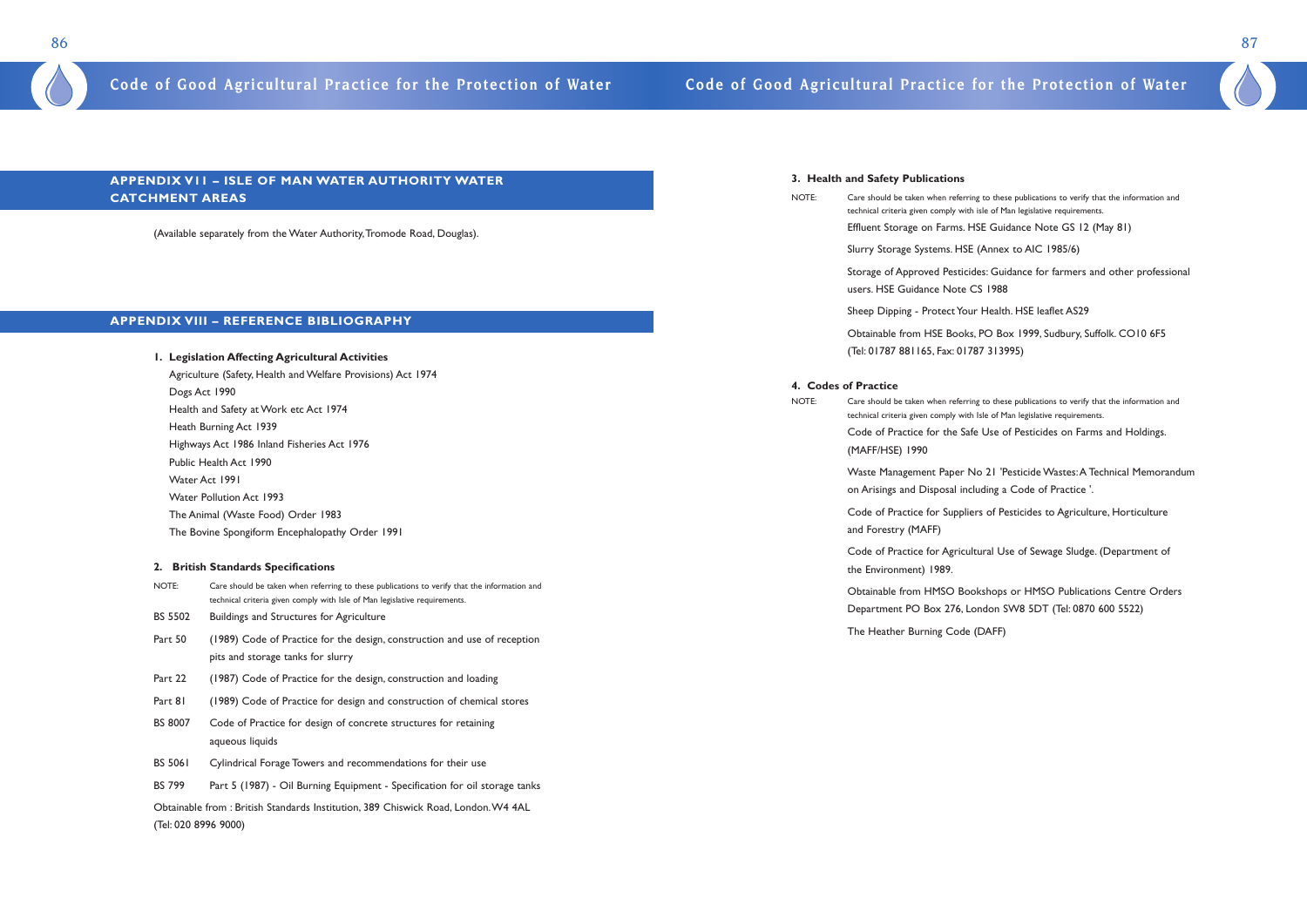

### CULTURE, FISHERIES AND FORESTRY

L GOVERNMENT & THE ENVIRONMENT

**BIOCHEMIC** 

INTEREST

**FISHERIES & FOOD** 

ONMENT, TRANSPORT & THE REGIONS

| 5. Other Publications                                                 |                                                                                                                                                                                 | <b>APPENDIX IX</b> |                                      |
|-----------------------------------------------------------------------|---------------------------------------------------------------------------------------------------------------------------------------------------------------------------------|--------------------|--------------------------------------|
| NOTE:                                                                 | Care should be taken when referring to these publications to verify that the information and<br>technical criteria given comply with Isle of Man legislative requirements.      | D.A.F.F.           | THE DEPARTMENT OF AGRICU             |
|                                                                       | Construction Industry Research and Information Association Report No 126 'Farm Waste<br>Storage - Guidelines on Construction '. Obtainable from CIRIA, 6 Storey's Gate, London. | D.L.G.E.           | THE DEPARTMENT OF LOCAL              |
| SW4P 3AU (Tel: 020 7222 8891).<br>Farm Waste Management:              | Ministry of Agriculture, Fisheries and Food                                                                                                                                     | <b>BOD</b>         | <b>BIOCHEMICAL OXYGEN DEMA</b>       |
| The Storage of Farm Manures and Slurries                              | (MAFF) - Booklet 2273                                                                                                                                                           | <b>ASSI</b>        | AREA OF SPECIAL SCIENTIFIC I         |
| Farm Waste Management:<br>Advice on Avoiding Pollution from           | MAFF Booklet 2200                                                                                                                                                               | <b>NNR</b>         | NATIONAL NATURE RESERVE              |
| Manures and other Slurry Wastes                                       | MAFF Booklet 2390                                                                                                                                                               | <b>HSE</b>         | <b>HEALTH &amp; SAFETY EXECUTIVE</b> |
| Farm Waste Management:<br>Dirty Water Disposal on the Farm            |                                                                                                                                                                                 | <b>MAFF</b>        | MINISTRY OF AGRICULTURE FIS          |
| Farm Waste Management:<br>Profitable Utilisation of Livestock Manures | MAFF Booklet 2081                                                                                                                                                               | <b>HSW</b>         | HEALTH & SAFETY ACT 1974             |
| Soil Injection of Sewage Sludge -<br>A Manual of Good Practice        | Water Research Centre FR0008                                                                                                                                                    | <b>DETR</b>        | DEPARTMENT OF THE ENVIROI            |
| A simple disposal pit for                                             | MAFF/DAFS Leaflet 648                                                                                                                                                           | <b>WPA</b>         | <b>WATER POLLUTION ACT 1993</b>      |
| foetal material and small carcasses                                   |                                                                                                                                                                                 | <b>EU</b>          | <b>EUROPEAN UNION</b>                |
| Intensive Livestock Units -<br>Notes of Guidance Department           | Scottish Office, Agriculture and Fisheries                                                                                                                                      |                    |                                      |
| Cryptosporidium in Water Supplies<br>(The Badenoch Report) (1990)     | Department of the Environment and<br>Department of Health - HMSO                                                                                                                |                    |                                      |
| Guidelines on Housed Livestock                                        | MAFF Booklet UR 105                                                                                                                                                             |                    |                                      |

Codes of Recommendations for the Welfare of Livestock (issued jointly by the Ministry of Agriculture Fisheries and Food, The Scottish Office,Agriculture and Fisheries Department and the Welsh Office,Agriculture Department). Cattle Leaflet No. 701

| <b>Calle</b>   | LCANCL IN U. IVI |
|----------------|------------------|
| Pigs           | Leaflet No. 702  |
| Domestic Fowls | Leaflet No. 703  |
| <b>Turkeys</b> | Leaflet No. 704  |

Nature Conservation and Pollution from Farm Wastes Nature Conservancy Council(1991)